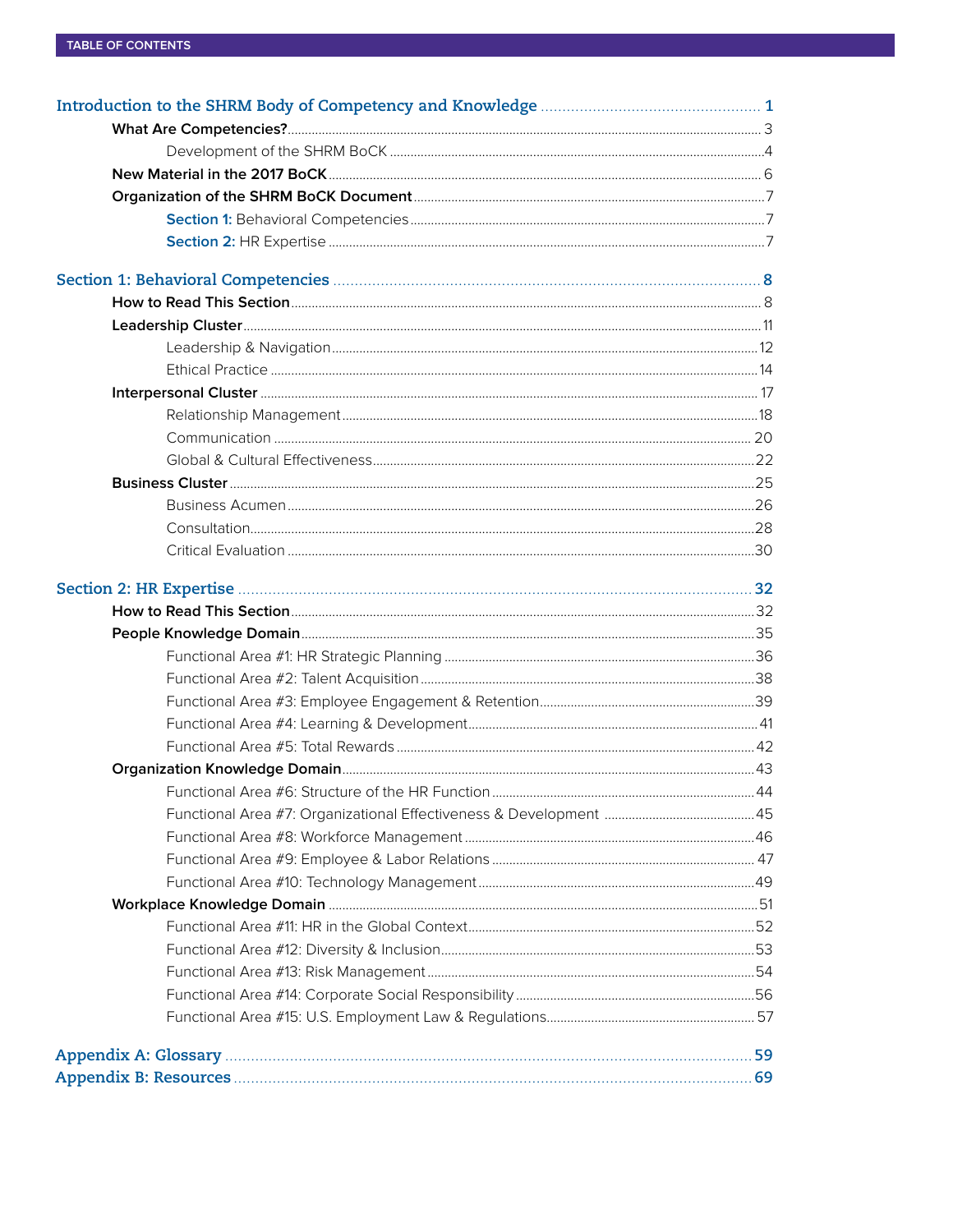### Introduction to the SHRM Body of Competency and Knowledge<sup>™</sup>

#### **For more than sixty-five years, the Society for Human Resource Management (SHRM) has served the human resources (HR) profession.**

HR professionals worldwide look to SHRM for comprehensive information and tools to help them perform effectively at their jobs, to develop their careers, and to partner strategically with employers. SHRM also works to advance the HR profession as a whole, ensuring that as business changes, HR evolves to meet business needs. Increasingly, business leaders understand that effective people management is a strategic imperative. As a result, employers expect HR professionals to demonstrate, in addition to a thorough knowledge of HR concepts and requirements, the behavioral competencies required to effectively apply that knowledge in the modern workplace in support of organizational goals.

In 2011, SHRM began a program of research involving thousands of HR professionals to identify the critical competencies needed for success as an HR professional. This research led to the development of the SHRM Competency Model, which defines eight key behavioral competencies (*Ethical Practice, Leadership & Navigation, Business Acumen, Relationship Management, Communication, Consultation, Critical Evaluation* and *Global & Cultural Effectiveness*) and one technical competency (*HR Expertise*). The SHRM Competency Model provides HR professionals with a comprehensive roadmap for developing the capabilities they need to advance their careers and improve their effectiveness in the workplace.

The SHRM Body of Competency and Knowledge™ (SHRM BoCK™), which is based on the SHRM Competency Model and illustrated in Figure 1, outlines the content of SHRM's certification examinations, the SHRM Certified Professional (SHRM-CP®) exam for early-career and mid-level practitioners, and the SHRM Senior Certified Professional (SHRM-SCP®) exam for senior-level and executive practitioners. SHRM credentials provide reliable indicators to the global business community that the credential holder has the necessary capabilities in both aspects of HR practice—competencies and knowledge—that are required for effective job performance.

In addition to describing the behavioral competencies and technical knowledge tested on the SHRM-CP and SHRM-SCP certification exams, the SHRM BoCK is also the common framework for individuals developing exam questions (item writers), as well as individuals and organizations developing exam preparation materials. SHRM's own operations for exam development are separate and independent from its operations for study material development. SHRM observes a strict firewall between these activities to protect the integrity and credibility of the certification exams.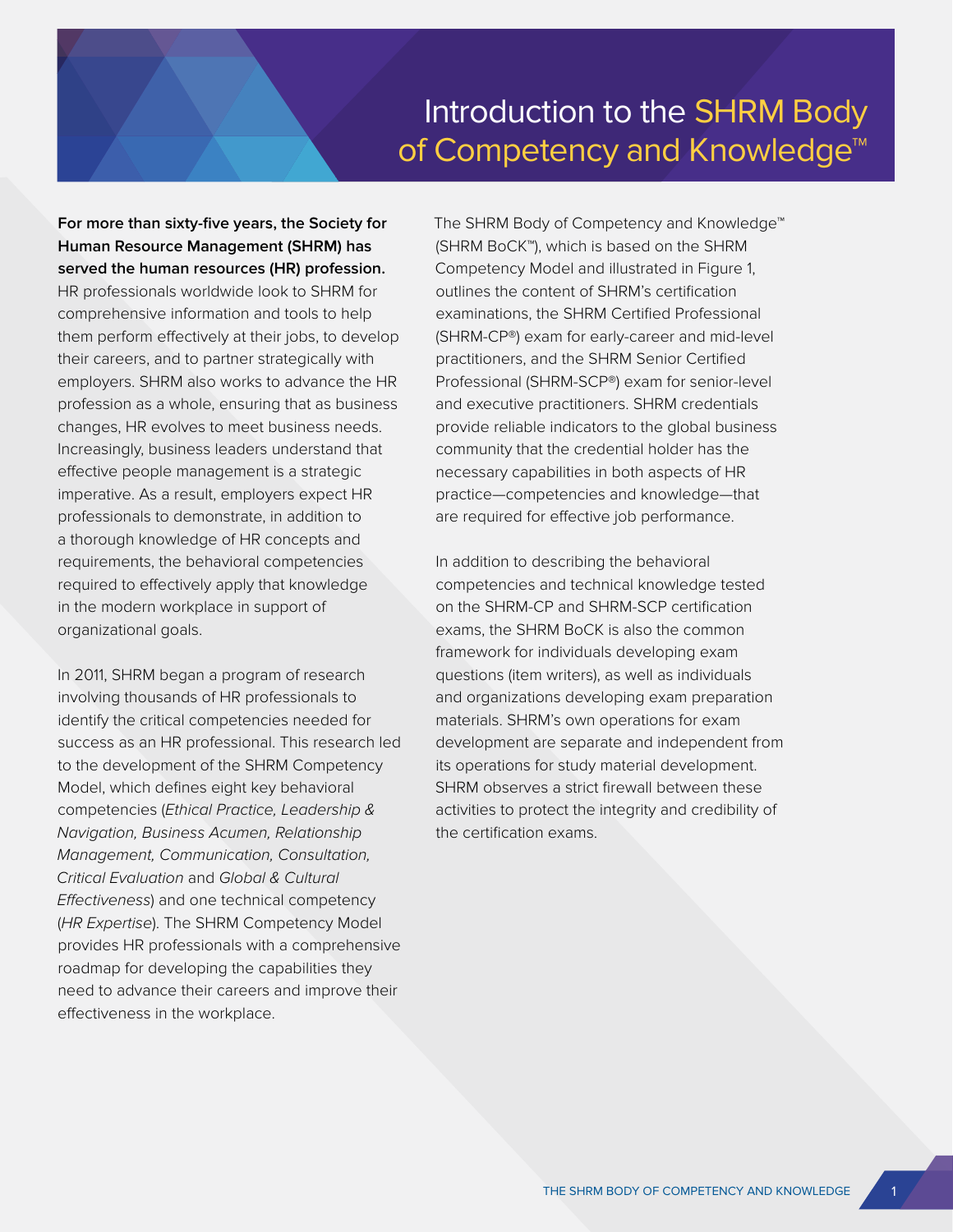#### **THE SHRM BODY OF COMPETENCY AND KNOWLEDGE** THE SHRM BODY OF COMPETENCY AND KNOWLEDGE

#### **FIGURE 1:** SHRM Body of Competency and Knowledge (SHRM BoCK)

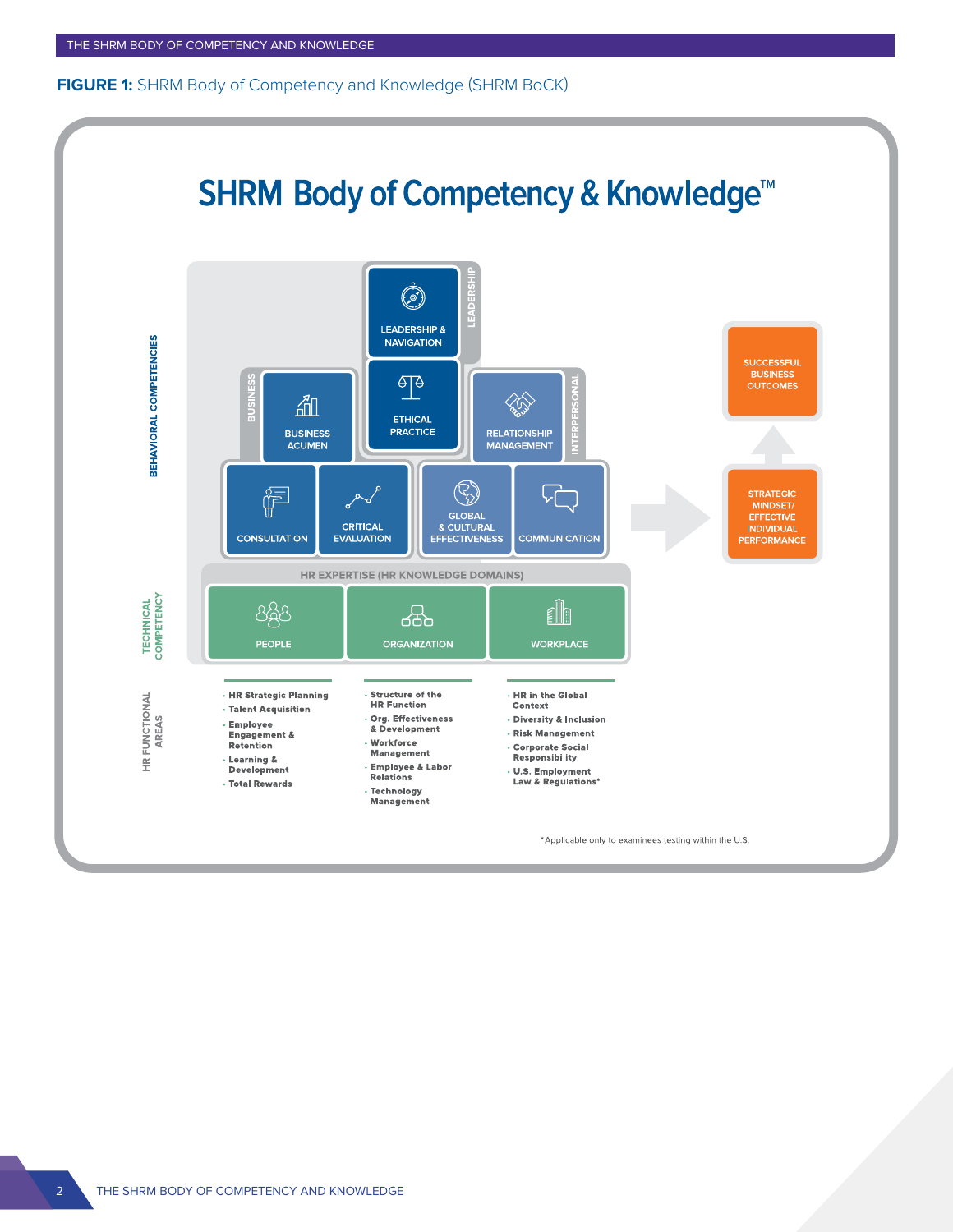### What Are Competencies?

A competency is a group of highly interrelated knowledge, skills, abilities and other characteristics (KSAOs) that give rise to the behaviors needed to perform a given job effectively. For example, *Critical Evaluation,* one of the behavioral competencies in the SHRM Competency Model, describes a group of KSAOs that include knowledge of research design, critical thinking skills and deductive reasoning abilities. These highly interrelated KSAOs enable HR professionals to collect, compile, analyze and interpret job-relevant data and information for the purpose of supporting the HR function in their organizations.

A set of competencies that collectively defines the requirements for effective performance in a specific job, profession or organization may be called a competency model.

Competencies can be either technical or behavioral. Technical competencies reflect the knowledge specific to a given profession that is required for a professional in that field to perform a particular role. The *HR Expertise* competency in the SHRM Competency Model describes the technical knowledge specific to the HR field (such as that associated with talent management, recruiting, or compensation and benefits).

Behavioral competencies, on the other hand, describe the KSAOs that facilitate the application of technical knowledge to job-related behaviors. They are more general in their applicability than the profession-specific technical competency of *HR Expertise.* For example, the behavioral competency *Communication* describes the KSAOs needed to effectively communicate across a range of media (e.g., e-mail and oral presentations) and with a variety of audiences (e.g., internal and external stakeholders).

In sum, technical competencies reflect **what** knowledge HR professionals apply to their jobs, and behavioral competencies reflect **how** they apply this knowledge.

### Knowledge + Behavior = Success

SHRM's incorporation of behavioral and technical competencies into its competency model and certification exams implicitly recognizes that a strategic mindset leading to HR success is a function of the successful application of both knowledge **and** behavior. In other words, success stems not only from what you **know** (knowledge) but also what you **do** (behavior). Neither is sufficient, however, in isolation.

SHRM's dual approach to understanding HR success is supported by empirical research. A study conducted by SHRM in partnership with several leading multinational

employers and universities, described below, found that both HR knowledge and behavior are related to HR professionals' job performance. Moreover, it found that both knowledge and behavior are uniquely related to job performance—that is, knowledge and behavior are related to job performance in non-redundant ways. These findings support the key contributions of knowledge and behavior to HR success, the relevance and applicability of the SHRM Competency Model to the HR profession, and the relevance of certification exams that test both behavioral and technical competencies.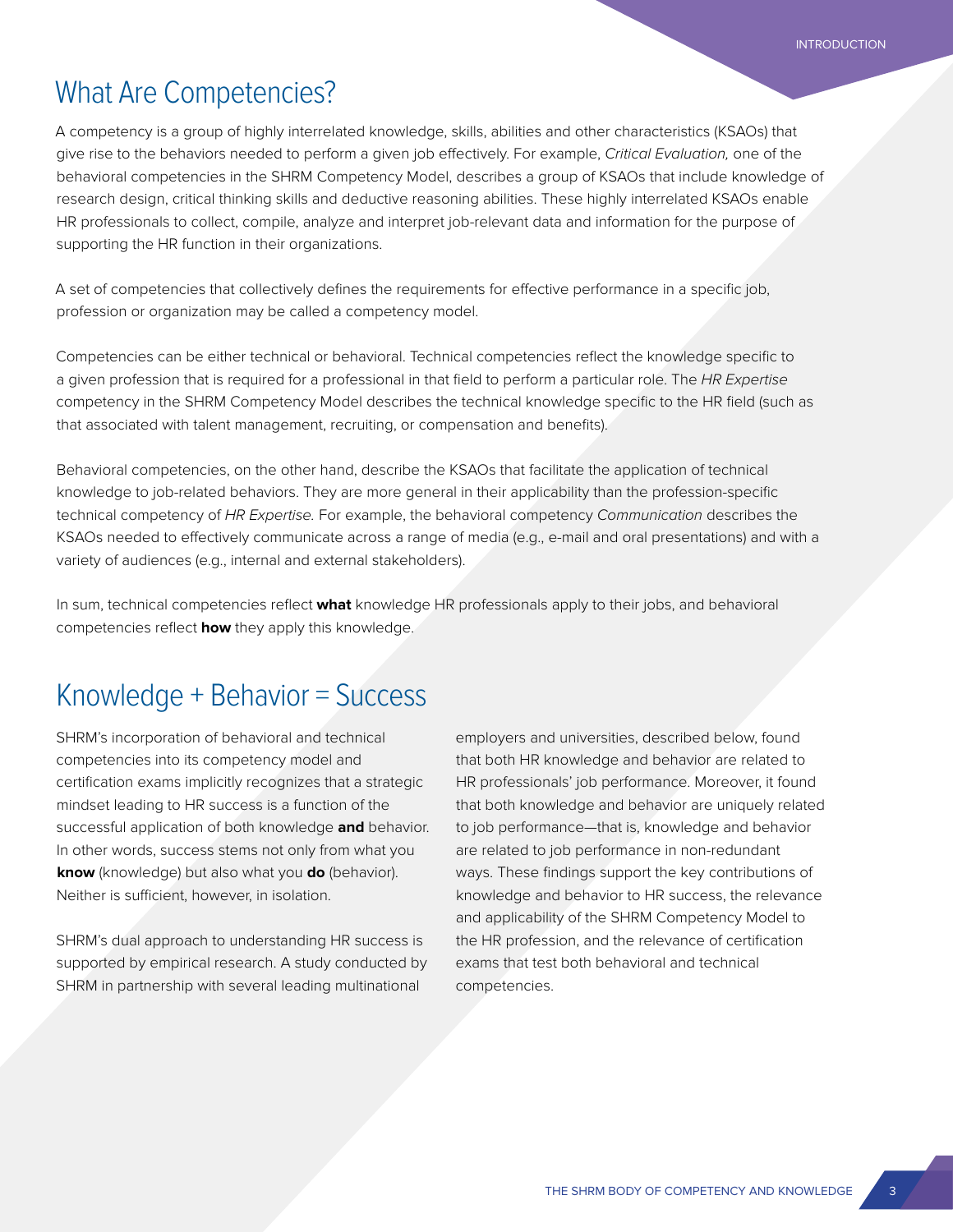### Development of the SHRM BoCK

SHRM has been engaged in a systematic and rigorous program of research to develop the SHRM BoCK, as outlined in Figure 2. SHRM began this program with the development of the SHRM Competency Model in 2011, and it continued through 2016 by conducting a Practice Analysis to further develop and refine the BoCK. Comprehensive job analysis methods and the active engagement of the global HR community have been used consistently to identify, create and refine competencies that describe the attributes necessary for success as an HR professional.

Development of the SHRM Competency Model was initiated in 2011, when SHRM conducted 111 focus groups with nearly 1,200 HR practitioners, including professionals from 33 countries. Participants in these focus groups represented a diversity of characteristics, both personal (e.g., career level, tenure) and organizational (e.g., sector, industry, size). SHRM also conducted a survey of more than 600 Chief Human Resources Officers (CHROs) to identify the competencies that HR leaders believe are required for success in the HR profession. Following this extensive data collection, SHRM created a working competency model of eight behavioral competencies and one technical (knowledge-based) competency, which together describe the personal and professional attributes that HR professionals need for success and career advancement.

From 2012 to 2014, SHRM conducted a series of studies with HR professionals to confirm the content of the model and its relevance to HR professional success.

In 2012, SHRM conducted a survey of more than 32,000 HR professionals worldwide to confirm the importance and generalizability of the SHRM

Competency Model. The results of this study provided support for the relevance of the model in describing the personal and professional attributes needed for HR success, as well as its wide applicability. SHRM next conducted (also in 2012) a multi-organizational criterion validation study, involving a highly diverse sample of more than 800 HR professionals and their supervisors, to measure the link between the competency model and job performance. The results of this study established that proficiency in the SHRM-defined competencies is closely linked to successful job performance.

In 2014, SHRM conducted a knowledge specification exercise to further develop the *HR Expertise* technical competency in particular. First, SHRM performed an extensive review of the existing literature on HR knowledge, including textbooks, curricula, syllabi and other educator resources, to determine the universe of potential areas of knowledge that HR professionals need to perform their jobs. SHRM also consulted its own academic and employer surveys regarding the functional knowledge that HR professionals need to achieve success in the HR field. SHRM drew on this research to create a preliminary knowledge framework for the SHRM-CP and SHRM-SCP exams.

Second, SHRM established in 2014 a BoCK Advisory Panel of 19 HR and business leaders from various industries, including retail, research, consulting, health care and manufacturing. This panel reviewed the proposed content and framework of the *HR Expertise* competency to ensure its accuracy and comprehensiveness. The panel also defined, for each functional area, associated **key concepts** and **proficiency indicators**. Upon completion of these studies, SHRM adopted the framework as the basis for the *HR Expertise* technical competency.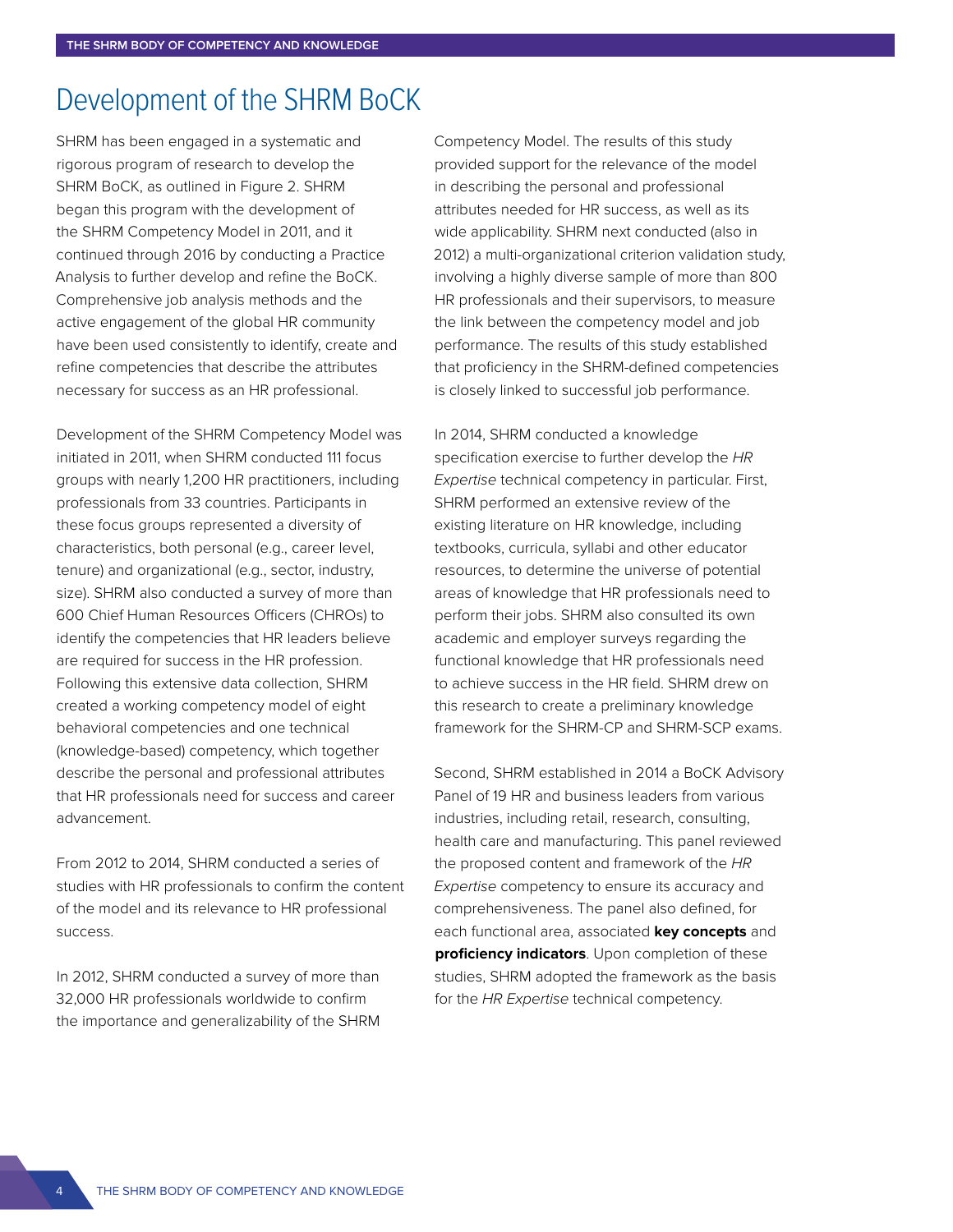More recently, SHRM undertook an extensive refinement of the SHRM BoCK, to clarify the competencies and functional areas. This effort was designed primarily to meet the needs of HR professionals studying for the SHRM-CP and SHRM-SCP exams. Because the certification exams are based on the BoCK, the resulting clarifications also assist HR subject matter experts (SMEs) who write and refine exam items.

SHRM conducted a practice analysis from 2015 through 2016 to use as a basis for refining this edition of the BoCK. The practice analysis mirrored the process used to develop and refine the SHRM Competency Model. More than 100

HR professionals, representing the global HR community with participants from North America, Europe, Africa and Asia, engaged in a series of focus groups. In 2015, following an extensive review and revision of each component of the BoCK, SHRM launched a validation survey to confirm and further refine its contents, collecting responses from more than 9,000 HR professionals around the world.

#### **FIGURE 2:** Development of the SHRM Competency Model and SHRM BoCK

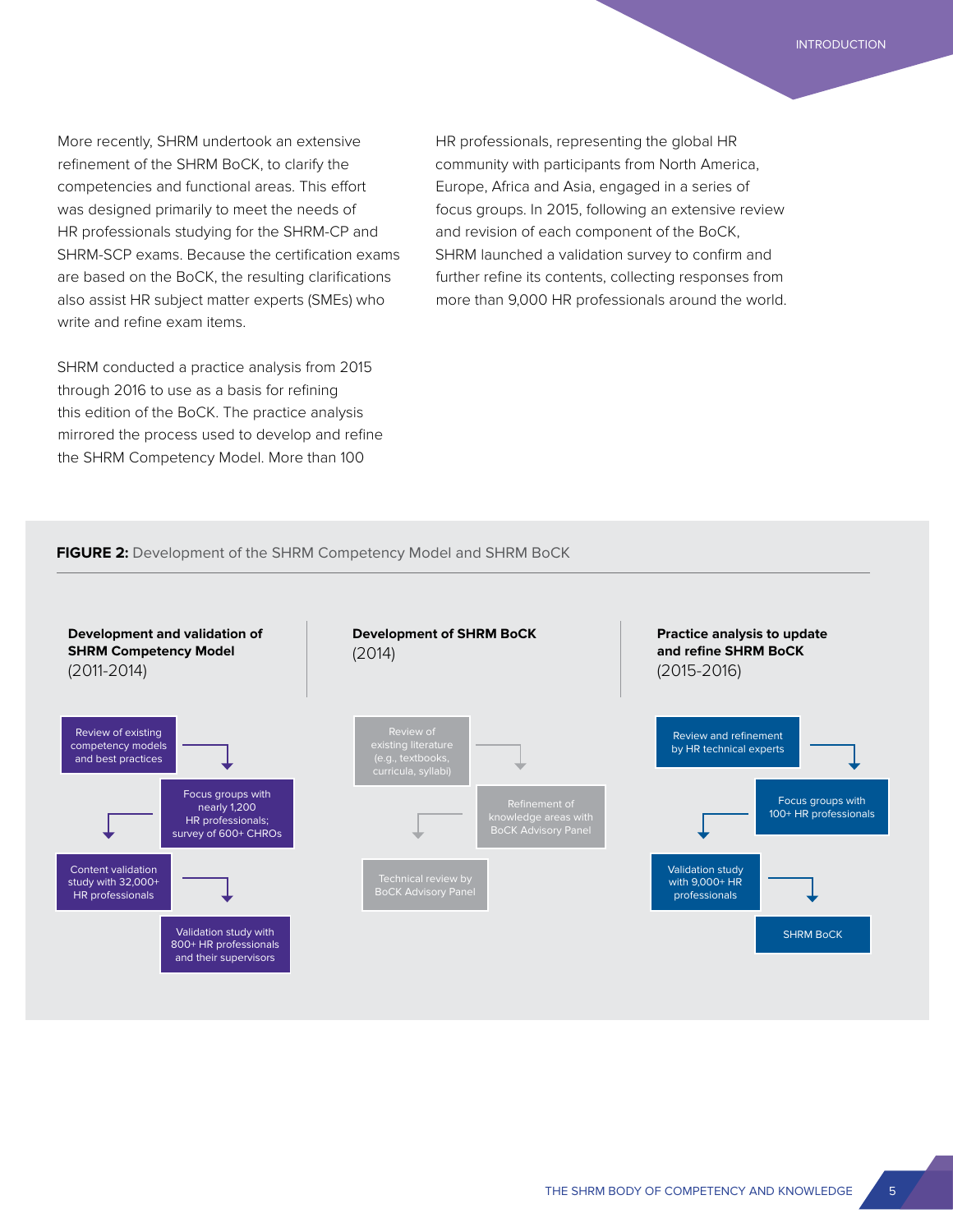### New Material in the 2017 BoCK

The present document is the product of extensive review and expansion, based on the research conducted between 2015 and 2016 described above. The 2017 BoCK more clearly defines and describes the behavioral and technical knowledge requirements for HR professionals that will meet the current and future needs of employers. The revisions provide additional clarity and guidance to facilitate HR professionals' career development and advancement.

Enhancements to the 2017 BoCK include:

- Revised and expanded definitions of behavioral competencies and functional areas;
- Addition of subcompetencies to the behavioral competencies, clarifying the links between proficiency indicators and competency definitions;
- Increased parallelism between the two sets of proficiency indicators ("For All HR Professionals" and "For Advanced HR Professionals");
- Addition of key concepts to the behavioral competencies, describing the foundational knowledge for each competency;
- Addition of a glossary defining selected HR terms used in the BoCK (see Appendix A); and
- A refined and expanded list of resources on the HR profession generally and on behavioral competencies and technical knowledge functional areas specifically (see Appendix B), designed to provide additional guidance to readers seeking career advancement, which includes SHRM certification.

Two major content modifications enhance the clarity and utility of the BoCK:

- To better demonstrate the interrelationships among the behavioral competencies, they have been grouped into three clusters: **Leadership, Interpersonal** and **Business**.
- Within the technical competency of *HR Expertise*, there are now three (not four) knowledge domains: **People, Organization** and **Workplace**. The original fourth domain, Strategy, has been absorbed into the first domain, People, and its original functional area, Business & HR Strategy, has been renamed *HR Strategic Planning*.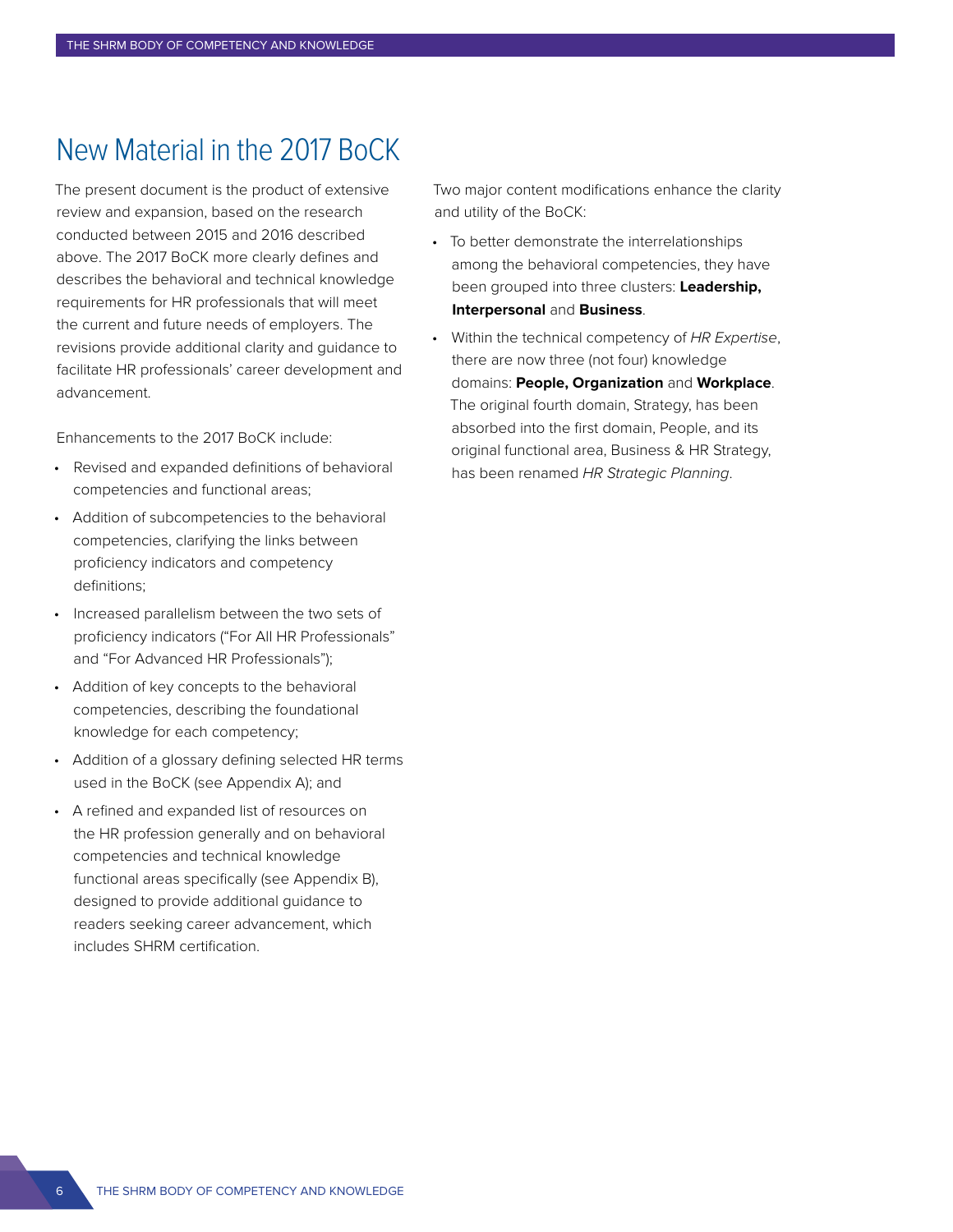### Organization of the SHRM BoCK Document

*The HR competencies and knowledge that are assessed on the SHRM-CP and SHRM-SCP exams are detailed in the SHRM BoCK, which consists of the following two sections:*

#### **Section 1 – Behavioral Competencies:**

The eight behavioral competencies, which describe the behaviors and attributes necessary for HR professionals to perform effectively in the workplace and operate with a strategic mindset, are grouped into three clusters: **Leadership, Business** and **Interpersonal.**

This section of the BoCK is arranged by cluster, each of which is defined at the beginning of its subsection. For each competency within each cluster, the following information is provided:

- A **Definition** of the competency;
- **Key Concepts** describing the foundational knowledge for the competency;
- **Subcompetencies** applicable to the competency, with their definitions; and
- **Proficiency Indicators,** listed by applicability based on career level (i.e., applicable to all HR professionals or to advanced HR professionals).

Regarding the two sets of proficiency indicators listed for each competency, it is important to recognize that the indicators relevant to all HR professionals **also** apply to advanced HR professionals. While HR executives, for instance, may not be specifically proficient in certain transactional tasks required of early-career HR professionals, they should nonetheless understand the concepts behind those tasks, recognize their strategic importance, and be able to mentor junior employees in developing the behaviors to implement them. Such indicators of proficiency thus apply to all HR professionals, from early-career to senior levels.

#### **Section 2 – HR Expertise (HR Knowledge):**

The single technical competency of *HR Expertise* is grouped into three knowledge domains: **People, Organization** and **Workplace**, and further divided into 15 HR functional areas that describe the technical knowledge required to perform key HR activities.

This section of the BoCK is arranged by knowledge domain, each of which is defined at the beginning of its subsection. For each functional area within each domain, the following information is provided:

- A **Definition** of the functional area;
- **Key Concepts** describing the knowledge specific to the functional area; and
- **Proficiency Indicators,** listed by applicability based on career level (i.e., applicable to all HR professionals or to advanced HR professionals).

Regarding the two sets of proficiency indicators listed for each functional area, it is important to recognize that the indicators relevant to all HR professionals **also** apply to advanced HR professionals. While HR executives, for instance, may not be specifically proficient in certain functions required of early-career HR professionals, they should nonetheless understand the concepts behind those functions, recognize their strategic importance, and be able to mentor junior employees in developing the behaviors to perform them. Such indicators of proficiency thus apply to all HR professionals, from early-career to senior levels.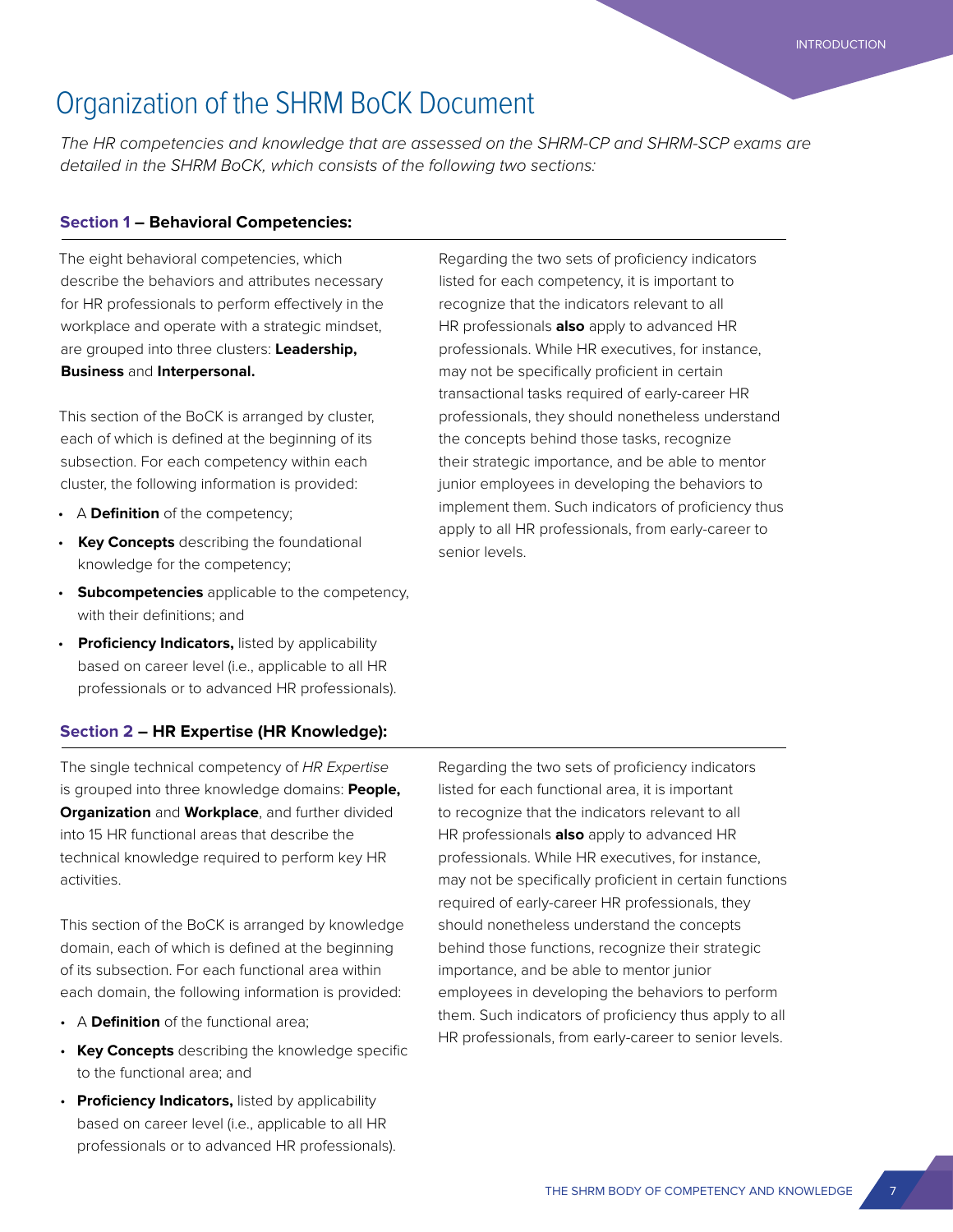### SECTION 1: Behavioral Competencies

This section describes the important behavioral competencies that comprise one part of SHRM's dual approach to competencies. This approach, which is supported by SHRM research (see Introduction), emphasizes the critical roles played by technical HR knowledge (**what** you know) **and** by behavioral competencies (how you **apply** what you know) in contributing to effective HR practice.

Behavioral competencies describe the behaviors and attributes necessary for HR professionals to operate with a strategic mindset and perform effectively in the workplace. They facilitate the application of technical knowledge (i.e., *HR Expertise*), which may be defined as the principles, practices and functions of effective HR management (see Section 2). Successful HR professionals must understand the behavioral components of HR practice in addition to being in command of technical HR knowledge.

### How to Read This Section

The eight SHRM-defined behavioral competencies are grouped into three clusters: **Leadership**, **Interpersonal** and **Business**. Each competency is further divided into several subcompetencies that more specifically describe its components. Each subcompetency is comprised of several **Proficiency Indicators** specific behavioral statements that illustrate effective HR practice. Figure 3 provides an overview of this organizing framework.

An in-depth description is provided for each cluster. The following information is provided for each competency:

- A **Definition** of the competency;
- **Key Concepts** describing the foundational knowledge for the competency;
- **Subcompetencies** applicable to the competency, with their definitions; and
- **Proficiency Indicators,** listed by their applicability based on career level (i.e., applicable to all HR professionals or to advanced HR professionals.)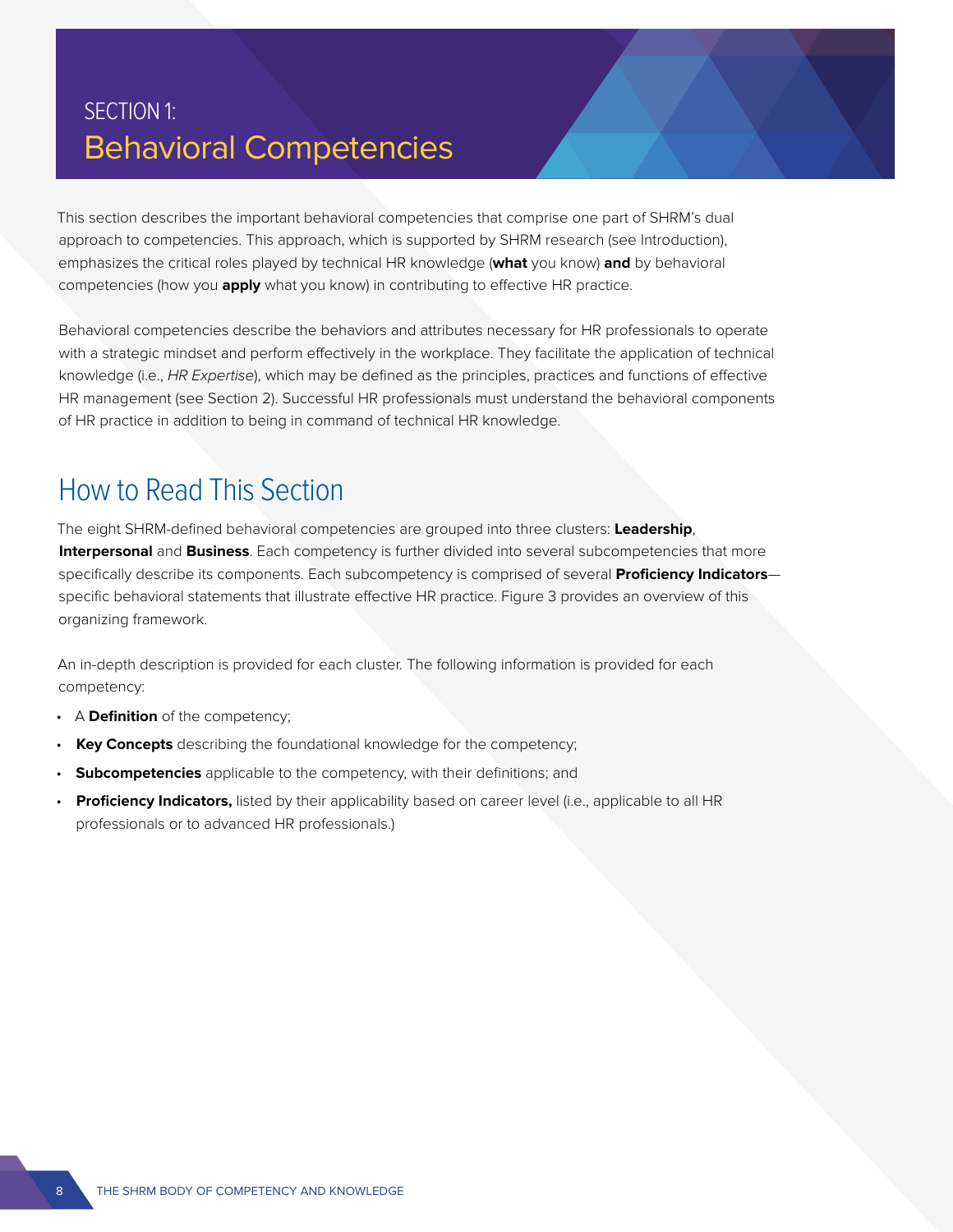#### **FIGURE 3:** Organizing Framework of Behavioral Competency Clusters

| <b>CLUSTER</b> | <b>COMPETENCY</b>                  | <b>DEFINITION</b>                                                                                                                                                                                                                                                                                                                                                                                                                         |
|----------------|------------------------------------|-------------------------------------------------------------------------------------------------------------------------------------------------------------------------------------------------------------------------------------------------------------------------------------------------------------------------------------------------------------------------------------------------------------------------------------------|
| Leadership     | Leadership & Navigation            | The knowledge, skills, abilities, and other characteristics (KSAOs) needed to navigate the<br>organization and accomplish HR goals, to create a compelling vision and mission for HR<br>that aligns with the strategic direction and culture of the organization, to lead and promote<br>organizational change, to manage the implementation and execution of HR initiatives, and<br>to promote the role of HR as a key business partner. |
|                | <b>Ethical Practice</b>            | The KSAOs needed to maintain high levels of personal and professional integrity, and to act<br>as an ethical agent who promotes core values, integrity and accountability throughout the<br>organization.                                                                                                                                                                                                                                 |
|                | Relationship Management            | The KSAOs needed to create and maintain a network of professional contacts within and<br>outside of the organization, to build and maintain relationships, to work as an effective<br>member of a team, and to manage conflict while supporting the organization.                                                                                                                                                                         |
| Interpersonal  | Communication                      | The KSAOs needed to effectively craft and deliver concise and informative communications,<br>to listen to and address the concerns of others, and to transfer and translate information<br>from one level or unit of the organization to another.                                                                                                                                                                                         |
|                | Global & Cultural<br>Effectiveness | The KSAOs needed to value and consider the perspectives and backgrounds of all<br>parties, to interact with others in a global context, and to promote a diverse and inclusive<br>workplace.                                                                                                                                                                                                                                              |
| Business       | <b>Business Acumen</b>             | The KSAOs needed to understand the organization's operations, functions and external<br>environment, and to apply business tools and analyses that inform HR initiatives and<br>operations consistent with the overall strategic direction of the organization.                                                                                                                                                                           |
|                | Consultation                       | The KSAOs needed to work with organizational stakeholders in evaluating business<br>challenges and identifying opportunities for the design, implementation and evaluation of<br>change initiatives, and to build ongoing support for HR solutions that meet the changing<br>needs of customers and the business.                                                                                                                         |
|                | <b>Critical Evaluation</b>         | The KSAOs needed to collect and analyze qualitative and quantitative data, and to interpret<br>and promote findings that evaluate HR initiatives and inform business decisions and<br>recommendations.                                                                                                                                                                                                                                    |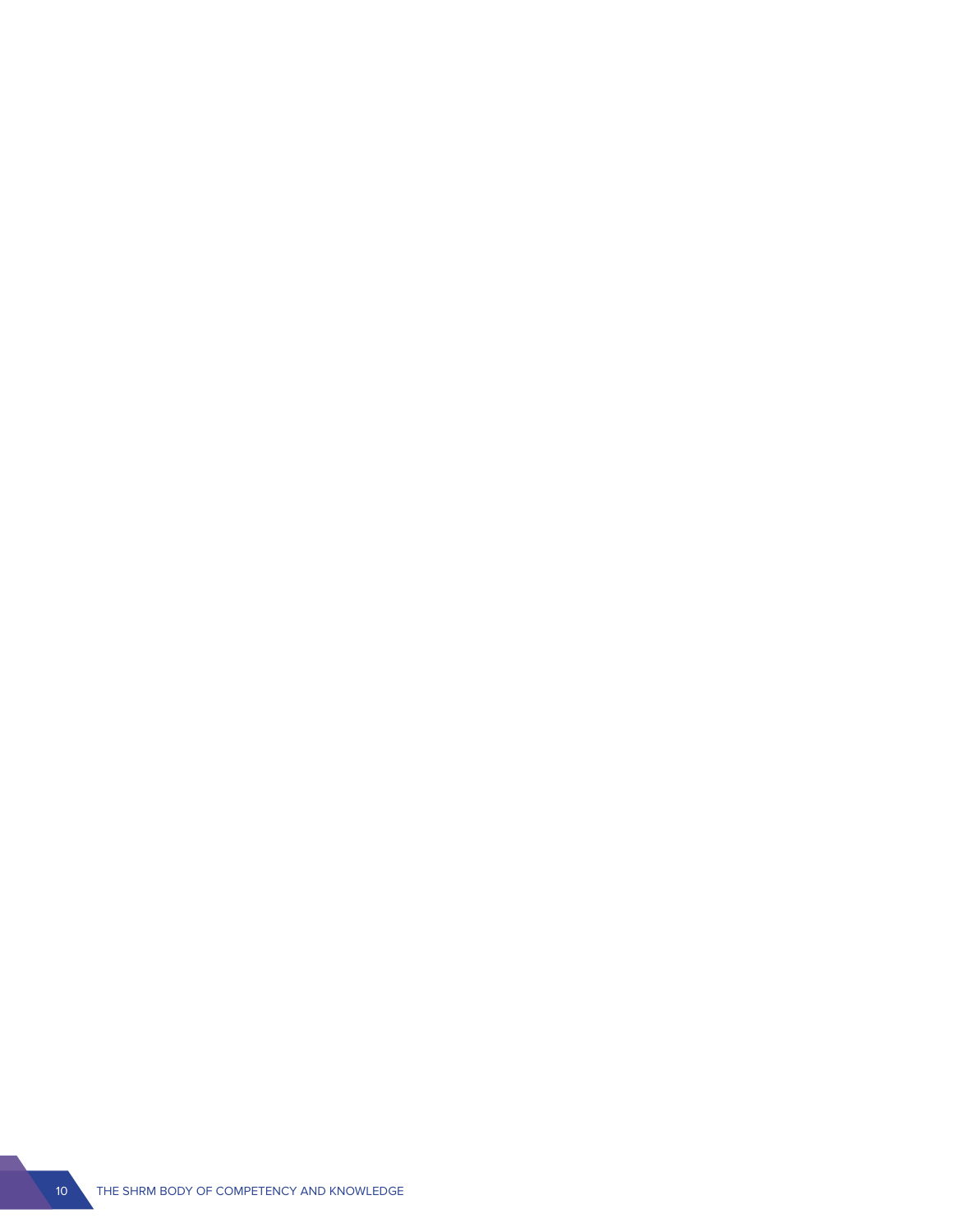# Leadership  **CLUSTER**

**All effective HR professionals must display strong leadership skills with a strategic mindset, regardless of their career or experience level or job functions.** 

**There are two behavioral competencies in the Leadership cluster:** *Leadership & Navigation* and *Ethical Practice*. These competencies describe the behaviors, attributes and underlying knowledge necessary for HR professionals to develop, implement and evaluate strategic directives for HR teams in principled ways.

**Key components of Leadership-cluster behavioral competencies include:** setting and implementing a vision and direction for the HR function; managing or leading organizational initiatives; influencing and supporting other organizational members and leaders; driving an ethical organizational environment; and behaving in an ethical manner that promotes high standards of integrity and the organization's values.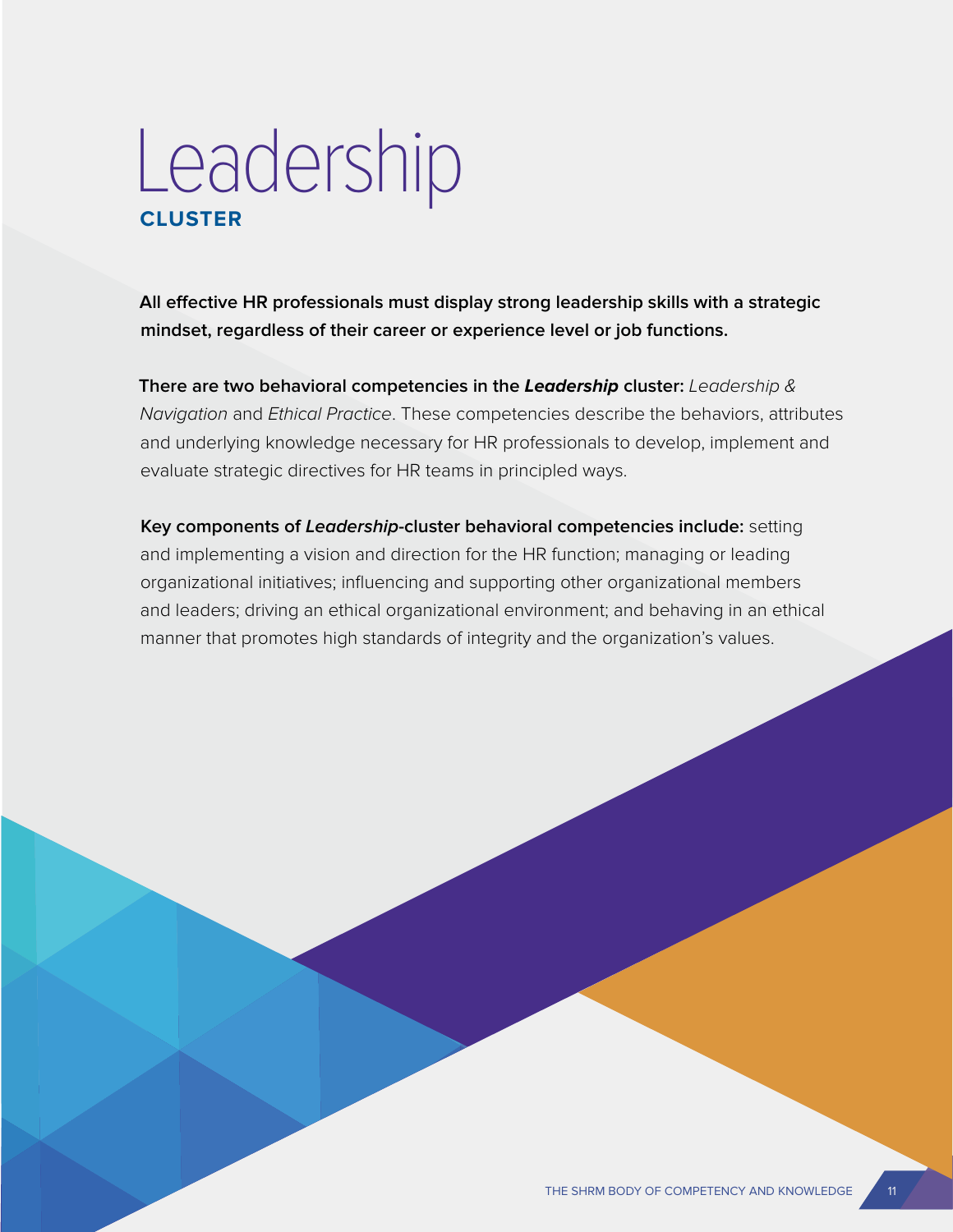### Leadership & Navigation

**Definition:** *Leadership & Navigation* is defined as the knowledge, skills, abilities and other characteristics (KSAOs) needed to navigate the organization and accomplish HR goals, to create a compelling vision and mission for HR that aligns with the strategic direction and culture of the organization, to lead and promote organizational change, to manage the implementation and execution of HR initiatives, and to promote the role of HR as a key business partner.

#### *Leadership & Navigation* is comprised of **four subcompetencies:**

- Navigating the organization
- Vision
- Managing HR initiatives
- Influence

Leadership behaviors are critical to HR practice. Effective leadership is associated with such positive outcomes as improved employee attitudes (e.g., job satisfaction, commitment, engagement), decreased turnover and increased performance. As business leaders, effective HR professionals set a direction and vision for the HR function, influence stakeholders, and motivate and guide followers to achieve organizational objectives.

HR professionals at every level are required to demonstrate proficiency in leadership. Early-career professionals can behave in ways consistent with organizational culture and foster collaboration with coworkers. Mid- and senior-level HR professionals can develop strategies to implement HR initiatives and support organizational initiatives. Executives can demonstrate positive leadership behaviors by establishing a vision for HR initiatives, working to obtain buy-in from relevant stakeholders, serving as transformational leaders to implement change, and leading the organization in the face of adversity.

Navigation, an essential and sometimes forgotten component of this competency, concerns the people and processes leveraged by an HR professional to get things done. The subcompetency "Navigating the organization" associated with *Leadership & Navigation* describes the behaviors necessary for HR professionals to work within the organization's structure, processes and bureaucracy and achieve their objectives.

- Leadership theories (e.g., situational leadership, transformational leadership, participative leadership, inclusive leadership).
- People management techniques (e.g., directing, coaching, supporting, delegating).
- Motivation theories (e.g., goal-setting theory, expectancy theory, attribution theory, selfdetermination theory).
- Influence and persuasion techniques (e.g., personal appeal, forming coalitions, leading by example, rational persuasion).
- Trust- and relationship-building techniques (e.g., emotional and social intelligence).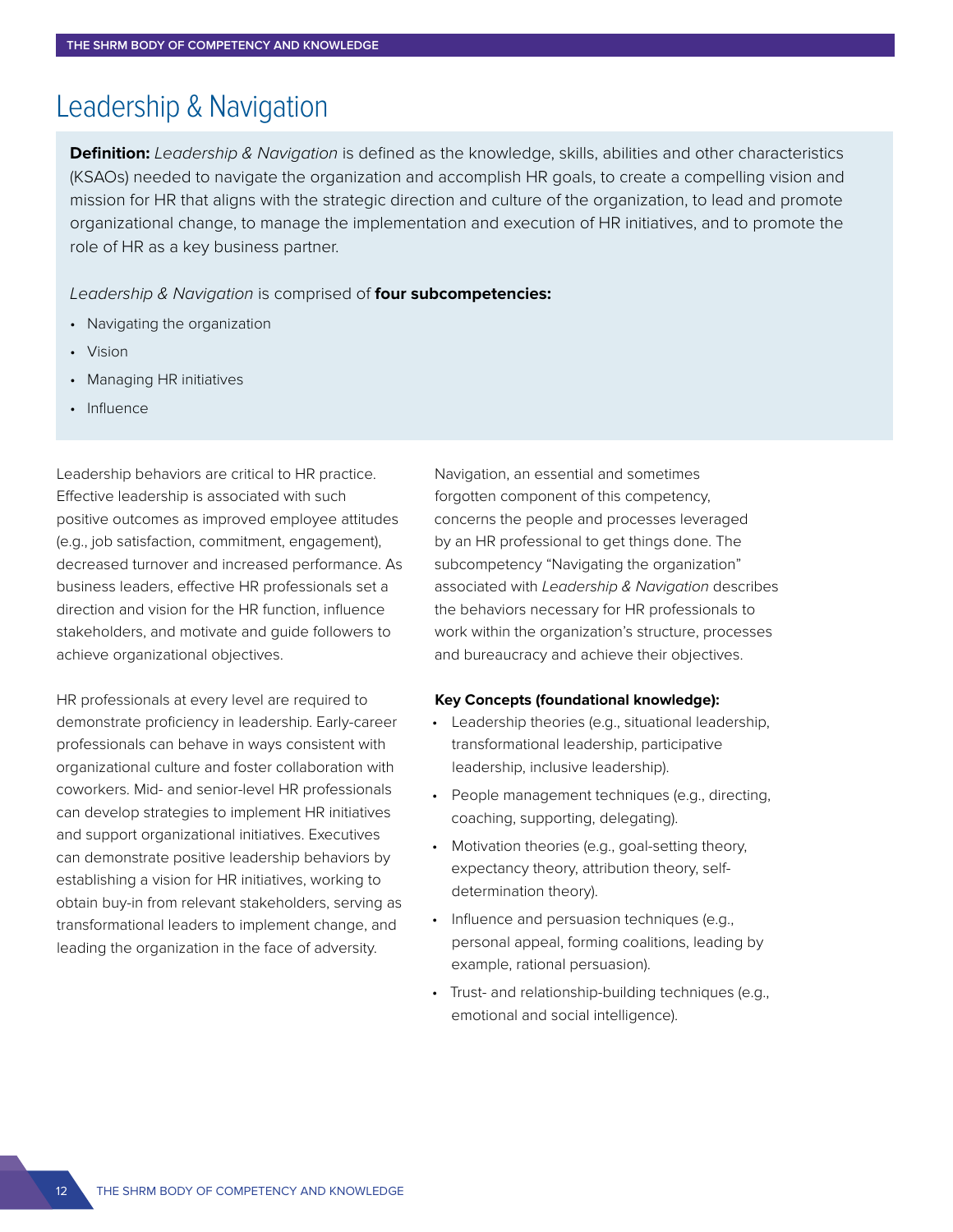|                                                                                                                                                                                     | <b>PROFICIENCY INDICATORS</b>                                                                                                                                                                                                                                                                                                                                                                                                                                                                                                                                                                                                      |                                                                                                                                                                                                                                                                                                                                                                                                                                                                                                                                                                                                                                                                                                                                                                     |
|-------------------------------------------------------------------------------------------------------------------------------------------------------------------------------------|------------------------------------------------------------------------------------------------------------------------------------------------------------------------------------------------------------------------------------------------------------------------------------------------------------------------------------------------------------------------------------------------------------------------------------------------------------------------------------------------------------------------------------------------------------------------------------------------------------------------------------|---------------------------------------------------------------------------------------------------------------------------------------------------------------------------------------------------------------------------------------------------------------------------------------------------------------------------------------------------------------------------------------------------------------------------------------------------------------------------------------------------------------------------------------------------------------------------------------------------------------------------------------------------------------------------------------------------------------------------------------------------------------------|
| <b>SUBCOMPETENCIES</b>                                                                                                                                                              | <b>For All HR Professionals</b>                                                                                                                                                                                                                                                                                                                                                                                                                                                                                                                                                                                                    | <b>For Advanced HR Professionals</b>                                                                                                                                                                                                                                                                                                                                                                                                                                                                                                                                                                                                                                                                                                                                |
| <b>Navigating the</b><br>organization -<br>Works within the<br>parameters of<br>the organization's<br>hierarchy,<br>processes,<br>systems and<br>policies.                          | > Demonstrates an understanding of formal and informal<br>work roles, leader goals and interests, and relationships<br>among employees.<br>> Facilitates communication and decision-making<br>necessary to implement initiatives.<br>> Uses an understanding of the organization's processes,<br>systems and policies to facilitate the successful<br>implementation of HR initiatives.<br>> Uses awareness and understanding of the<br>organization's political environment and culture to<br>implement HR initiatives.                                                                                                           | > Demonstrates an understanding of formal and informal work<br>roles, leader goals and interests, and relationships among<br>executives.<br>> Uses an understanding of the complex relationships among<br>the organization's formal and informal processes, systems<br>and policies to facilitate the development and implementation<br>of HR's strategic direction.<br>> Uses an understanding of the organization's political<br>environment to develop and implement HR's strategic<br>direction, implement needed changes, and resolve talent<br>needs and issues.<br>> Uses an understanding of complex relationships among<br>organizational leaders to facilitate the design, implementation<br>and maintenance of initiatives proposed by other executives. |
| <b>Vision</b> $-$ Defines<br>and supports a<br>coherent vision<br>and long-term<br>goals for HR<br>that support<br>the strategic<br>direction of the<br>organization.               | > Embraces and supports the business unit's and/or<br>organization's culture, values, mission and goals.<br>> Defines actionable goals for the development and<br>implementation of HR programs, practices and<br>policies that support the strategic vision of HR and the<br>organization.<br>> Identifies opportunities to improve HR operations that<br>better align with and support the strategic vision of HR<br>and the organization.<br>> Supports the implementation of HR programs, practices<br>and policies that uphold the strategic vision of HR and<br>the organization.                                            | > Envisions the current and ideal future states of the HR<br>function, organization and culture, to identify gaps and areas<br>for improvement.<br>> Develops the long-term strategic direction, vision and goals<br>of HR and the organization, to close the gap between<br>the current and ideal states of the HR function and the<br>organization.<br>> Develops a broad plan to achieve the strategic direction,<br>vision and goals of HR and the organization.<br>> Solicits feedback from executive-level stakeholders on<br>strategic direction, vision and goals.                                                                                                                                                                                          |
| <b>Managing HR</b><br>initiatives -<br>Executes the<br>implementation<br>and management<br>of HR projects<br>or initiatives that<br>support HR and<br>organizational<br>objectives. | > Defines and elaborates project requirements set forth<br>by senior leadership.<br>> Sets and monitors project goals and progress<br>milestones.<br>> Manages project budgets and resources.<br>> Identifies and develops solutions for overcoming<br>obstacles to the successful completion of projects.<br>> Identifies and monitors the resources necessary to<br>implement and maintain HR projects.<br>> Identifies when resource allocation is inconsistent with<br>project needs and makes adjustments as necessary.<br>> Demonstrates agility and adaptability when project<br>requirements, goals or constraints change. | > Translates HR's vision, strategic direction and long-term goals<br>into specific projects and initiatives with clear timelines and<br>goals.<br>> Monitors the progress of HR initiatives toward achievement of<br>HR's vision, strategic direction and long-term goals.<br>> Collaborates with senior leadership to remove obstacles to<br>the successful implementation of HR initiatives.<br>> Obtains and deploys organizational resources and monitors<br>their effectiveness.<br>> Ensures accountability for the implementation of project plans<br>and initiatives.                                                                                                                                                                                       |
| <b>Influence</b><br>- Inspires<br>colleagues to<br>understand<br>and pursue the<br>strategic vision<br>and goals of<br>HR and the<br>organization.                                  | > Builds credibility as an HR expert within and outside of<br>the organization.<br>> Promotes buy-in among organizational stakeholders for<br>HR initiatives.<br>> Motivates HR staff and other stakeholders to support<br>HR's vision and goals.<br>> Serves as an advocate for the organization or<br>employees, when appropriate, to ensure advancement<br>of the organization's strategic direction and goals.                                                                                                                                                                                                                 | > Promotes the role of the HR function in achieving the<br>organization's mission, vision and goals.<br>> Builds credibility for the organization regionally, nationally or<br>internationally as an HR expert.<br>> Serves as an influential voice for HR strategies, philosophies<br>and initiatives within the organization.<br>>> Advocates for the implementation of evidence-based HR<br>solutions.<br>> Inspires HR staff, non-HR customers and executive-level<br>organizational stakeholders to support and pursue the<br>organization's strategic direction, vision and long-term goals.<br>> Builds consensus among senior leaders about the                                                                                                             |

organization's strategic direction and long-term goals.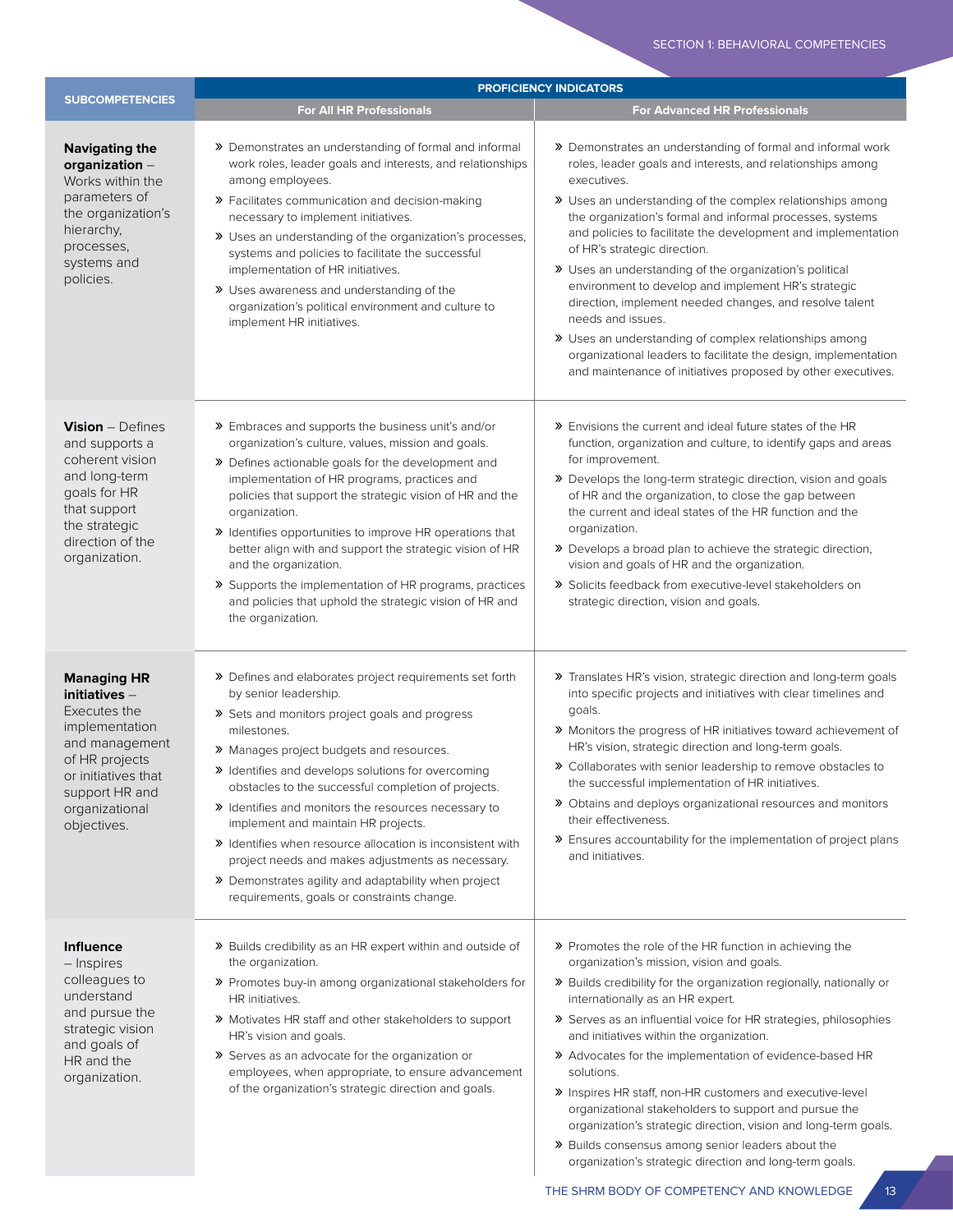### Ethical Practice

**Definition:** *Ethical Practice* is defined as the knowledge, skills, abilities and other characteristics (KSAOs) needed to maintain high levels of personal and professional integrity, and to act as an ethical agent who promotes core values, integrity and accountability throughout the organization.

*Ethical Practice* is comprised of **three subcompetencies:**

- Personal integrity
- Professional integrity
- Ethical agent

Organizations of all types and sizes place an emphasis on ethics in the workplace. *Ethical Practice* affects everything from recruiting a diverse workforce, to ensuring the confidentiality of sensitive employee data. HR professionals are often asked to make significant ethical decisions, and are tasked with navigating the ethical mazes that surround them. HR leaders are responsible for setting and contributing to a strong ethical climate. Such an environment can help protect an organization from adverse employee behaviors, and is associated with higher levels of organizational performance.

In recognition of cross-cultural differences in ethical standards, the *Ethical Practice* competency does **not** provide a single, universal list of ethical principles applicable to all HR professionals, and should not be interpreted as embodying one. Instead, this competency leaves room for individuals to define and apply appropriate ethical standards suitable to their cultures and organizations.

The "Personal integrity" subcompetency associated with *Ethical Practice* describes adherence to one's own ethical principles, and recognizes the potential for bias. The "Professional integrity" subcompetency describes the ethical pressures of professional relationships, and encourages HR professionals to act ethically and perform their jobs in light of the core values of their organization. The "Ethical agent" subcompetency considers an HR professional a driver of the organization's ethical environment someone who ensures that organizational policies and practices reflect ethical and organizational values.

- Ethical business principles and practices (e.g., transparency, confidentiality, conflicts of interest).
- Anonymity, confidentiality, and privacy principles and policies.
- Codes of conduct.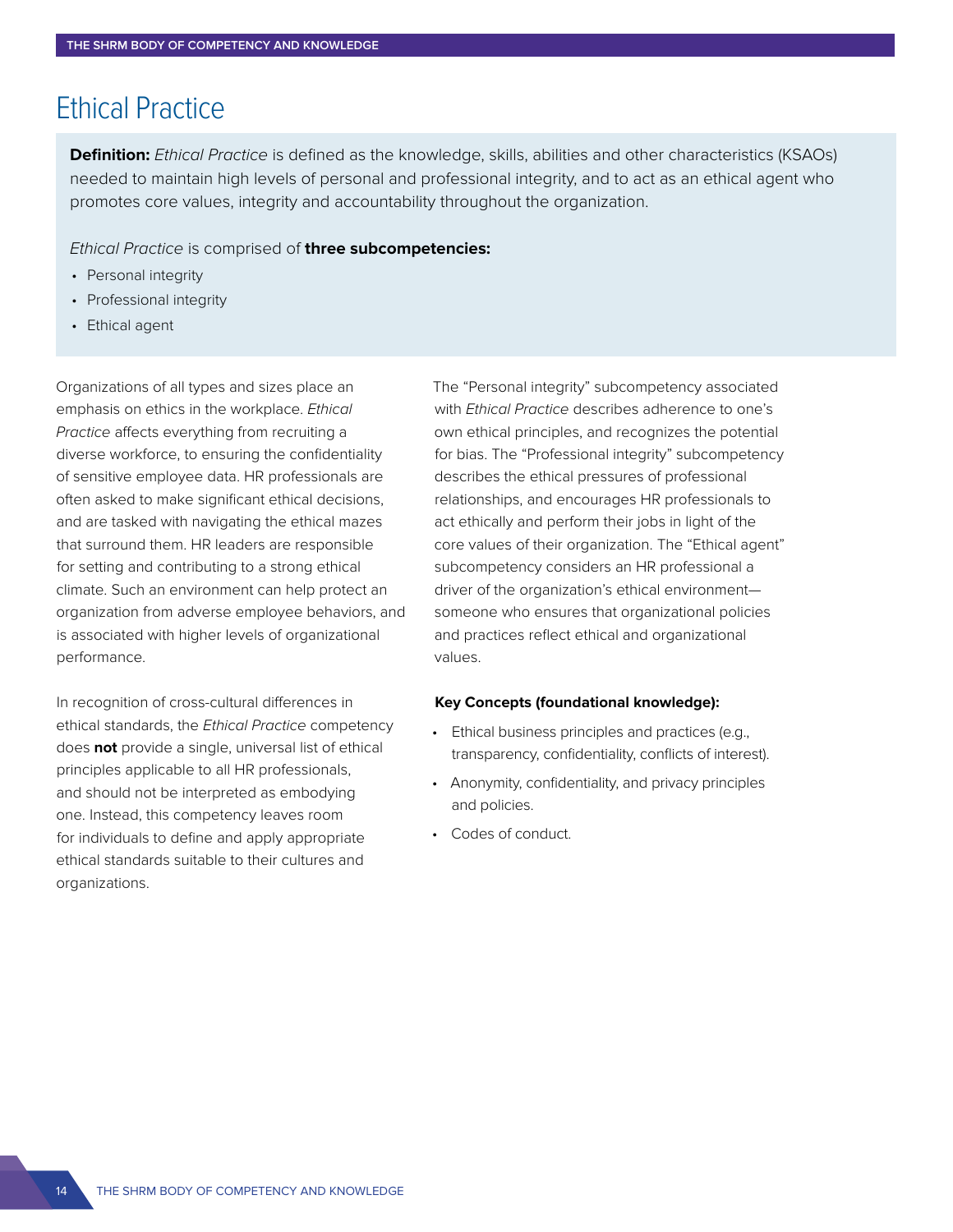|                                                                                                                                                                   | <b>PROFICIENCY INDICATORS</b>                                                                                                                                                                                                                                                                                                                                                                                                                                                                                                                                                                                                                                                                                                                                                                                                                                                                                                                                                                                             |                                                                                                                                                                                                                                                                                                                                                                                                                                                                                                                                                                                                                                                                                                                                                                                                                                                                                                                                                                                                                                                                                                                                                                                                                                                                                                                                                                                              |  |
|-------------------------------------------------------------------------------------------------------------------------------------------------------------------|---------------------------------------------------------------------------------------------------------------------------------------------------------------------------------------------------------------------------------------------------------------------------------------------------------------------------------------------------------------------------------------------------------------------------------------------------------------------------------------------------------------------------------------------------------------------------------------------------------------------------------------------------------------------------------------------------------------------------------------------------------------------------------------------------------------------------------------------------------------------------------------------------------------------------------------------------------------------------------------------------------------------------|----------------------------------------------------------------------------------------------------------------------------------------------------------------------------------------------------------------------------------------------------------------------------------------------------------------------------------------------------------------------------------------------------------------------------------------------------------------------------------------------------------------------------------------------------------------------------------------------------------------------------------------------------------------------------------------------------------------------------------------------------------------------------------------------------------------------------------------------------------------------------------------------------------------------------------------------------------------------------------------------------------------------------------------------------------------------------------------------------------------------------------------------------------------------------------------------------------------------------------------------------------------------------------------------------------------------------------------------------------------------------------------------|--|
| <b>SUBCOMPETENCIES</b>                                                                                                                                            | <b>For All HR Professionals</b>                                                                                                                                                                                                                                                                                                                                                                                                                                                                                                                                                                                                                                                                                                                                                                                                                                                                                                                                                                                           | <b>For Advanced HR Professionals</b>                                                                                                                                                                                                                                                                                                                                                                                                                                                                                                                                                                                                                                                                                                                                                                                                                                                                                                                                                                                                                                                                                                                                                                                                                                                                                                                                                         |  |
| <b>Personal</b><br>integrity $-$<br>Demonstrates<br>high levels<br>of integrity<br>in personal<br>relationships and<br>behaviors.                                 | > Shows consistency between espoused and<br>enacted values.<br>> Acknowledges mistakes and demonstrates<br>accountability for actions.<br>> Recognizes personal biases and the biases of<br>others, and takes steps to increase self-awareness.<br>> Serves as a role model of personal integrity and<br>high ethical standards.                                                                                                                                                                                                                                                                                                                                                                                                                                                                                                                                                                                                                                                                                          | > Brings potential conflicts of interest or unethical behaviors to the<br>attention of senior leaders and other executives.<br>> Helps others to identify and understand their biases.                                                                                                                                                                                                                                                                                                                                                                                                                                                                                                                                                                                                                                                                                                                                                                                                                                                                                                                                                                                                                                                                                                                                                                                                       |  |
| <b>Professional</b><br>integrity $-$<br>Demonstrates<br>high levels<br>of integrity in<br>professional<br>relationships and<br>behaviors.                         | > Does not take adverse actions based on personal<br>biases.<br>> Maintains privacy, in compliance with laws and<br>regulations mandating a duty to report unethical<br>behavior.<br>> Uses discretion appropriately when communicating<br>sensitive information, and informs stakeholders of<br>the limits of confidentiality and privacy.<br>> Maintains current knowledge of ethics laws,<br>standards, legislation and emerging trends that may<br>affect organizational HR practice.<br>> Leads HR investigations of employees in a<br>thorough, timely and impartial manner.<br>> Establishes oneself as credible and trustworthy.<br>> Applies, and challenges when necessary, the<br>organization's ethics and integrity policies.<br>> Manages political and social pressures when<br>making decisions and when implementing and<br>enforcing HR programs, practices and policies.<br>> Provides open, honest and constructive feedback<br>to colleagues when situations involving questions<br>of ethics arise. | > Withstands politically motivated pressure when developing or<br>implementing strategy, initiatives or long-term goals.<br>> Balances ethics, integrity, organizational success, employee<br>advocacy and organizational mission and values when creating<br>strategy, initiatives or long-term goals.<br>> Establishes the HR team as a credible and trustworthy resource.<br>> Promotes the alignment of HR and business practices with ethics<br>laws and standards.<br>> Makes difficult decisions that align with organizational values and<br>ethics.<br>> Applies power or authority appropriately.                                                                                                                                                                                                                                                                                                                                                                                                                                                                                                                                                                                                                                                                                                                                                                                  |  |
| <b>Ethical agent</b><br>- Cultivates the<br>organization's<br>ethical<br>environment,<br>and ensures<br>that policies and<br>practices reflect<br>ethical values. | > Empowers all employees to report unethical<br>behaviors and conflicts of interest without fear of<br>reprisal.<br>> Takes steps to mitigate the influence of bias in HR<br>and business decisions.<br>> Maintains appropriate levels of transparency for HR<br>programs, practices and policies.<br>> Identifies, evaluates and communicates to<br>leadership potential ethical risks and conflicts of<br>interest.<br>> Ensures that staff members have access to and<br>understand the organization's ethical standards and<br>policies.                                                                                                                                                                                                                                                                                                                                                                                                                                                                              | > Advises senior management<br>> Communicates a vision for<br>of organizational risks and<br>an organizational culture in<br>conflicts of interest.<br>which there is consistency<br>between the organization's<br>> Collaborates with senior<br>and employees' espoused and<br>leaders to support internal<br>enacted values.<br>ethics controls.<br>> Develops HR programs,<br>> Develops and provides<br>practices and policies that meet<br>expertise for HR policies,<br>high standards of ethics and<br>standards, and other internal<br>integrity.<br>ethics controls (e.g., protection<br>of employee confidentiality,<br>> Designs and oversees<br>standards for employee<br>systems to ensure that all HR<br>investigations) to minimize<br>investigations are conducted in<br>organizational risks from<br>a thorough, timely and impartial<br>unethical practices.<br>manner.<br>> Creates and oversees HR<br>> Audits and monitors adherence<br>to HR programs, practices and<br>programs, practices and<br>policies that drive an ethical<br>policies pertaining to ethics.<br>culture, encourage employees >>>>>> Designs and oversees learning<br>to report unethical practices<br>and development programs<br>and behaviors, and protect the<br>covering ethics.<br>confidentiality of employees<br>> Implements and maintains<br>and data.<br>a culture and organizational |  |

system that encourages all employees to report unethical practices and behaviors.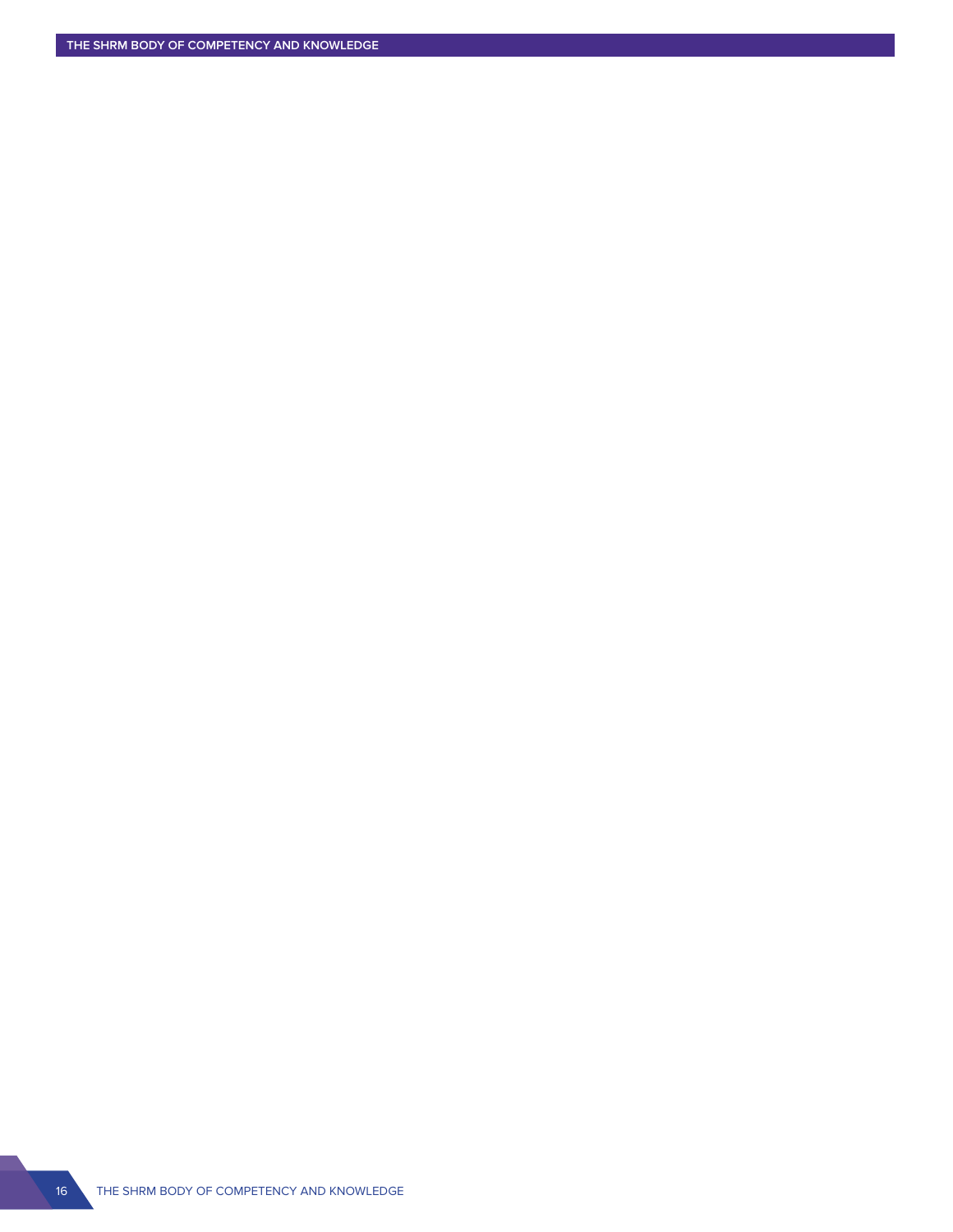# Interpersonal  **CLUSTER**

**Successful HR professionals effectively build and manage a network of relationships with other employees, with organizational leaders, and with professional colleagues outside their organization.** 

**There are three behavioral competencies in the Interpersonal cluster:** *Relationship Management, Communication* and *Global & Cultural Effectiveness*. These competencies describe the behaviors, attributes and underlying knowledge necessary for HR professionals to perform the collaborative and interpersonal aspects of their jobs.

**Key components of Interpersonal behavioral competencies include:** networking; building and maintaining professional relationships; successfully managing conflict and negotiations; clearly and effectively communicating with stakeholders; and operating within a diverse and global workforce.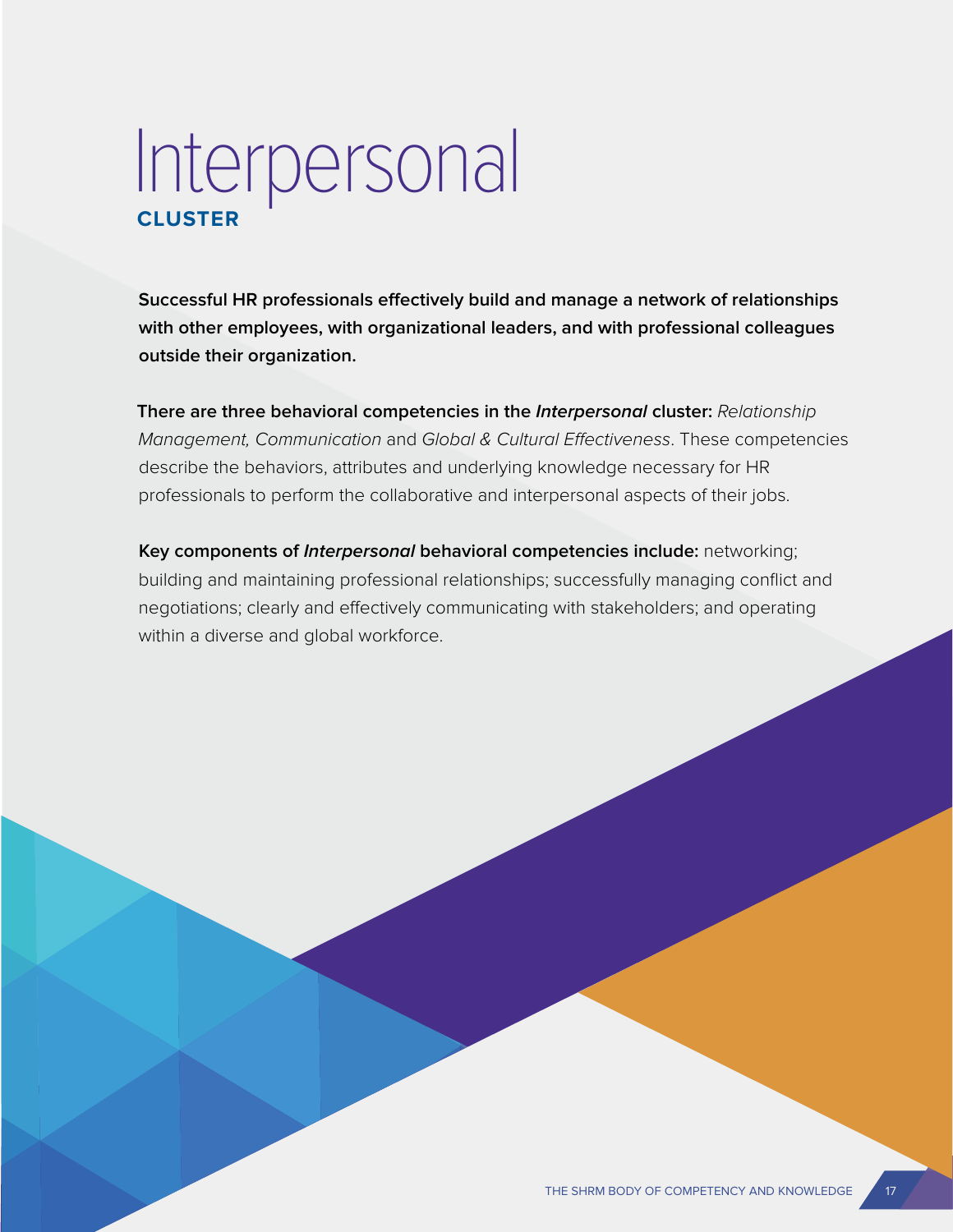### Relationship Management

**Definition:** *Relationship Management* is defined as the knowledge, skills, abilities and other characteristics (KSAOs) needed to create and maintain a network of professional contacts within and outside of the organization, to build and maintain relationships, to work as an effective member of a team, and to manage conflict while supporting the organization.

*Relationship Management* is comprised of **five subcompetencies:**

- Networking
- Relationship building
- Teamwork
- Conflict management
- Negotiation

Effective HR professionals leverage a network of relationships with their HR colleagues, organizational stakeholders, and business contacts to advance the organization's practice of HR management. Relationship building can lead to both individual and organizational success. Positive employee-supervisor relationships, for example, are associated with higher salaries, increased promotions, greater career mobility and other rewards, and improved feelings of belonging and inclusion in the workplace. Similarly, positive relationships with coworkers are associated with greater job satisfaction, involvement, performance, team cohesion, organizational commitment, and decreased turnover intentions.

In team settings, HR professionals who are adept at using their relationship management skills foster collaboration and open communication among colleagues. They help to establish an organizational environment that values and promotes teamwork. Effective HR professionals are also able to identify potential sources of conflict, and encourage parties in conflict to stay positive, respectful and taskrelated. In the case of counterproductive conflict, competent HR professionals work to identify root causes and mediate disputes in an impartial and respectful manner.

In negotiations within and outside the organization, HR professionals serve as their organization's representative, working to understand the position of all negotiating parties to achieve a mutually acceptable resolution.

- Types of conflict (e.g., relationship, task, inter- and intra-organizational).
- Conflict resolution styles (e.g., avoidance, competition, cooperation, conciliation).
- Conflict resolution techniques (e.g., accommodate, avoid, collaborate).
- Negotiation, tactics, strategies and styles (e.g., perspective taking, principled bargainer, auction, interest-based bargaining).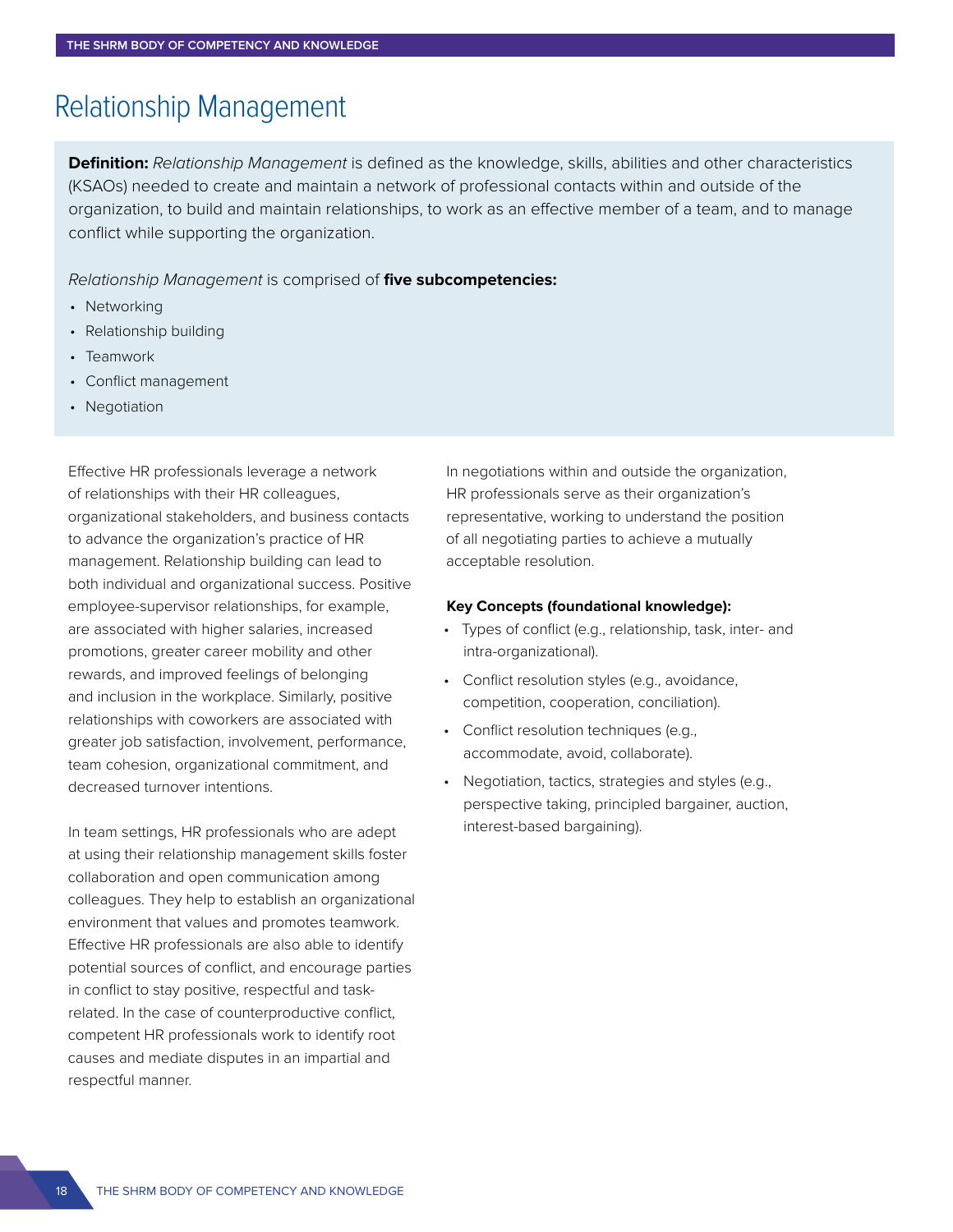|                                                                                                                                                         | <b>PROFICIENCY INDICATORS</b>                                                                                                                                                                                                                                                                                                                                                                                                                                                                                                                                                                                                                                                                                                                                                                                                 |                                                                                                                                                                                                                                                                                                                                                                                                                                      |  |
|---------------------------------------------------------------------------------------------------------------------------------------------------------|-------------------------------------------------------------------------------------------------------------------------------------------------------------------------------------------------------------------------------------------------------------------------------------------------------------------------------------------------------------------------------------------------------------------------------------------------------------------------------------------------------------------------------------------------------------------------------------------------------------------------------------------------------------------------------------------------------------------------------------------------------------------------------------------------------------------------------|--------------------------------------------------------------------------------------------------------------------------------------------------------------------------------------------------------------------------------------------------------------------------------------------------------------------------------------------------------------------------------------------------------------------------------------|--|
| <b>SUBCOMPETENCIES</b>                                                                                                                                  | <b>For All HR Professionals</b>                                                                                                                                                                                                                                                                                                                                                                                                                                                                                                                                                                                                                                                                                                                                                                                               | <b>For Advanced HR Professionals</b>                                                                                                                                                                                                                                                                                                                                                                                                 |  |
| <b>Networking</b><br>- Effectively<br>builds a network<br>of professional<br>contacts both<br>within and outside<br>of the organization                 | > Develops and maintains a network of professional contacts within<br>the organization, including peers in both HR and non-HR roles, HR<br>customers and stakeholders.<br>> Develops and maintains a network of external partners (e.g., vendors).<br>> Develops and maintains a network of professional colleagues in the HR<br>community at large, for professional development and to fill business<br>needs (e.g., identification of new talent).                                                                                                                                                                                                                                                                                                                                                                         | > Creates opportunities for HR employees to network<br>and build relationships with higher-level leaders in the<br>organization and in the HR community at large.<br>> Develops and maintains a network of contacts within the<br>organization (e.g., senior leaders from other business units)<br>and outside of the organization (e.g., members of legislative<br>bodies, community leaders, union heads, external HR<br>leaders). |  |
| Relationship<br>building $-$<br>Effectively builds<br>and maintains<br>relationships<br>both within and<br>outside of the<br>organization.              | > Develops and maintains mutual trust and respect with colleagues.<br>> Develops and maintains a pattern of reciprocal exchanges of support,<br>information and other valued resources with colleagues.<br>> Demonstrates concern for the well-being of colleagues.<br>> Establishes a strong and positive reputation, within and outside the<br>organization, as an open and approachable HR professional.<br>> Ensures that all stakeholder voices are heard and acknowledged.<br>> Identifies and leverages areas of common interest among stakeholders,<br>to foster the success of HR initiatives.<br>> Develops working relationships with supervisors and HR leaders<br>by promptly and effectively responding to work assignments,<br>communicating goal progress and project needs, and managing work<br>activities. | > Develops HR's objectives and goals for relationship<br>management.<br>> Develops and maintains relationships in the HR community<br>at large through leadership positions in other organizations.<br>> Leverages relationships to learn about best practices for<br>and new approaches to building competitive advantage.                                                                                                          |  |
| Teamwork $-$<br>Participates as<br>an effective team<br>member, and<br>builds, promotes<br>and leads effective<br>teams.                                | > Builds engaged relationships with team members through trust,<br>task-related support and direct communication.<br>> Fosters collaboration and open communication among stakeholders<br>and team members.<br>> Supports a team-oriented organizational culture.<br>> Creates and/or participates in project teams comprised of HR and<br>non-HR employees.<br>> Embraces opportunities to lead a team.<br>> Identifies and fills missing or unfulfilled team roles.                                                                                                                                                                                                                                                                                                                                                         | > Fosters an organizational culture that supports intra-<br>organizational teamwork and collaboration (e.g., silo-<br>busting).<br>> Creates and leads teams with senior leaders from across<br>the organization.<br>> Designs and oversees HR initiatives that promote effective<br>team processes and environments.                                                                                                                |  |
| <b>Conflict</b><br>management<br>– Manages and<br>resolves conflicts<br>by identifying<br>areas of common<br>interest among the<br>parties in conflict. | > Resolves and/or mediates conflicts in a respectful, appropriate and<br>impartial manner, and refers them to a higher level when warranted.<br>> Identifies and addresses the underlying causes of conflict.<br>> Facilitates difficult interactions among employees to achieve optimal<br>outcomes.<br>> Encourages productive and respectful task-related conflict, using it to<br>facilitate change.<br>> Serves as a positive role model for productive conflict.<br>> Identifies and resolves conflict that is counterproductive or harmful.                                                                                                                                                                                                                                                                            | > Designs and oversees conflict resolution strategies and<br>processes throughout the organization.<br>> Facilitates difficult interactions among senior leaders to<br>achieve optimal outcomes.<br>> Identifies and reduces potential sources of conflict when<br>proposing new HR strategies or initiatives.<br>> Mediates or resolves escalated conflicts.                                                                        |  |
| <b>Negotiation –</b><br>Reaches mutually<br>acceptable<br>agreements<br>with negotiating<br>parties within and<br>outside of the<br>organization.       | > Maintains a professional demeanor during negotiation discussions.<br>> Applies an understanding of the needs, interests, issues and bargaining<br>position of all parties to negotiation discussions.<br>> Offers appropriate concessions to promote progress toward<br>an agreement.<br>> Adheres to applicable negotiation- and bargaining-related<br>laws and regulations.<br>> Evaluates progress toward an agreement.<br>> Identifies an ideal solution or end state for negotiations, monitors<br>progress toward that end state, and ends negotiations when<br>appropriate.                                                                                                                                                                                                                                          | > Negotiates with stakeholders within and outside of the<br>organization in complex and high-stakes negotiations.<br>> Defines the parameters of negotiating boundaries on behalf<br>of the HR unit.<br>> Achieves a mutually acceptable agreement in difficult and<br>complex negotiations.                                                                                                                                         |  |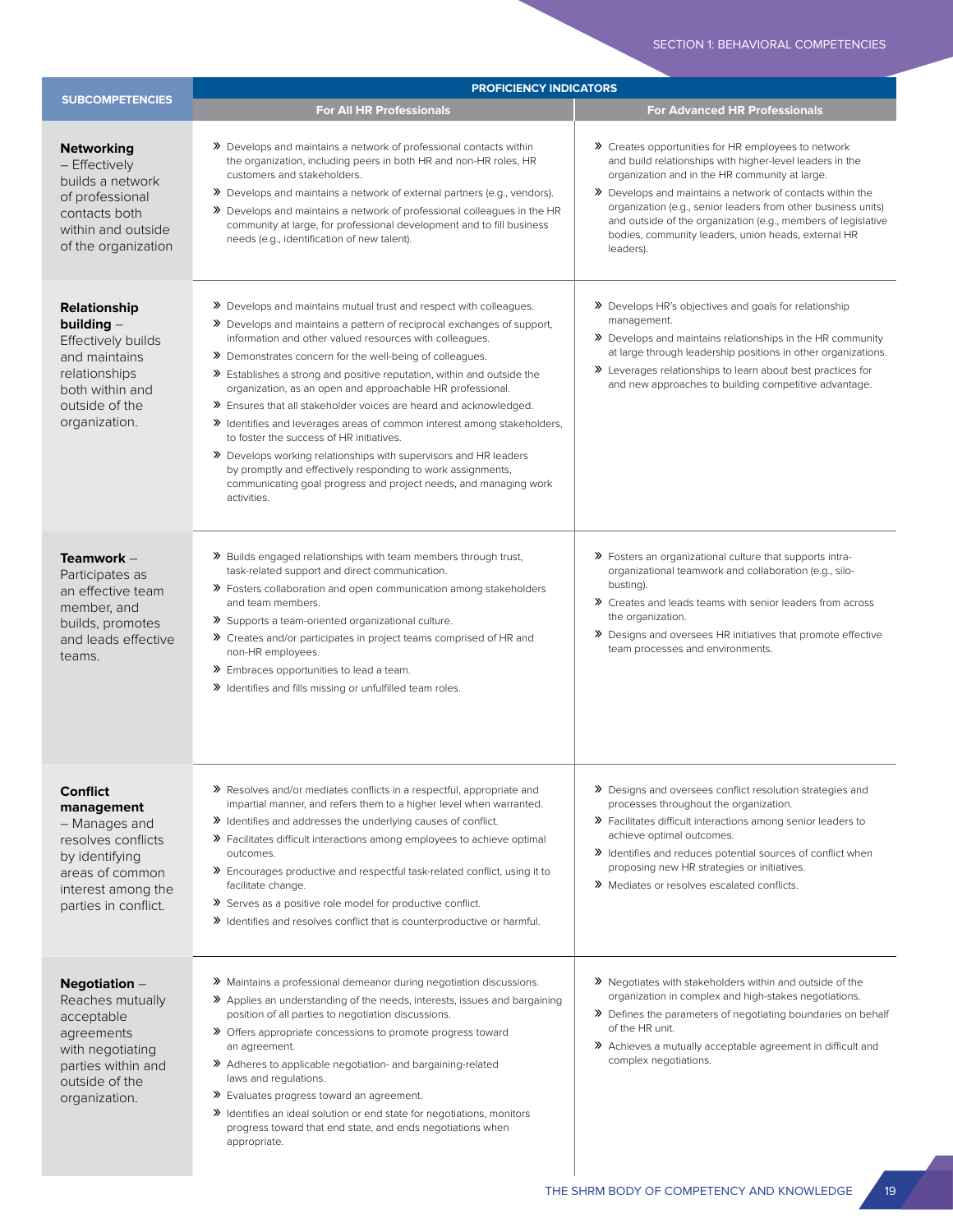### Communication

**Definition:** *Communication* is defined as the knowledge, skills, abilities and other characteristics (KSAOs) needed to effectively craft and deliver concise and informative communications, to listen to and address the concerns of others, and to transfer and translate information from one level or unit of the organization to another.

*Communication* is comprised of **three subcompetencies**:

- Delivering messages
- Exchanging organizational information
- Listening

This competency describes the behavior and knowledge needed for effective two-way communication.

HR professionals often serve as the "voice of HR," communicating related information (e.g., interpretation of HR policies) to employees and other stakeholders. In this capacity, they must know how to deliver clear and accurate messages across a variety of mediums (e.g., through oral presentations, in e-mails) to audiences of all sizes and backgrounds. Senior-level HR professionals may need to describe to employees or other organizational leaders the organization's overall HR strategy, including how it supports the broader organization's initiatives, goals and strategic direction.

The *Communication* competency also reflects the need for HR professionals to listen. Successful practitioners engage in active listening techniques, striving to understand the perspective and viewpoint of the communicator and clarifying information as necessary to better understand the message being conveyed.

The behaviors required of senior- and executivelevel HR leaders also include facilitating effective organizational communication across departments, gathering input from key organizational stakeholders, and creating and maintaining an organizational culture that encourages and rewards constructive communication upward, from employees to leadership.

- Elements of communication (e.g., source, sender, receiver, message feedback).
- General communication techniques (e.g., planning communications, active listening).
- Communication techniques for specialized situations (e.g., giving feedback, facilitating focus groups, facilitating staff meetings).
- Communications media (e.g., phone, e-mail, faceto-face, report, presentation, social media).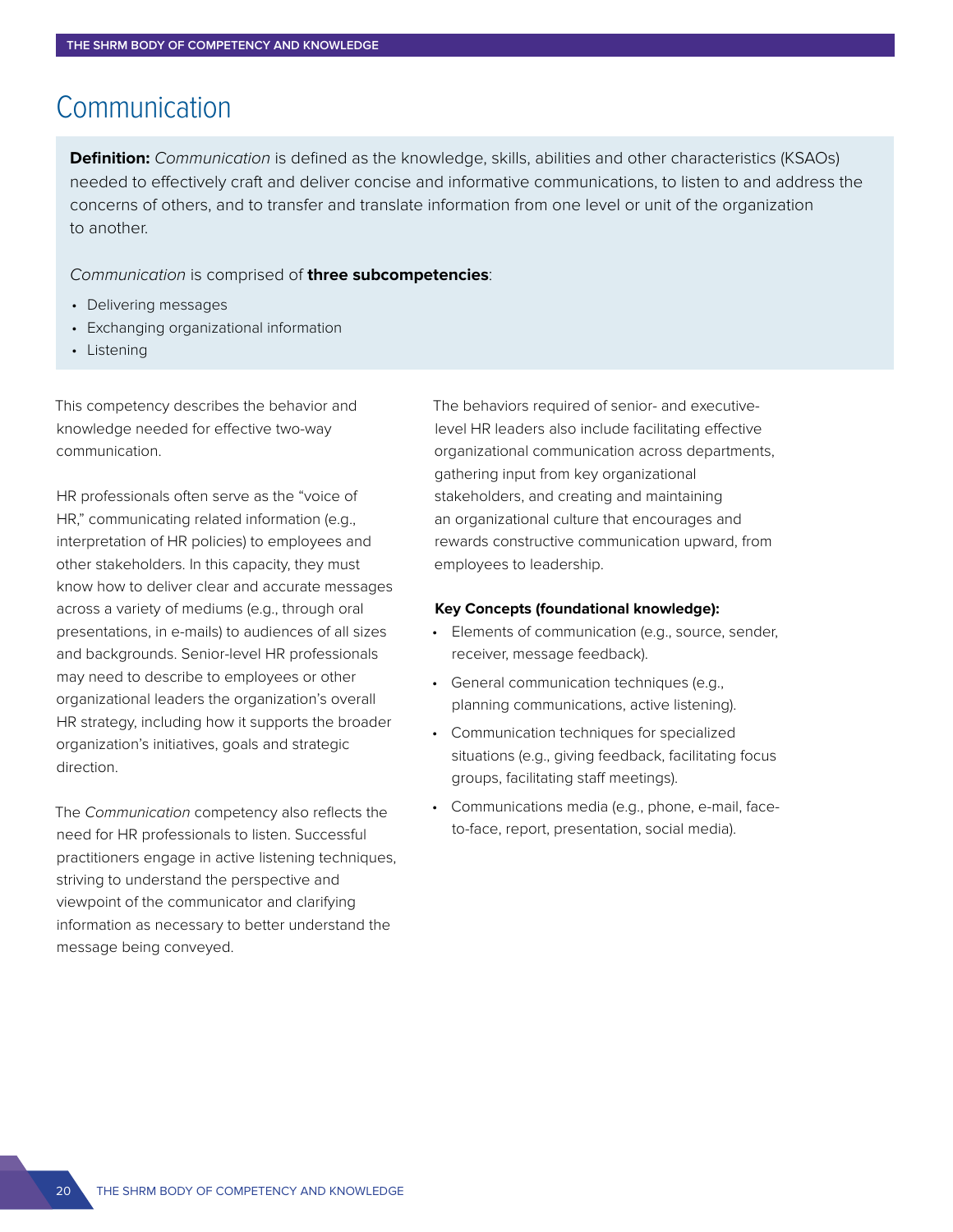|                                                                                                                                                                                           | <b>PROFICIENCY INDICATORS</b>                                                                                                                                                                                                                                                                                                                                                                                                                                                                                                                     |                                                                                                                                                                                                                                                                                                                                                                                                                                                                                                                     |
|-------------------------------------------------------------------------------------------------------------------------------------------------------------------------------------------|---------------------------------------------------------------------------------------------------------------------------------------------------------------------------------------------------------------------------------------------------------------------------------------------------------------------------------------------------------------------------------------------------------------------------------------------------------------------------------------------------------------------------------------------------|---------------------------------------------------------------------------------------------------------------------------------------------------------------------------------------------------------------------------------------------------------------------------------------------------------------------------------------------------------------------------------------------------------------------------------------------------------------------------------------------------------------------|
| <b>SUBCOMPETENCIES</b>                                                                                                                                                                    | <b>For All HR Professionals</b>                                                                                                                                                                                                                                                                                                                                                                                                                                                                                                                   | <b>For Advanced HR Professionals</b>                                                                                                                                                                                                                                                                                                                                                                                                                                                                                |
| <b>Delivering messages</b><br>- Develops and<br>delivers, to a variety<br>of audiences.<br>communications that<br>are clear, persuasive<br>and appropriate to the<br>topic and situation. | > Presents needed information to stakeholders and<br>refrains from presenting unneeded information.<br>> Uses an understanding of the audience to craft<br>the content of communications (e.g., translates<br>technical jargon), and chooses the best medium for<br>communication.<br>> Uses appropriate business terms and vocabulary.<br>> Ensures that the delivered message is clear and<br>understood by the listener.<br>> Crafts clear, organized, effective and error-free<br>messages.<br>> Creates persuasive and compelling arguments. | > Demonstrates fluency in the business language of<br>senior leaders.<br>> Communicates difficult or negative messages in an<br>honest, accurate, and respectful manner.<br>> Comfortably presents to audiences of all sizes and<br>backgrounds.                                                                                                                                                                                                                                                                    |
| <b>Exchanging</b><br>organizational<br>information $-$<br>Effectively translates<br>and communicates<br>messages among<br>organizational levels or<br>units.                              | > Effectively communicates HR programs, practices<br>and policies to both HR and non-HR employees.<br>> Helps non-HR managers communicate HR issues.<br>> Voices support for HR and organizational initiatives in<br>communications with stakeholders.<br>> Effectively communicates with senior HR leaders.                                                                                                                                                                                                                                      | > Communicates HR's vision, strategy, goals and culture<br>to senior leaders and HR staff.<br>> Articulates to senior leaders the alignment of HR's<br>strategies and goals with the organization's.<br>> Implements policies and initiatives that create<br>channels for open communication throughout the<br>organization, across and within levels of responsibility.<br>> Prepares and delivers to senior- and board-level<br>audiences messages on important, high-visibility HR<br>and organizational issues. |
| Listening $-$<br>Understands<br>information provided<br>by others.                                                                                                                        | > Listens actively and empathetically to others' views<br>and concerns.<br>> Welcomes the opportunity to hear competing points<br>of view and does not take criticism personally.<br>> Seeks further information to clarify ambiguity.<br>> Promptly responds to and addresses stakeholder<br>communications.<br>> Interprets and understands the context of, motives for<br>and reasoning in received communications.<br>> Solicits feedback from senior leaders in other<br>business units about the HR function.                               | > Develops an organizational culture in which upward<br>communication is encouraged and senior leaders are<br>receptive to staff views and opinions.<br>> Establishes processes to gather feedback from the<br>entire organization about the HR function.                                                                                                                                                                                                                                                           |
|                                                                                                                                                                                           |                                                                                                                                                                                                                                                                                                                                                                                                                                                                                                                                                   |                                                                                                                                                                                                                                                                                                                                                                                                                                                                                                                     |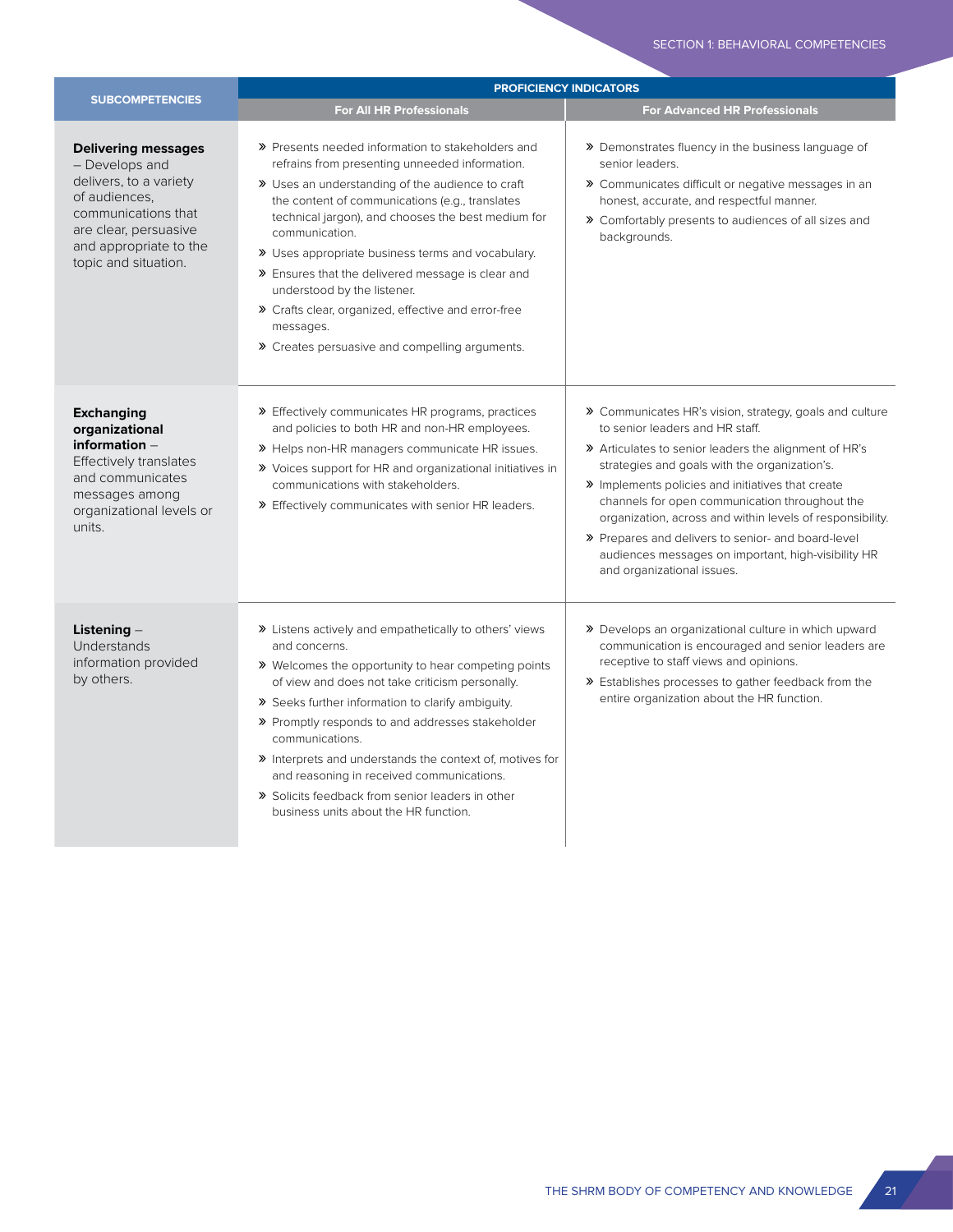### Global & Cultural Effectiveness

**Definition:** *Global & Cultural Effectiveness* is defined as the knowledge, skills, abilities and other characteristics (KSAOs) needed to value and consider the perspectives and backgrounds of all parties, to interact with others in a global context, and to promote a diverse and inclusive workplace.

*Global & Cultural Effectiveness* is comprised of **three subcompetencies:**

- Operating in a diverse workplace
- Operating in a global environment
- Advocating for a diverse and inclusive workplace

Many HR professionals work in a global business environment, which today encompasses multinationals with offices abroad as well as domestic organizations with foreign suppliers. HR professionals are more frequently coming into contact with individuals from other cultures and with workers from other countries. According to the United States Census Bureau, as of 2010 approximately 40 million people living in the U.S. were foreign-born; according to a United Nations report in 2015, there were 244 million migrants worldwide. Both sources indicated that migration has increased dramatically and will continue to do so in the coming years.

In this light, the importance of the *Global & Cultural Effectiveness* behavioral competency is evident. Successful HR professionals understand how their organizations operate in a global context and how global events affect their organizations. They show openness and acceptance to people from other cultures. They help employees navigate differences in global laws, policies, values, traditions and customs. They create HR initiatives and policies that balance the cultural differences of diverse employees with the need for fair and consistent application—a particularly difficult task.

Most importantly, perhaps, is the responsibility of HR professionals to promote the value of cultural diversity by creating an open, inviting work environment and organizational culture that respects all employees' unique contributions. The most effective HR practitioner recognizes the cultural diversity that exists among the organization's employees—even one with domesticonly operations—and leverages that diversity for lasting competitive advantage.

- Cultural intelligence.
- Cultural norms, values and dimensions (e.g., Hall, Hofstede, Schein, Trompenaars models).
- Techniques for bridging individual differences and perceptions (e.g., barrier removal, assimilation).
- Best practices for managing globally diverse workforces.
- Interactions and conflicts of professional and cultural values.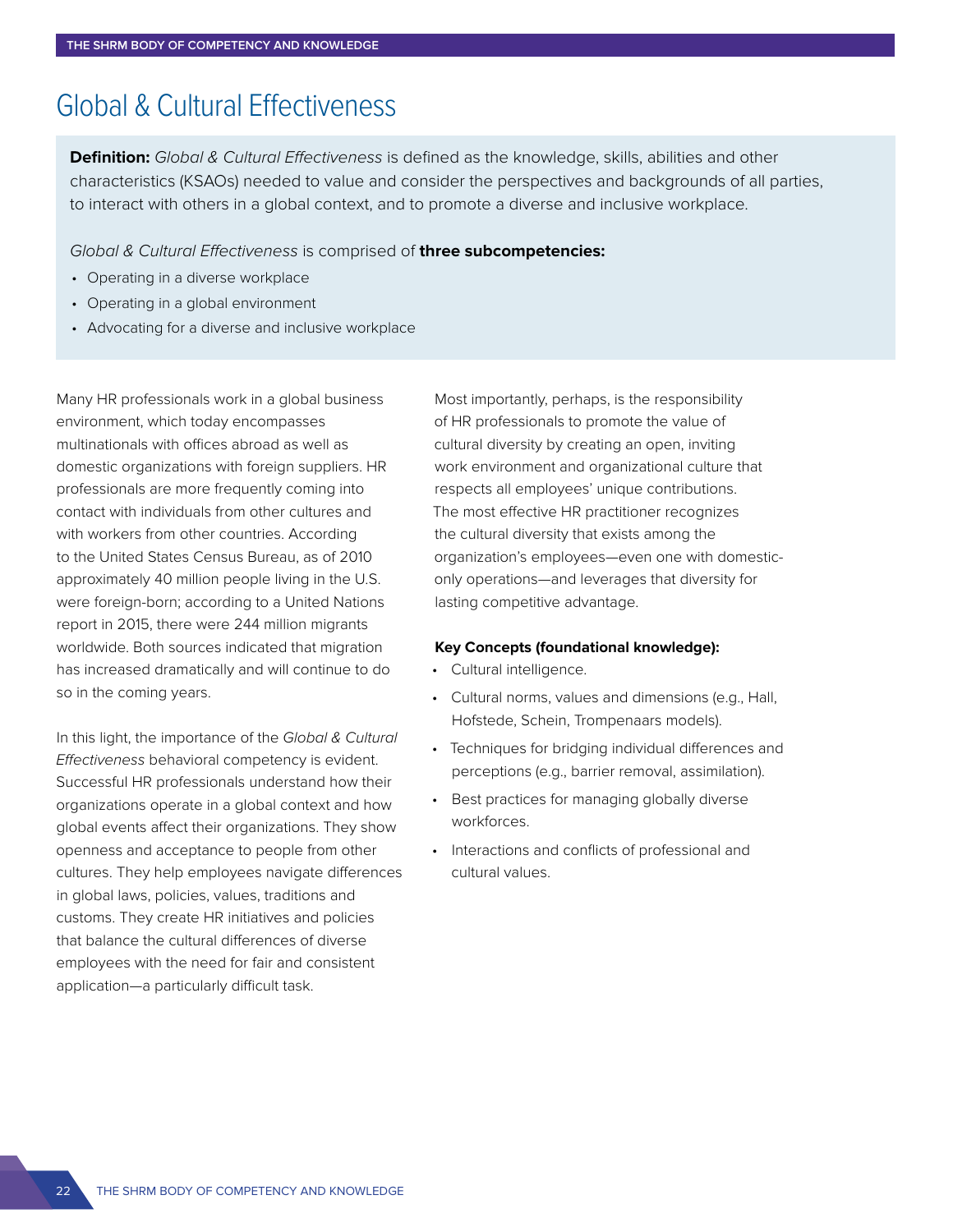|                                                                                                                                                                                                                     | <b>PROFICIENCY INDICATORS</b>                                                                                                                                                                                                                                                                                                                                                                                                                                                                                                                                                                                                                                                                    |                                                                                                                                                                                                                                                                                                                                                                                                                                                                                                                                                                             |
|---------------------------------------------------------------------------------------------------------------------------------------------------------------------------------------------------------------------|--------------------------------------------------------------------------------------------------------------------------------------------------------------------------------------------------------------------------------------------------------------------------------------------------------------------------------------------------------------------------------------------------------------------------------------------------------------------------------------------------------------------------------------------------------------------------------------------------------------------------------------------------------------------------------------------------|-----------------------------------------------------------------------------------------------------------------------------------------------------------------------------------------------------------------------------------------------------------------------------------------------------------------------------------------------------------------------------------------------------------------------------------------------------------------------------------------------------------------------------------------------------------------------------|
| <b>SUBCOMPETENCIES</b>                                                                                                                                                                                              | <b>For All HR Professionals</b>                                                                                                                                                                                                                                                                                                                                                                                                                                                                                                                                                                                                                                                                  | <b>For Advanced HR Professionals</b>                                                                                                                                                                                                                                                                                                                                                                                                                                                                                                                                        |
| Operating in a<br>diverse workplace<br>- Demonstrates<br>openness and tolerance<br>when working with<br>people from different<br>cultural traditions.                                                               | > Demonstrates a general awareness and<br>understanding of and respect for cultural differences<br>and issues.<br>> Adapts behavior to navigate different cultural<br>conditions, situations and people.<br>> Demonstrates acceptance of colleagues from<br>different cultures.<br>> Promotes the benefits of a diverse and inclusive<br>workforce.<br>> Promotes inclusion in daily interactions with others.<br>> Conducts business with an understanding of and<br>respect for cross-cultural differences in customs and<br>acceptable behaviors.                                                                                                                                             | > Drives a culture that values diversity and inclusion.<br>> Advocates for the strategic connection of diversity and<br>inclusion practices to organizational success.                                                                                                                                                                                                                                                                                                                                                                                                      |
| Operating in a<br>global environment<br>- Effectively<br>manages globally<br>influenced workplace<br>requirements to achieve<br>organizational goals.                                                               | > Demonstrates an understanding, from a global<br>perspective, of the organization's line of business.<br>> Tailors HR initiatives to local needs by applying an<br>understanding of cultural differences.<br>> Conducts business with an understanding of and<br>respect for differences in rules, laws, regulations and<br>accepted business operations and practices.<br>> Applies knowledge of global trends when<br>implementing or maintaining HR programs, practices<br>and policies.<br>> Operates with a global mindset while remaining<br>sensitive to local issues and needs.<br>> Manages contradictory or paradoxical practices,<br>policies and cultural norms, to ensure harmony. | > Creates an HR strategy that incorporates the<br>organization's global competencies and perspectives<br>on organizational success.<br>> Uses expert knowledge about global HR trends,<br>economic conditions, labor markets and legal<br>environments to set HR's strategic direction and<br>to inform development and implementation of HR<br>initiatives.<br>> Uses expert knowledge about global HR trends,<br>economic conditions, labor markets and legal<br>environments to evaluate the impact of diversity and<br>inclusion on the organization's HR strategy.     |
| <b>Advocating for a</b><br>diverse and inclusive<br><b>workplace</b> – Designs,<br>implements and<br>promotes organizational<br>policies and practices<br>to ensure diversity<br>and inclusion in the<br>workplace. | > Supports an organizational culture that values<br>diversity and promotes inclusion.<br>> Uses the organization's policies and philosophy<br>toward diversity and inclusion to inform business<br>decisions and implementation of HR programs,<br>practices and policies.<br>> Designs, recommends, implements, and/or audits HR<br>programs, practices and policies intended to ensure<br>diversity and inclusion.<br>> Ensures that HR programs, practices and policies are<br>applied consistently and respectfully to all staff.                                                                                                                                                            | > Develops HR initiatives, programs and policies that<br>support the organization's policies and philosophy<br>toward diversity and inclusion.<br>> Ensures that learning and development programs (or<br>other appropriate interventions) about diversity and<br>cultural sensitivity are provided to employees at all<br>levels of the organization.<br>> Develops HR initiatives that will be applied<br>consistently and fairly to all staff.<br>> Drives an HR strategy that leverages diversity,<br>inclusion and cultural differences for organizational<br>success. |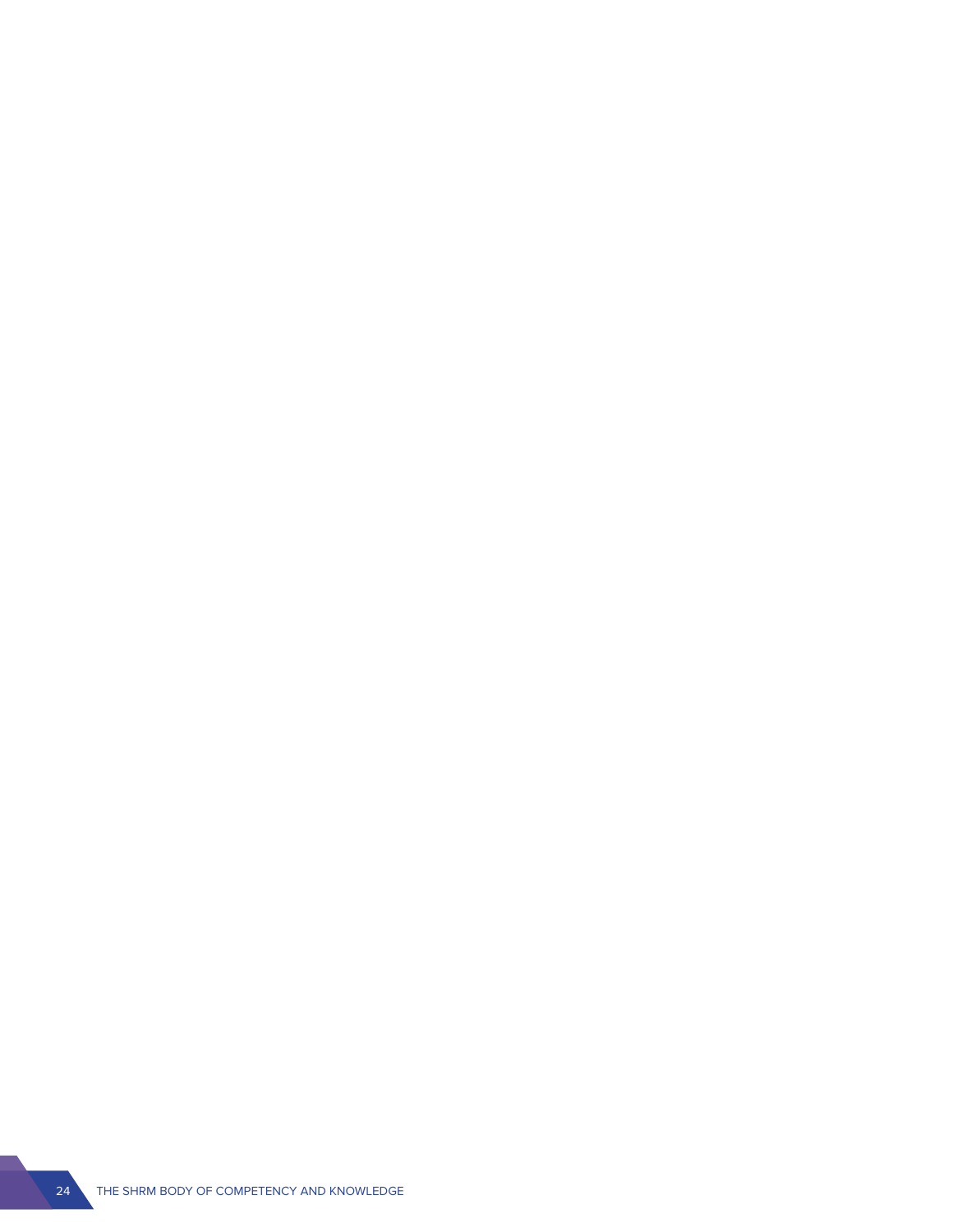# Business  **CLUSTER**

**There are three behavioral competencies in the Business cluster:** *Business Acumen, Consultation* and *Critical Evaluation*. These competencies describe the behaviors, attributes and underlying knowledge necessary for HR professionals to identify, design, implement and evaluate HR solutions that meet business objectives.

**Key components of Business behavioral competencies include:** ensuring that HR contributes to the strategic direction of the organization; understanding the business and the environment in which it operates; designing and implementing business solutions to meet human capital needs; contributing to and leading change management initiatives; and gathering and analyzing data to inform business decisions.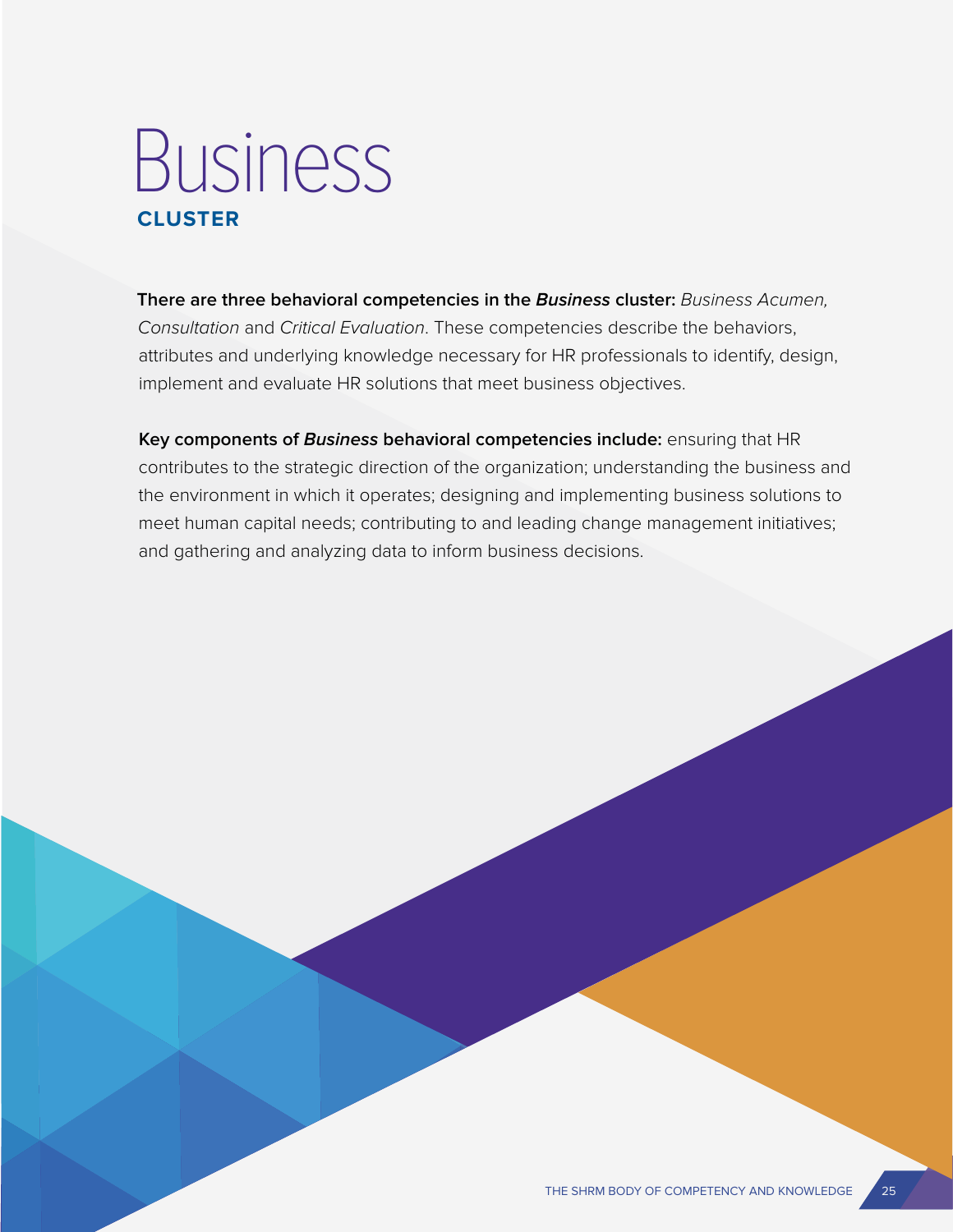### Business Acumen

**Definition:** *Business Acumen* is defined as the knowledge, skills, abilities and other characteristics (KSAOs) needed to understand the organization's operations, functions and external environment, and to apply business tools and analyses that inform HR initiatives and operations consistent with the overall strategic direction of the organization.

*Business Acumen* is comprised of **three subcompetencies:**

- Business and competitive awareness
- Business analysis
- Strategic alignment

HR can provide a critical and unique contribution to the organization's competitive advantage through effective management of human capital. This advantage is most pronounced when HR professionals develop human capital programs, policies and systems that align with and contribute to the organization's goals and strategic direction.

As they work with non-HR colleagues in other departments, HR professionals should be able to understand the organization's business as a whole and recognize what unique roles HR can play in organizational success.

Effective HR professionals have a well-developed proficiency in *Business Acumen*. They understand the core functions of the business, including how it operates and how HR practices contribute to those operations. They understand the organization's external environment, including the effects of external factors on competitive advantage. They master business analysis techniques, which enable them to design or modify initiatives that enhance HR's contributions to the overall business. Successful senior-level HR professionals create HR programs that they can ensure are in strategic alignment with the organization's goals, strategy and objectives.

- Business terms and concepts (e.g., return on investment [ROI]).
- Analyzing and interpreting business documents (e.g., balance sheets, budgets, cash flow statements, profit and loss statements).
- Elements of a business case.
- Business intelligence techniques and tools (e.g., online analytical processing, advanced analytics, business intelligence portals).
- Financial analysis and methods for assessing business health.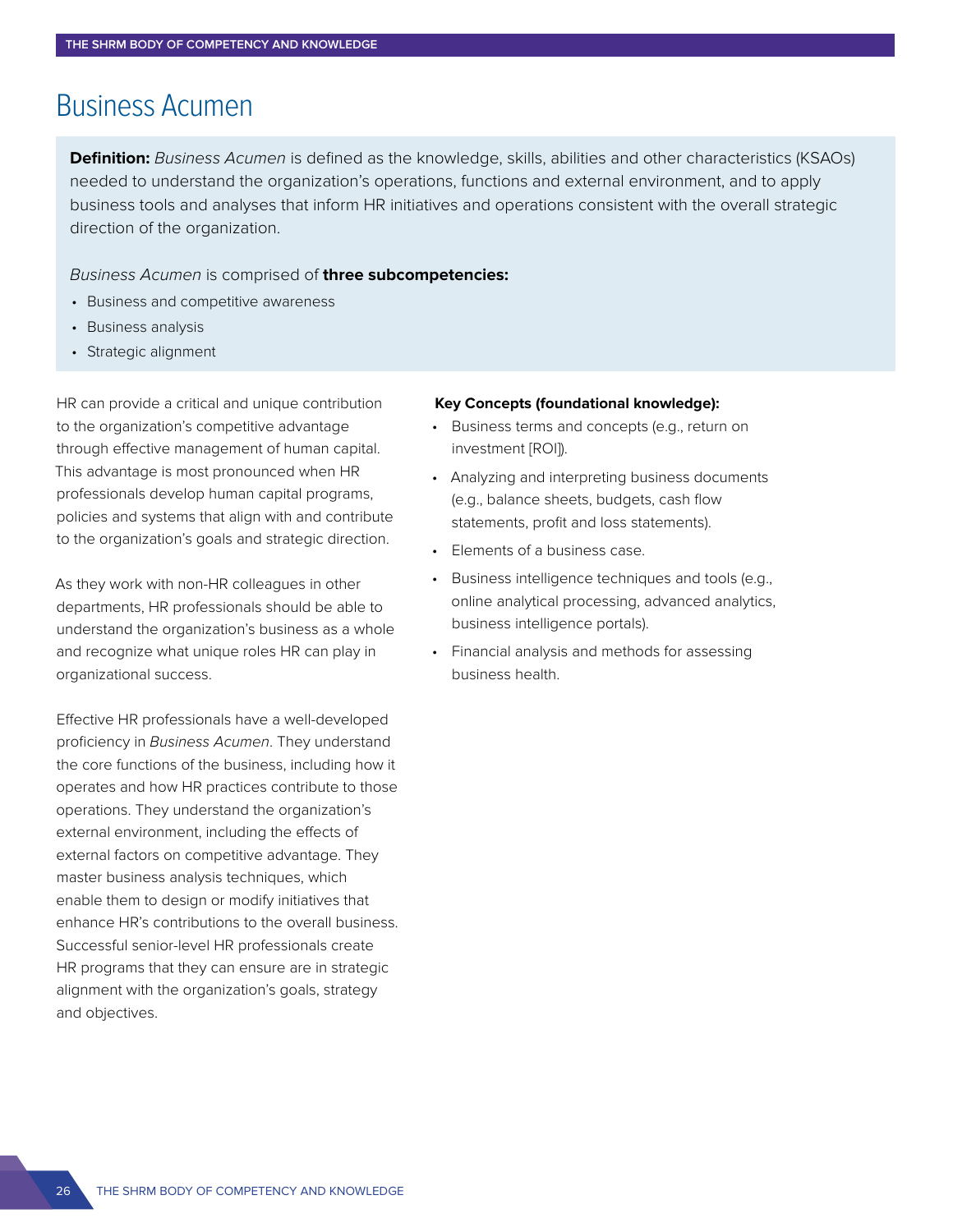|                                                                                                                                                                                                                                                             | <b>PROFICIENCY INDICATORS</b>                                                                                                                                                                                                                                                                                                                                                                                                                                                                                                                                                                                                                                          |                                                                                                                                                                                                                                                                                                                                                                                                                                                                                                                                                                                                                                                                                                                   |  |
|-------------------------------------------------------------------------------------------------------------------------------------------------------------------------------------------------------------------------------------------------------------|------------------------------------------------------------------------------------------------------------------------------------------------------------------------------------------------------------------------------------------------------------------------------------------------------------------------------------------------------------------------------------------------------------------------------------------------------------------------------------------------------------------------------------------------------------------------------------------------------------------------------------------------------------------------|-------------------------------------------------------------------------------------------------------------------------------------------------------------------------------------------------------------------------------------------------------------------------------------------------------------------------------------------------------------------------------------------------------------------------------------------------------------------------------------------------------------------------------------------------------------------------------------------------------------------------------------------------------------------------------------------------------------------|--|
| <b>SUBCOMPETENCIES</b>                                                                                                                                                                                                                                      | <b>For All HR Professionals</b>                                                                                                                                                                                                                                                                                                                                                                                                                                                                                                                                                                                                                                        | <b>For Advanced HR Professionals</b>                                                                                                                                                                                                                                                                                                                                                                                                                                                                                                                                                                                                                                                                              |  |
| <b>Business and</b><br>competitive awareness<br>- Understands<br>the organization's<br>operations, functions,<br>products and services,<br>and the competitive,<br>economic, social and<br>political environments in<br>which the organization<br>operates. | > Uses organizational and external resources to<br>learn about the organization's business operations,<br>functions, products and services.<br>> Uses organizational and external resources to learn<br>about the political, economic, social, technological,<br>legal and environmental (PESTLE) trends that<br>influence the organization.<br>> Applies knowledge of the organization's business<br>operations, functions, products and services, in order<br>to implement HR solutions and inform business<br>decisions.<br>> Applies knowledge of the organization's industry and<br>PESTLE trends, in order to implement HR solutions<br>and inform HR decisions. | > Gathers and applies business intelligence about<br>PESTLE trends to define HR's strategic direction and<br>long-term goals.<br>> Applies expert knowledge of the organization's<br>business operations, functions, products and services<br>when setting HR's strategic direction and long-term<br>goals.<br>> Applies an understanding of the labor market when<br>developing a strategy to manage and compete<br>for talent.<br>> Participates in advocacy activities involving<br>government policy and proposed regulations related<br>to the organization's HR strategies and long-term<br>goals.                                                                                                          |  |
| <b>Business analysis</b><br>- Applies business<br>metrics, principles and<br>technologies to inform<br>and address business<br>needs.                                                                                                                       | > Uses cost-benefit analysis, organizational metrics<br>and key performance indicators to inform business<br>decisions.<br>> Applies principles of finance, marketing, economics,<br>sales, technology, law and business systems to<br>internal HR programs, practices and policies.<br>> Uses HR information systems (HRIS) and business<br>technology to solve problems and address needs.                                                                                                                                                                                                                                                                           | > Designs, implements and evaluates HR initiatives with<br>consideration of value-added, ROI, utility, revenue,<br>profit and loss statements and other business<br>indicators.<br>> Uses risk assessment to inform HR's and the<br>organization's strategic direction and long-term goals.<br>> Determines the budget and resource requirements of<br>HR initiatives.<br>> Develops HRIS and business technology to solve<br>business problems and address needs.<br>> Examines organizational problems and opportunities<br>in terms of integrating HR solutions that maximize ROI<br>and strategic effectiveness.                                                                                              |  |
| <b>Strategic alignment</b><br>- Aligns HR strategy,<br>communications,<br>initiatives and<br>operations with the<br>organization's strategic<br>direction.                                                                                                  | > Demonstrates an understanding of the relationship<br>between effective HR and effective core business<br>functions.<br>> Aligns decisions with HR's and the organization's<br>strategic direction and goals.<br>> Makes the business case, or provides the data to<br>build the case, for HR initiatives and their influence<br>on efficient and effective organizational functioning<br>(e.g., ROI for HR initiatives).                                                                                                                                                                                                                                             | > Defines and communicates HR's and the<br>organization's strategy, goals and challenges in terms<br>of business results.<br>> Aligns HR's strategic direction and long-term goals<br>with the organization's overall business strategy and<br>objectives.<br>> Applies the perspective of systems thinking to make<br>HR and business decisions.<br>> Drives key business results by developing strategies<br>and long-term goals that account for senior leaders'<br>input.<br>> Serves as a strategic contributor to organizational<br>decision-making on fiscal issues, product/service<br>lines, operations, human capital and technology.<br>> Evaluates all proposed business cases for HR<br>initiatives. |  |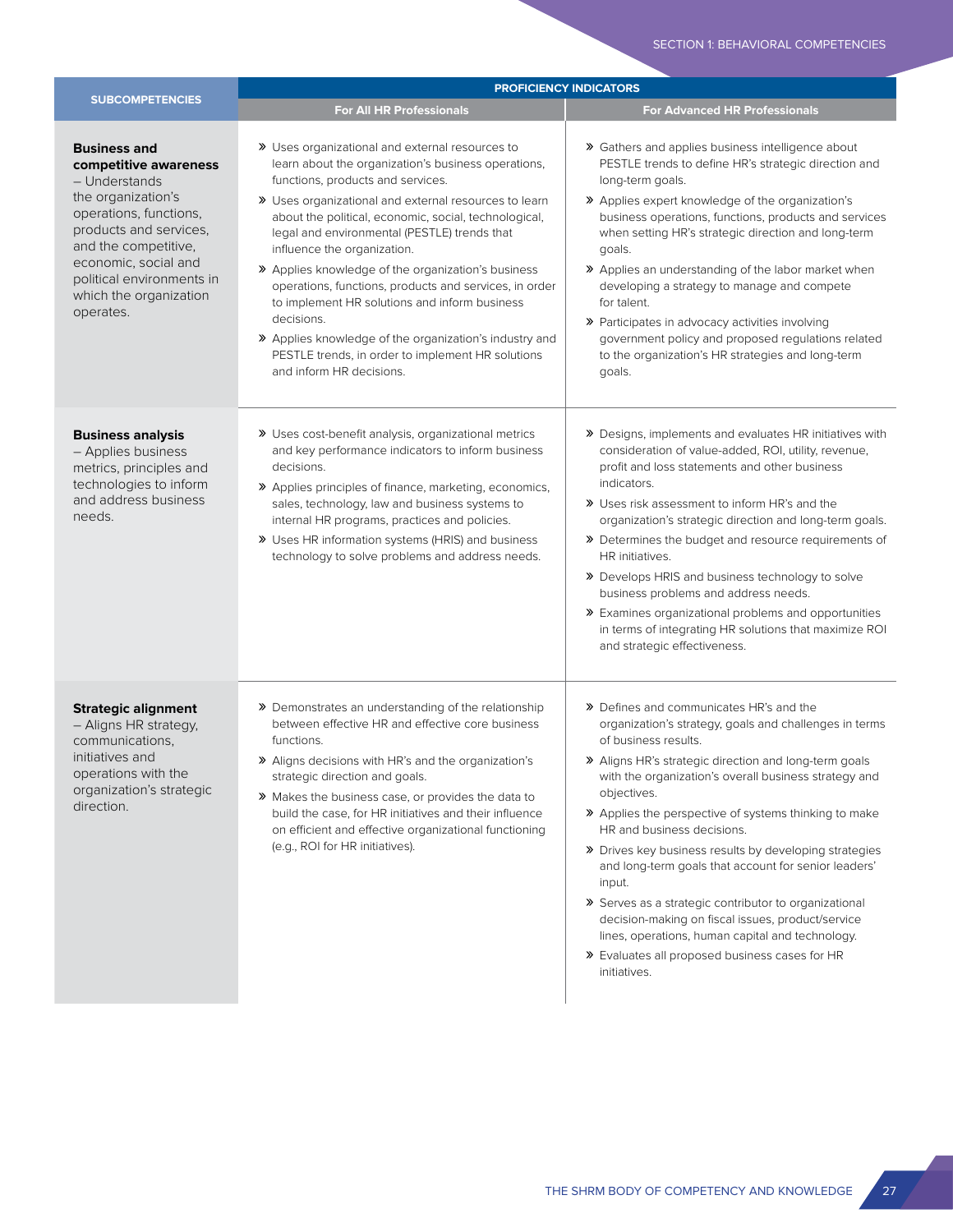### **Consultation**

**Definition:** *Consultation* is defined as the knowledge, skills, abilities and other characteristics (KSAOs) needed to work with organizational stakeholders in evaluating business challenges and identifying opportunities for the design, implementation and evaluation of change initiatives, and to build ongoing support for HR solutions that meet the changing needs of customers and the business.

*Consultation* is comprised of **five subcompetencies:**

- Evaluating business challenges
- Designing HR solutions
- Implementing and supporting HR solutions
- Change management
- Customer interaction

Because HR professionals are expected to be key contributors to the achievement of organizational goals in alignment with the organization's strategic direction, a well-developed *Consultation* competency is important for effective HR practice.

HR professionals collaborate with other business professionals to create and implement HR solutions that meet the needs of their organizations. They apply their expertise in human capital issues to confront and deal with related challenges (in staffing, training and development, performance, employee relations, etc.).

HR professionals collaborate and partner with stakeholders by actively engaging them as participants in the job at hand, translating technical HR concepts and information into actionable recommendations. As business partners, HR professionals use their human capital expertise to generate creative, evidence-based solutions, and to provide accurate, timely guidance. Best practices form the basis for such guidance, as well as research that takes into account the organization's unique internal and external environments.

To support the implementation of HR solutions and changes, HR professionals integrate them into existing systems, recognize and resolve business constraints, and obtain buy-in by partnering with organizational leaders and colleagues. To provide

ongoing support for customers, HR professionals identify, define and resolve customer needs and contribute to a customer-centric organizational culture.

- Organizational change management theories, models (e.g., Lewin's change management model, McKinsey 7-S model, Kotter's 8-step change model), and processes (e.g., leadership buy-in, building a case for change, engaging employees, communicating change, removing barriers).
- Consulting processes and models (e.g., discovery, analysis and solution, recommendation, implementation), including the contributions of consulting to organizational systems and processes.
- Effective consulting techniques (e.g., understanding organizational culture, understanding areas and limits of one's own expertise, setting reasonable expectations, avoiding overpromising).
- Key components of successful client interactions (e.g., listening, empathy, communication, followup).
- Methods for design and delivery of HR service functions and processes (e.g., issue tracking, client service).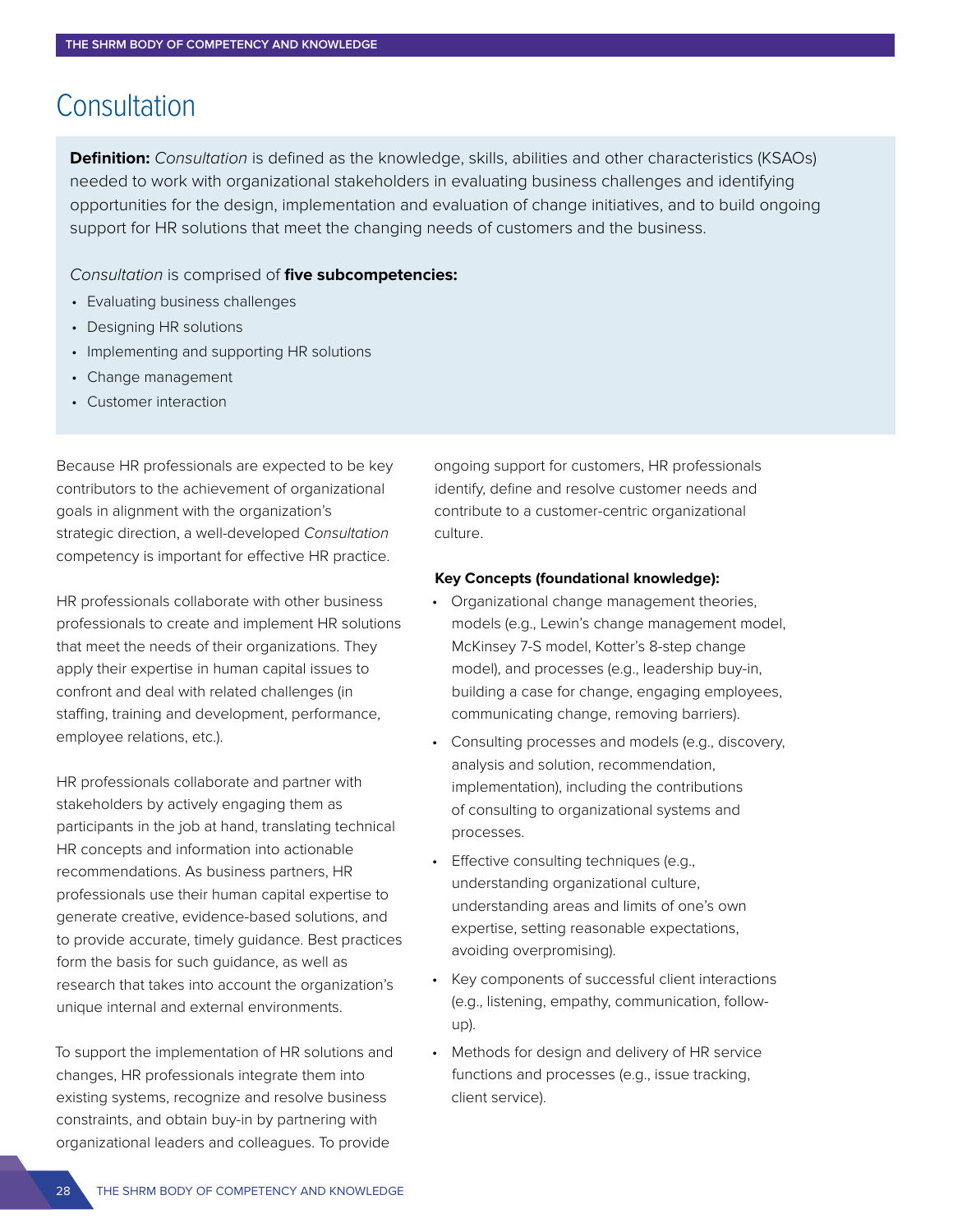|                                                                                                                                                                        | <b>PROFICIENCY INDICATORS</b>                                                                                                                                                                                                                                                                                                                                                                                                                       |                                                                                                                                                                                                                                                                                                                                                                                                                                                                                                                           |  |
|------------------------------------------------------------------------------------------------------------------------------------------------------------------------|-----------------------------------------------------------------------------------------------------------------------------------------------------------------------------------------------------------------------------------------------------------------------------------------------------------------------------------------------------------------------------------------------------------------------------------------------------|---------------------------------------------------------------------------------------------------------------------------------------------------------------------------------------------------------------------------------------------------------------------------------------------------------------------------------------------------------------------------------------------------------------------------------------------------------------------------------------------------------------------------|--|
| <b>SUBCOMPETENCIES</b>                                                                                                                                                 | <b>For All HR Professionals</b>                                                                                                                                                                                                                                                                                                                                                                                                                     | <b>For Advanced HR Professionals</b>                                                                                                                                                                                                                                                                                                                                                                                                                                                                                      |  |
| <b>Evaluating business</b><br>challenges - Works<br>with business partners<br>and leaders to identify<br>business challenges<br>and opportunities for<br>HR solutions. | > Develops an understanding of the organization's<br>current and future HR challenges, and helps<br>to identify HR needs and opportunities for<br>improvement.<br>> Identifies current and future HR-related threats and<br>liabilities.<br>> Identifies existing HR programs, practices and<br>policies that impede or support business success.                                                                                                   | > Works with senior leadership to identify how HR<br>can improve business outcomes and support the<br>organization's strategic direction and long-term goals.                                                                                                                                                                                                                                                                                                                                                             |  |
| <b>Designing HR</b><br>solutions - Works with<br>business partners and<br>leaders to design HR<br>solutions and initiatives<br>that meet business<br>needs.            | > Offers, in partnership with stakeholders, HR solutions<br>for business needs that are creative, innovative,<br>effective and based on best practices and/or<br>research.<br>> Provides guidance to non-HR managers regarding<br>HR practices, compliance, laws, regulations and<br>ethics.<br>> Defines clear goals and outcomes for HR solutions,<br>using them to drive solution design.                                                        | > Works with key internal customers to identify initiatives<br>that minimize threats and liabilities.<br>> Determines the strategic approach to remediation of<br>HR-related threats and liabilities.<br>> Works with business leaders to create innovative,<br>evidence-based talent management strategies that<br>align with and drive the organization's strategy.<br>> Designs and oversees evidence-based long-term<br>strategic HR and business solutions.                                                          |  |
| <b>Implementing and</b><br>supporting HR<br>solutions - Works with<br>business partners and<br>leaders to implement<br>and support HR<br>solutions and initiatives.    | > Provides guidance to non-HR managers and<br>business unit teams on implementation of HR-related<br>solutions.<br>> Works with business partners to overcome obstacles<br>to implementation of HR solutions.<br>> Provides follow-up to and ongoing support for<br>implementation of HR solutions, to ensure their<br>continued effectiveness.<br>> Ensures that implementation of HR solutions adheres<br>to defined goals and outcomes.          | > Provides ongoing support and HR solutions to<br>business unit leaders on the organization's strategic<br>direction.<br>> Encourages staff and other leaders to provide input on<br>strategic HR and business decisions.<br>> Works with senior leaders to overcome strategic<br>obstacles to implementation of HR initiatives.<br>> Integrates HR solutions with related organizational<br>processes, systems and other business or<br>management initiatives.                                                          |  |
| <b>Change management</b><br>- Leads and supports<br>maintenance of or<br>changes in strategy,<br>organization and/or<br>operations.                                    | > Recommends ways to improve HR programs,<br>practices and policies.<br>> Promotes buy-in among organizational stakeholders<br>when implementing change initiatives.<br>> Builds buy-in among staff for organizational change.<br>> Aligns and deploys HR programs to support change<br>initiatives.                                                                                                                                                | > Works with other senior executives to identify when<br>and where change is or is not needed.<br>> Builds buy-in among senior leadership and staff at all<br>levels for organizational change.<br>> Defines change objectives and goals.<br>> Oversees implementation of change initiatives across<br>business units and throughout the organization.<br>> Partners with other business leaders to achieve<br>change objectives and goals.<br>> Provides support to HR staff at all levels during change<br>initiatives. |  |
| <b>Customer interaction</b><br>- Provides high-quality<br>customer service and<br>contributes to a strong<br>customer service<br>culture.                              | > Identifies, defines and clarifies customer needs<br>and requirements, and reports on the status of HR<br>services provided and results achieved.<br>> Responds promptly, courteously and openly to<br>customer requests, and takes ownership of customer<br>needs.<br>> Identifies and resolves risks and early-stage<br>problems in meeting customer needs.<br>> Manages interactions with vendors and suppliers to<br>maintain service quality. | > Designs and oversees HR programs, practices and<br>policies that ensure a strong, high-quality customer<br>service culture in the HR function.<br>> Oversees HR's customer service objectives and<br>outcomes.<br>> Identifies larger system needs and issues influencing<br>market requirements, and engages outside<br>stakeholders to help meet requirements that go<br>beyond HR's functional assignment.<br>> Develops and promotes an organizational culture that<br>excels at meeting customer needs.            |  |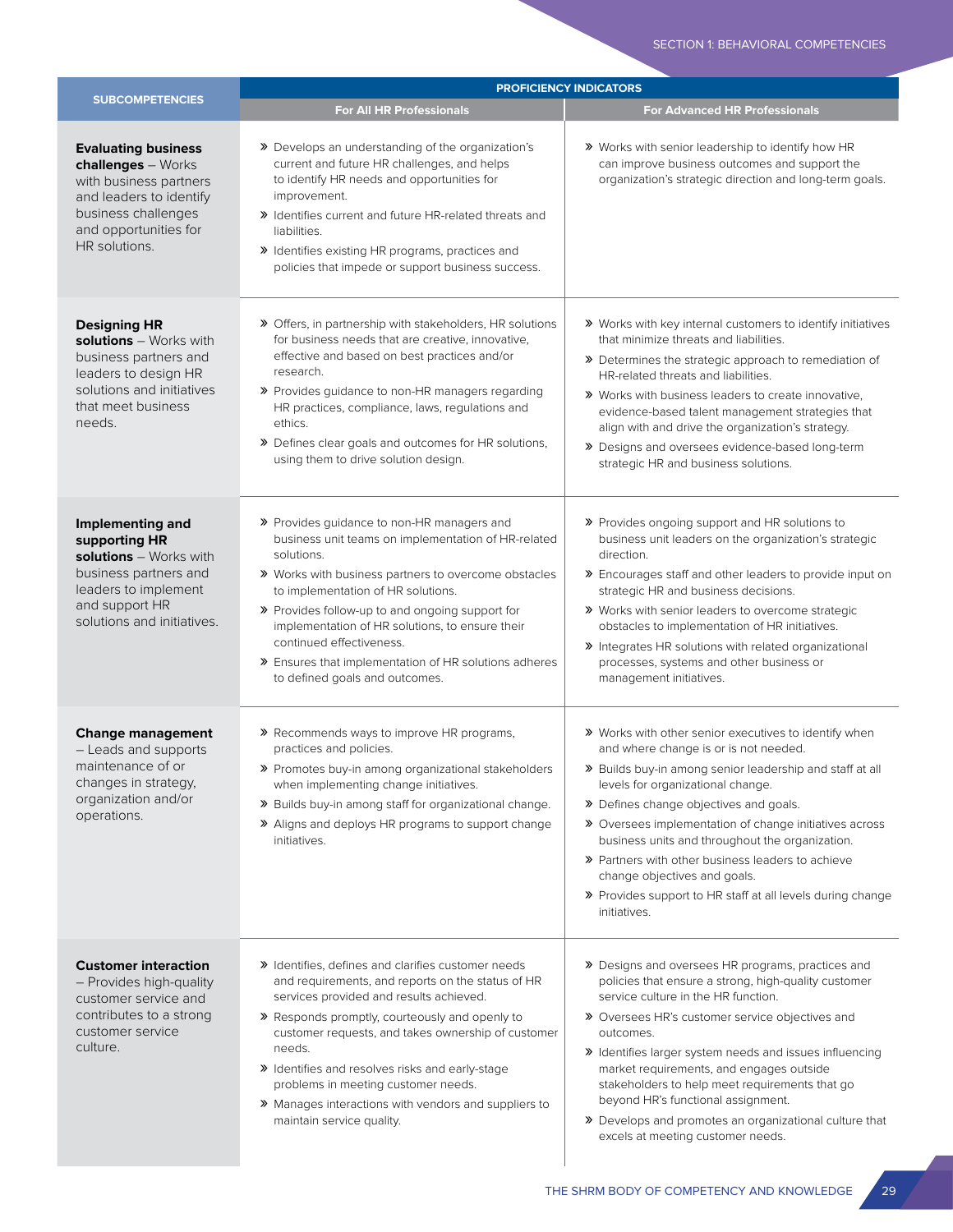### Critical Evaluation

**Definition:** *Critical Evaluation* is defined as the knowledge, skills, abilities and other characteristics (KSAOs) needed to collect and analyze qualitative and quantitative data, and to interpret and promote findings that evaluate HR initiatives and inform business decisions and recommendations.

*Critical Evaluation* is comprised of **four subcompetencies:**

- Data advocate
- Data gathering
- Data analysis
- Evidence-based decision-making

In today's data-driven workplace, HR professionals rely on metrics and analytics to evaluate and enhance the effectiveness of human capital programs. (Examples of such data inquiries include: comparing the cost-per-hire of college recruiting fairs against online job ads; measuring the production-related efficiency gains associated with an employee training program; and identifying future workforce needs based on voluntary turnover rates.) By collecting and properly utilizing metrics, HR professionals add value to their role in the organization, and are seen by organizational leaders as reliable strategic partners.

An evidence-based approach to HR characterizes the *Critical Evaluation* behavioral competency. Effective HR professionals know how to identify key sources of data that are useful and relevant for informing HR actions and decisions. They can assess that data to evaluate its quality and limitations. They are skilled at analyzing and interpreting data. HR professionals should be familiar with various methods of data collection and basic statistical tests.

In the role of advocates for evidence-based practice, HR professionals embrace novel approaches for collecting and using data, encourage its systematic use in organizational decision-making, and contribute to a culture of evidence-driven HR practice.

- Survey and assessment tools (e.g., development, administration, validation of surveys and assessments).
- Sources of data (e.g., surveys, interviews, focus groups).
- Basic concepts in statistics (e.g., descriptive statistics, correlation) and measurement (e.g., reliability, validity).
- Interpretation of data and charts.
- Using data to support a business case (e.g., interpretation, visualization, graphical representation).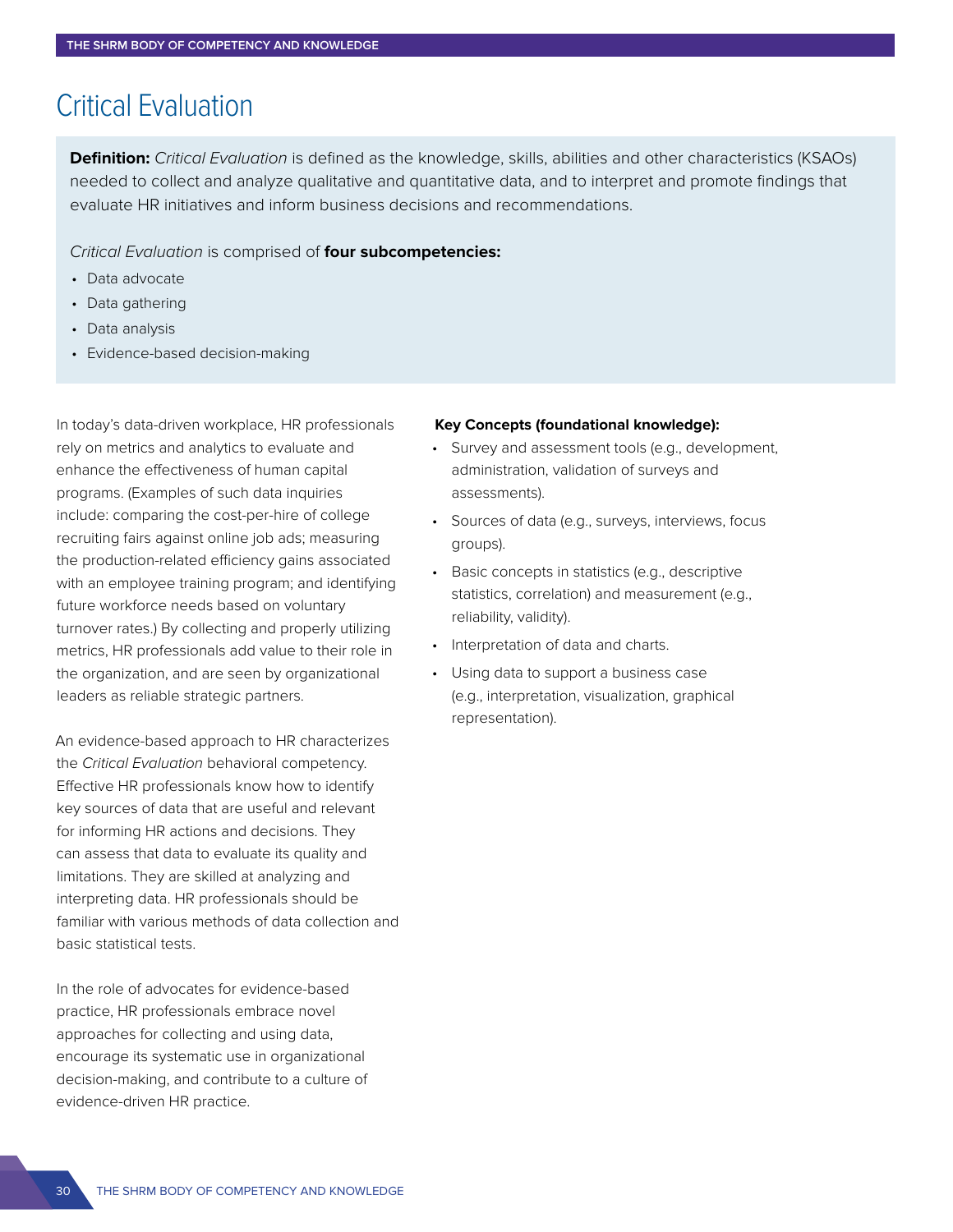|                                                                                                                                                   | <b>PROFICIENCY INDICATORS</b>                                                                                                                                                                                                                                                                                                                                                                                                                                                                                                                                                                                    |                                                                                                                                                                                                                                                                                                                                                                                                                                                                                                                                                                                                        |  |
|---------------------------------------------------------------------------------------------------------------------------------------------------|------------------------------------------------------------------------------------------------------------------------------------------------------------------------------------------------------------------------------------------------------------------------------------------------------------------------------------------------------------------------------------------------------------------------------------------------------------------------------------------------------------------------------------------------------------------------------------------------------------------|--------------------------------------------------------------------------------------------------------------------------------------------------------------------------------------------------------------------------------------------------------------------------------------------------------------------------------------------------------------------------------------------------------------------------------------------------------------------------------------------------------------------------------------------------------------------------------------------------------|--|
| <b>SUBCOMPETENCIES</b>                                                                                                                            | <b>For All HR Professionals</b>                                                                                                                                                                                                                                                                                                                                                                                                                                                                                                                                                                                  | <b>For Advanced HR Professionals</b>                                                                                                                                                                                                                                                                                                                                                                                                                                                                                                                                                                   |  |
| Data advocate<br>- Understands<br>and promotes the<br>importance and utility<br>of data.                                                          | > Demonstrates an understanding of the importance<br>of using data to inform business decisions and<br>recommendations.<br>> Promotes the importance of evidence-based<br>decision-making.<br>> Promotes the importance of validating HR programs,<br>practices and policies to ensure that they achieve<br>desired outcomes.<br>> Identifies decision points that can be informed by<br>data and evidence.                                                                                                                                                                                                      | > Promotes the role of evidence in setting and validating<br>HR's strategic direction and long-term goals.<br>> Supports an organizational culture that promotes<br>the collection and incorporation of data (e.g., risks,<br>economic and environmental factors) into decision-<br>making, and supports the organizational processes,<br>policies and procedures to do so.<br>> Promotes the utility of HR metrics for understanding<br>organizational performance.<br>> Ensures that the HR function uses data to inform<br>decision-making and the development and evaluation<br>of HR initiatives. |  |
| Data gathering -<br>Understands how<br>to determine data<br>utility, and identifies<br>and gathers data to<br>inform organizational<br>decisions. | > Maintains working knowledge of data collection,<br>research methods, benchmarks and HR metrics.<br>> Identifies sources of the most relevant data for<br>solving organizational problems and answering<br>questions.<br>> Gathers data using appropriate methods (e.g.,<br>surveys, focus groups) to inform and monitor<br>organizational solutions.<br>> Scans external sources for data relevant to the<br>organization (e.g., risks, economic and environmental<br>factors).<br>> Benchmarks HR initiatives and outcomes against<br>the organization's competition and other relevant<br>comparison groups. | > Ensures that resources and processes are in place to<br>facilitate systematic collection of data, to inform HR's<br>strategic direction and long-term goals.<br>> Identifies new sources of data or new methods of data<br>collection to inform and evaluate HR initiatives.<br>> Interacts with senior leaders outside the organization<br>to collect data relevant to HR.                                                                                                                                                                                                                          |  |
| Data analysis -<br>Analyzes data to<br>evaluate HR initiatives<br>and business<br>challenges.                                                     | > Maintains working knowledge of statistics and<br>measurement concepts.<br>> Identifies potentially misleading or flawed data.<br>> Conducts analyses to identify evidence-based best<br>practices, evaluate HR initiatives and determine<br>critical findings.<br>> Maintains objectivity when interpreting data.                                                                                                                                                                                                                                                                                              | > Maintains advanced knowledge of statistics and<br>measurement concepts.<br>> Oversees comprehensive and systematic evaluations<br>of the organization's HR programs, practices and<br>policies.<br>> Critically reviews and interprets the results of analyses<br>to identify evidence-based best practices, evaluate HR<br>initiatives and determine critical findings.                                                                                                                                                                                                                             |  |
| <b>Evidence-based</b><br>decision-making -<br>Uses the results of data<br>analysis to inform the<br>best course of action.                        | > Reports key findings to senior business and HR<br>leaders.<br>> Uses research findings to evaluate different courses<br>of action and their impacts on the organization.<br>> Applies data-driven knowledge and best practices<br>from one situation to the next, as appropriate.<br>> Ensures that HR programs, practices and policies<br>reflect research findings and best practices.<br>> Objectively examines HR programs, practices and<br>policies in light of data.                                                                                                                                    | > Communicates to other senior leaders in the<br>organization critical data analysis findings and their<br>implications for HR's strategic direction and goals.<br>> Uses research findings to inform HR's strategic<br>direction and long-term goals.<br>> Develops best practices based on evidence from<br>industry literature, peer-reviewed research and other<br>sources, including experience.<br>> Sponsors evidence-based initiatives for process<br>improvement.                                                                                                                             |  |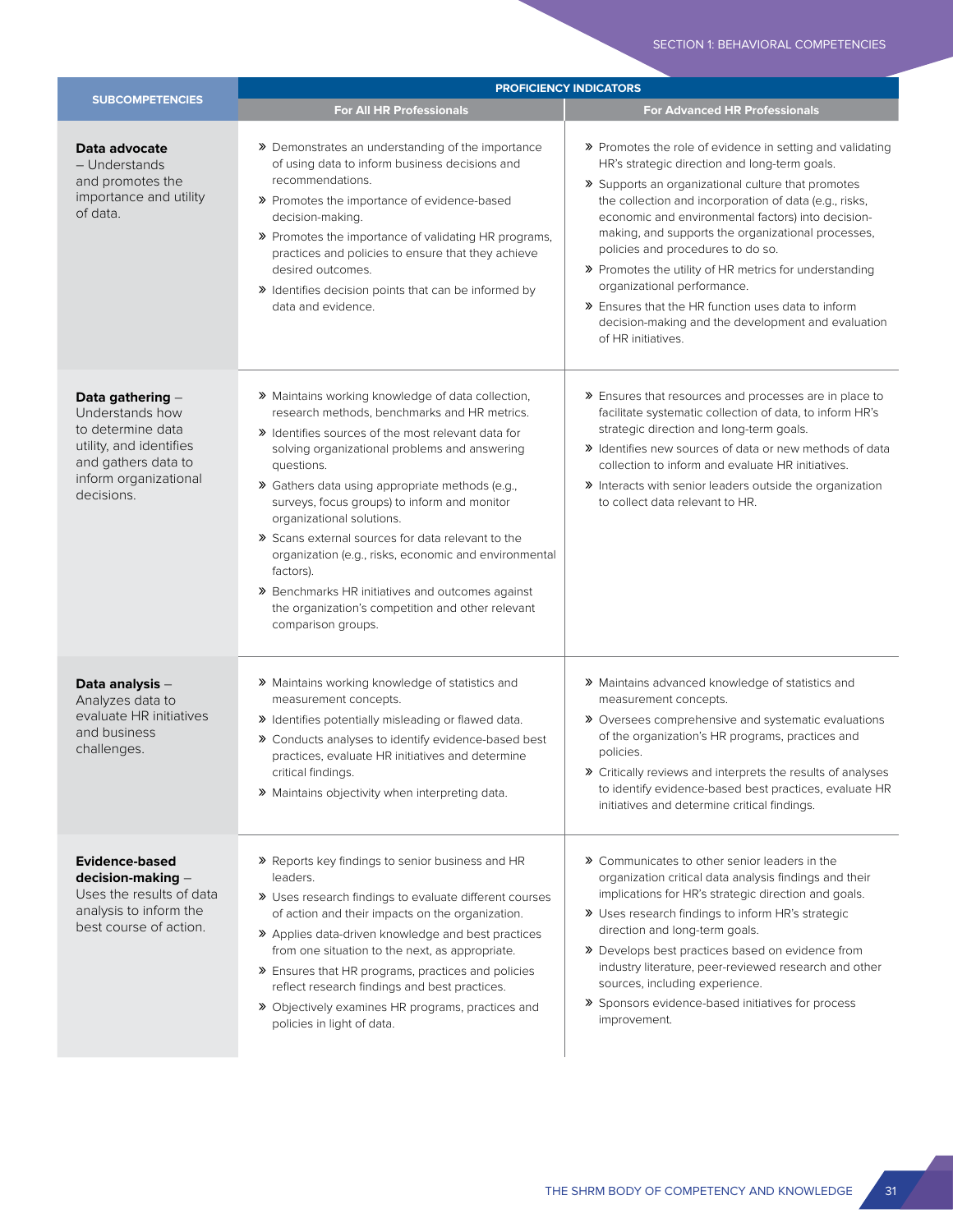### SECTION 2: HR Expertise **(HR Knowledge)**

Technical HR knowledge (i.e., *HR Expertise*) is defined as the principles, practices and functions of effective HR management. Its application is facilitated by behavioral competencies (see Section 1). Successful HR professionals must be in command of both technical HR knowledge and the behavioral components of HR practice. This approach, which is supported by SHRM research (see Introduction), emphasizes the critical and integrated roles played by technical HR knowledge (**what** you know) **and** by behavioral competencies (how you **apply** what you know) in contributing to effective HR practice.

### How to Read This Section

The technical competency of *HR Expertise* encompasses the core HR knowledge that an HR professional needs to effectively perform key HR activities *HR Expertise* is grouped into three knowledge domains: **People, Organization** and **Workplace**. Each domain is further divided into functional areas, which more specifically describe the knowledge required to perform those functions. All together, *HR Expertise* covers 15 functional areas. Figure 4 provides an overview of this organizing framework.

An in-depth description is provided for each knowledge domain. The following information is provided for each functional area:

- A **Definition** of the functional area;
- **Key Concepts** describing the knowledge specific to the functional area; and
- **Proficiency Indicators,** listed by their applicability based on career level (i.e., applicable to all HR professionals or to advanced HR professionals).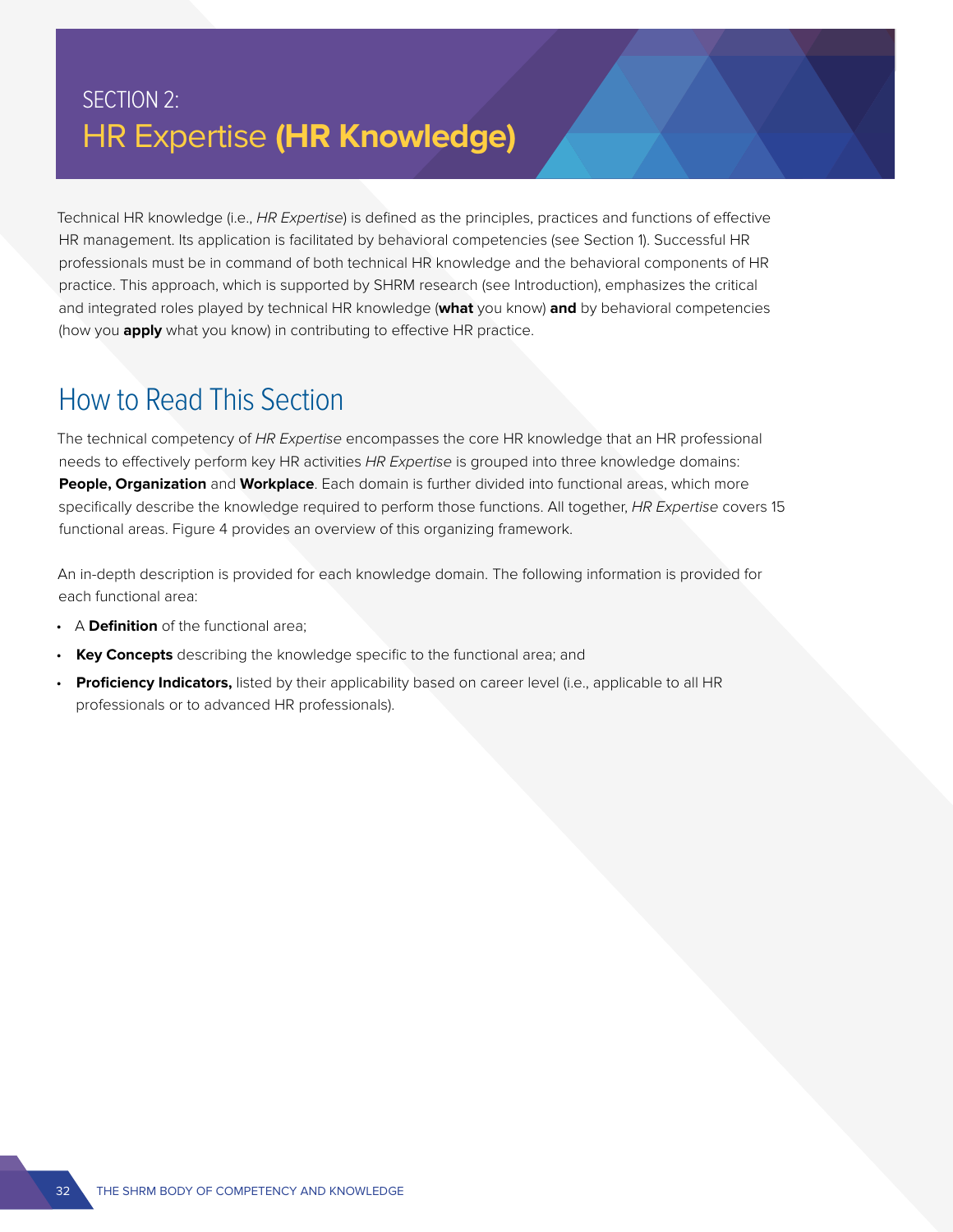#### FIGURE 4: Organizing Framework of the Technical Competency (HR Expertise) Knowledge Domains

| <b>DOMAIN</b> | <b>FUNCTIONAL AREA</b>                        | <b>DEFINITION</b>                                                                                                                                                                                                                                                                                                              |
|---------------|-----------------------------------------------|--------------------------------------------------------------------------------------------------------------------------------------------------------------------------------------------------------------------------------------------------------------------------------------------------------------------------------|
| People        | <b>HR Strategic Planning</b>                  | Involves the activities necessary for developing, implementing and managing the strategic<br>direction required to achieve organizational success and to create value for stakeholders.                                                                                                                                        |
|               | <b>Talent Acquisition</b>                     | Encompasses the activities involved in building and maintaining a workforce that meets the<br>needs of the organization.                                                                                                                                                                                                       |
|               | Employee Engagement &<br>Retention            | Refers to the activities aimed at retaining high-performing talent, solidifying and improving<br>the relationship between employees and the organization, creating a thriving and energized<br>workforce, and developing effective strategies to address appropriate performance<br>expectations from employees at all levels. |
|               | Learning & Development                        | The activities that enhance the knowledge, skills, abilities and other characteristics (KSAOs)<br>and competencies of the workforce in order to meet the organization's business needs.                                                                                                                                        |
|               | <b>Total Rewards</b>                          | Refers to the design and implementation of compensation systems and benefit packages,<br>which employers use to attract and retain employees.                                                                                                                                                                                  |
|               | Structure of the HR Function                  | Encompasses the people, processes, theories and activities involved in the delivery of<br>HR-related services that create and drive organizational effectiveness.                                                                                                                                                              |
| Organization  | Organizational Effectiveness<br>& Development | Concerns the overall structure and functionality of the organization, and involves<br>measurement of long- and short-term effectiveness and growth of people and processes, and<br>implementation of necessary organizational change initiatives.                                                                              |
|               | Workforce Management                          | Refers to HR practices and initiatives that allow the organization to meet its talent needs (e.g.,<br>workforce planning, succession planning) and to close critical gaps in competencies.                                                                                                                                     |
|               | Employee & Labor Relations                    | Refers to any dealings between the organization and its employees regarding the terms and<br>conditions of employment.                                                                                                                                                                                                         |
|               | Technology Management                         | Involves the use of existing, new and emerging technologies to support the HR function,<br>and the development and implementation of policies and procedures governing the use of<br>technologies in the workplace.                                                                                                            |
|               | HR in the Global Context                      | Focuses on the role of the HR professional in managing global workforces to achieve<br>organizational objectives.                                                                                                                                                                                                              |
|               | Diversity & Inclusion                         | Encompasses activities that create opportunities for the organization to leverage the unique<br>backgrounds and characteristics of all employees to contribute to its success.                                                                                                                                                 |
| Workplace     | Risk Management                               | The identification, assessment and prioritization of risks, and the application of resources to<br>minimize, monitor and control the probability and impact of those risks accordingly.                                                                                                                                        |
|               | Corporate Social<br>Responsibility            | Represents the organization's commitment to operate in an ethical and sustainable manner by<br>engaging in activities that promote and support philanthropy, transparency, sustainability and<br>ethically sound governance practices.                                                                                         |
|               | U.S. Employment Law &<br>Regulations          | Refers to the knowledge and application of all relevant laws and regulations in the United<br>States relating to employment-provisions that set the parameters and limitations for each HR<br>functional area and for organizations overall.                                                                                   |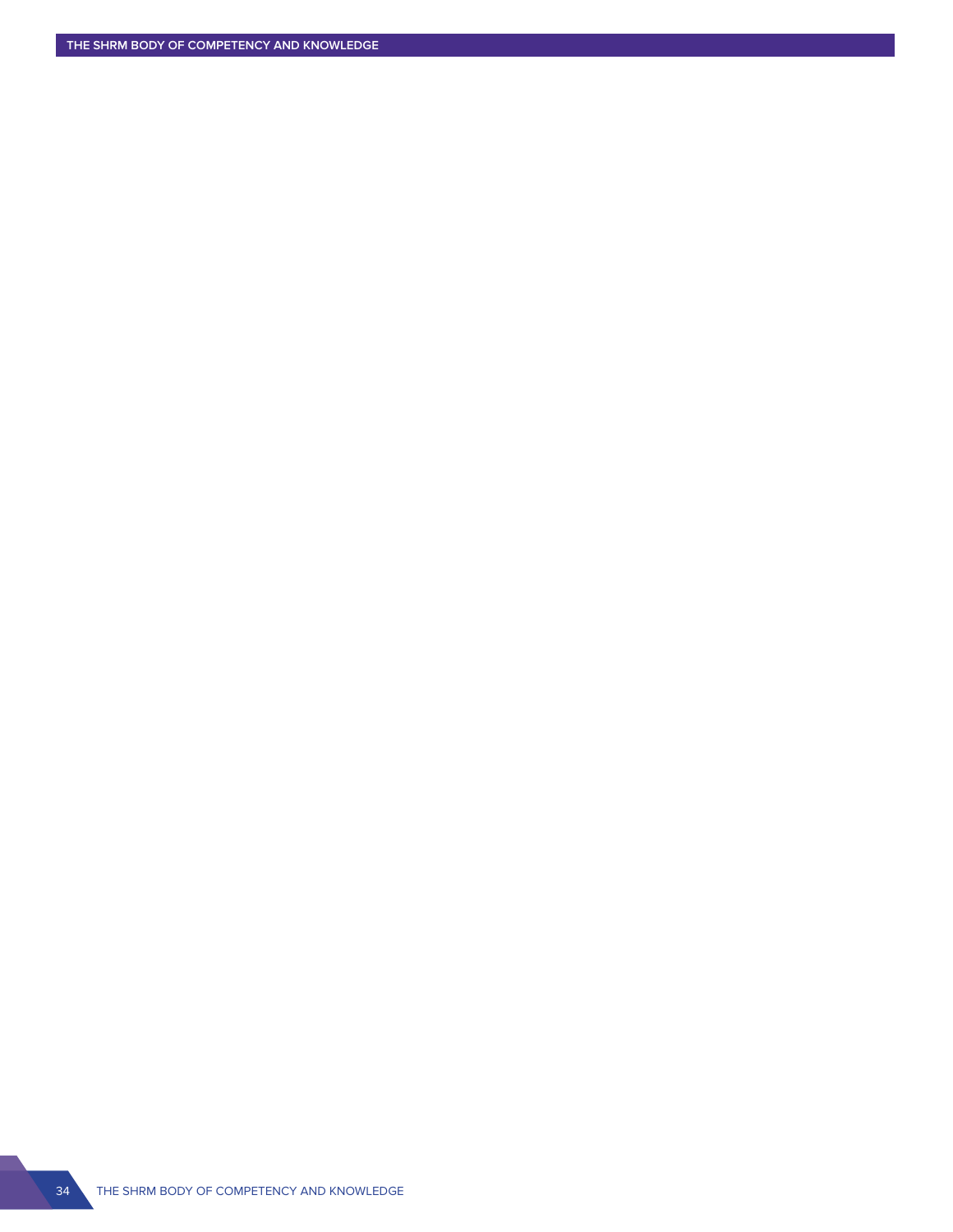# People  **KNOWLEDGE DOMAIN**

**This domain covers essential HR knowledge relating to people. Its functional areas include:** *HR Strategic Planning*, *Talent Acquisition*, *Employee Engagement & Retention*, *Learning & Development*, and *Total Rewards*.

## **To perform their job functions effectively, HR professionals need to know how to:**

create and set the strategic direction of the HR function; acquire or develop the talent necessary for pursuing organizational goals; maintain a satisfied and engaged workforce while minimizing unwanted employee turnover; and develop a total rewards program that maximizes the effectiveness of the organization's compensation and benefits.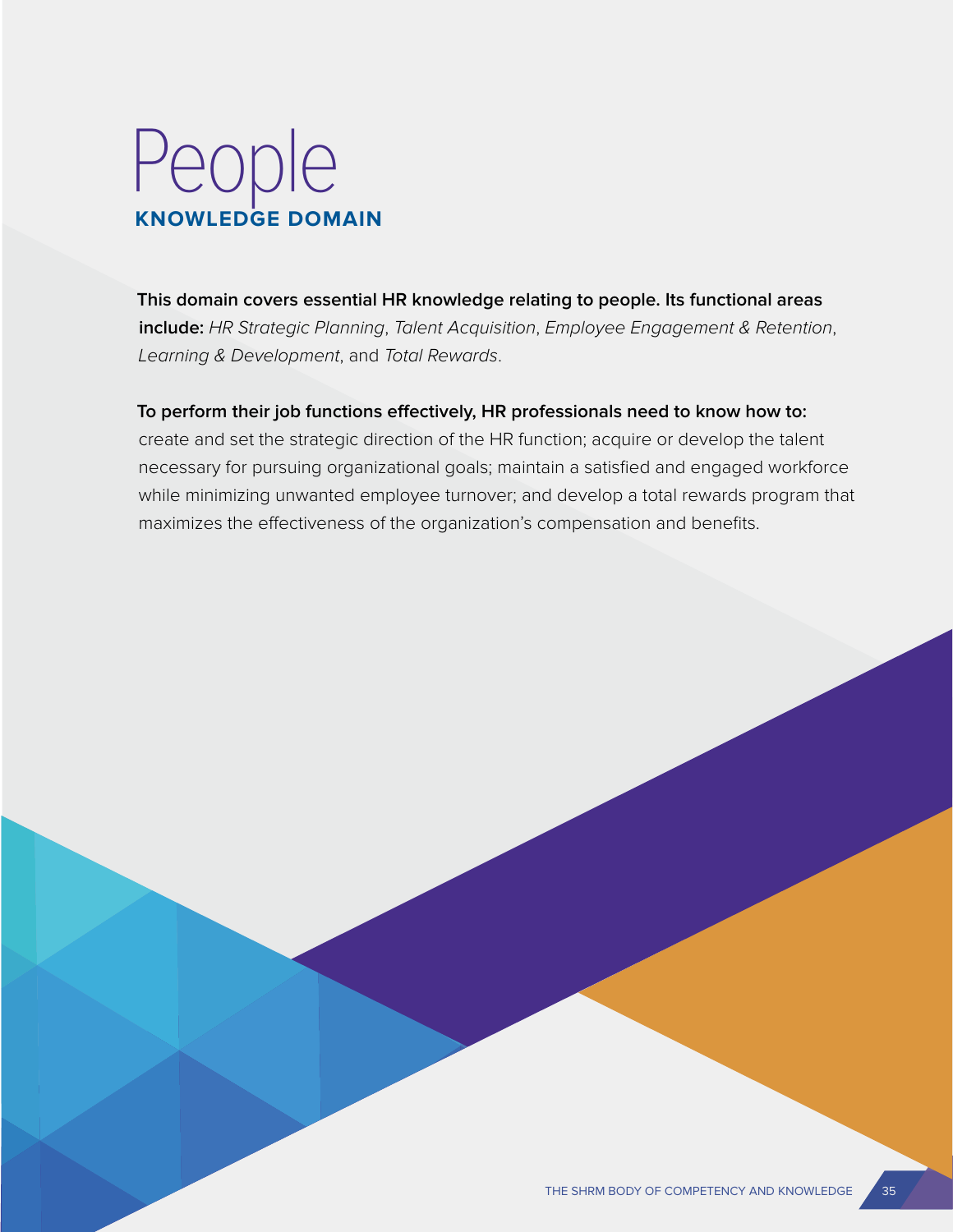## **FUNCTIONAL AREA #1: HR Strategic Planning**

**Definition:** *HR Strategic Planning* involves the activities necessary for developing, implementing and managing the strategic direction required to achieve organizational success and to create value for stakeholders.

HR professionals at all career levels are expected to support and contribute to the strategic role of HR and the strategic direction of the organization. To do so effectively, they need a solid grasp of systems thinking and theory, which explains how organizational systems—including HR—work together. Practitioners must be able to understand and identify the contributions of the organization's strategic direction to organizational decision-making, and the contributions of each organizational system to the organization's overall strategy.

When HR professionals work with other business leaders to engage in strategic planning and analysis, they do so with an understanding of the external environment. They incorporate the organization's mission and vision into goal setting, and they determine how HR can help the organization create and sustain competitive advantage.

HR professionals at all career levels can use project management skills (e.g., project planning, monitoring, reporting, leadership) to carry out key initiatives that contribute to the goals of the HR function, and that are based on the strategic direction of the organization. Such programs should be continually evaluated by HR professionals as to their impact on the organization, in order to maximize their positive contributions.

- Approaches to project management (e.g., traditional, Lean Six Sigma, agile, critical chain) and processes (e.g., initiating, planning and design, launching/executing, monitoring and controlling, closing).
- Concepts of systems thinking (e.g., related parts, input-process-output) and components of an organizational system (e.g., interdependence, necessity of feedback, differentiation of units).
- Organizational mission, vision and values, and their relation to strategic management and planning.
- Project planning, monitoring and reporting methods and tools (e.g., critical path analysis, Gantt charts, variance analysis, outcome monitoring).
- Project leadership, governance and structures (e.g., team roles, team management, work breakdown structures).
- Role of strategic management and planning in creating and sustaining competitive advantage.
- Strategic planning analysis frameworks (e.g., PESTLE analysis, SWOT analysis, industry analysis, scenario planning, growth-share matrix).
- Strategic planning process (e.g., formulation, goal-setting, implementation, evaluation).
- Systems theory and input-process-output models.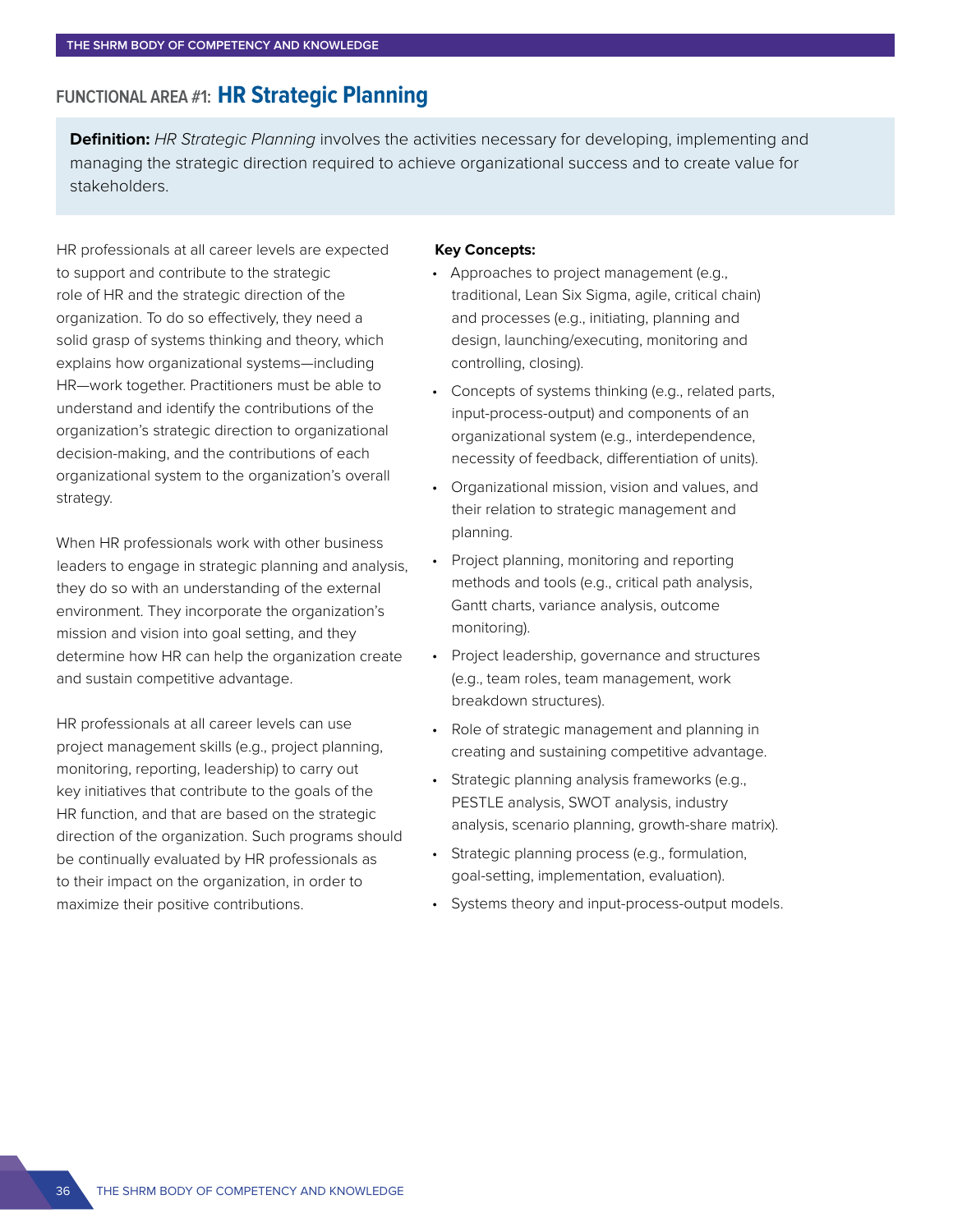| <b>PROFICIENCY INDICATORS</b>                                                                                                                                                                                                                                                                                                                                                                                                                                                                                                                                                                                                                                                                                                             |
|-------------------------------------------------------------------------------------------------------------------------------------------------------------------------------------------------------------------------------------------------------------------------------------------------------------------------------------------------------------------------------------------------------------------------------------------------------------------------------------------------------------------------------------------------------------------------------------------------------------------------------------------------------------------------------------------------------------------------------------------|
| <b>For Advanced HR Professionals</b>                                                                                                                                                                                                                                                                                                                                                                                                                                                                                                                                                                                                                                                                                                      |
| > Identifies the ways in which the HR function can support the<br>organization's strategy and goals.<br>> Engages other business leaders in strategic analysis and planning.<br>> Evaluates HR's critical activities in terms of value added, impact and<br>utility, using cost-benefit analysis, revenue, profit-and-loss estimates<br>and other leading or lagging indicators.<br>> Provides HR-focused expertise to other business leaders when<br>formulating the organization's strategy and goals.<br>> Develops and implements HR strategy, vision and goals that align with<br>and support the organization's strategy and goals.<br>> Ensures that HR strategy creates and sustains the organization's<br>competitive advantage. |
|                                                                                                                                                                                                                                                                                                                                                                                                                                                                                                                                                                                                                                                                                                                                           |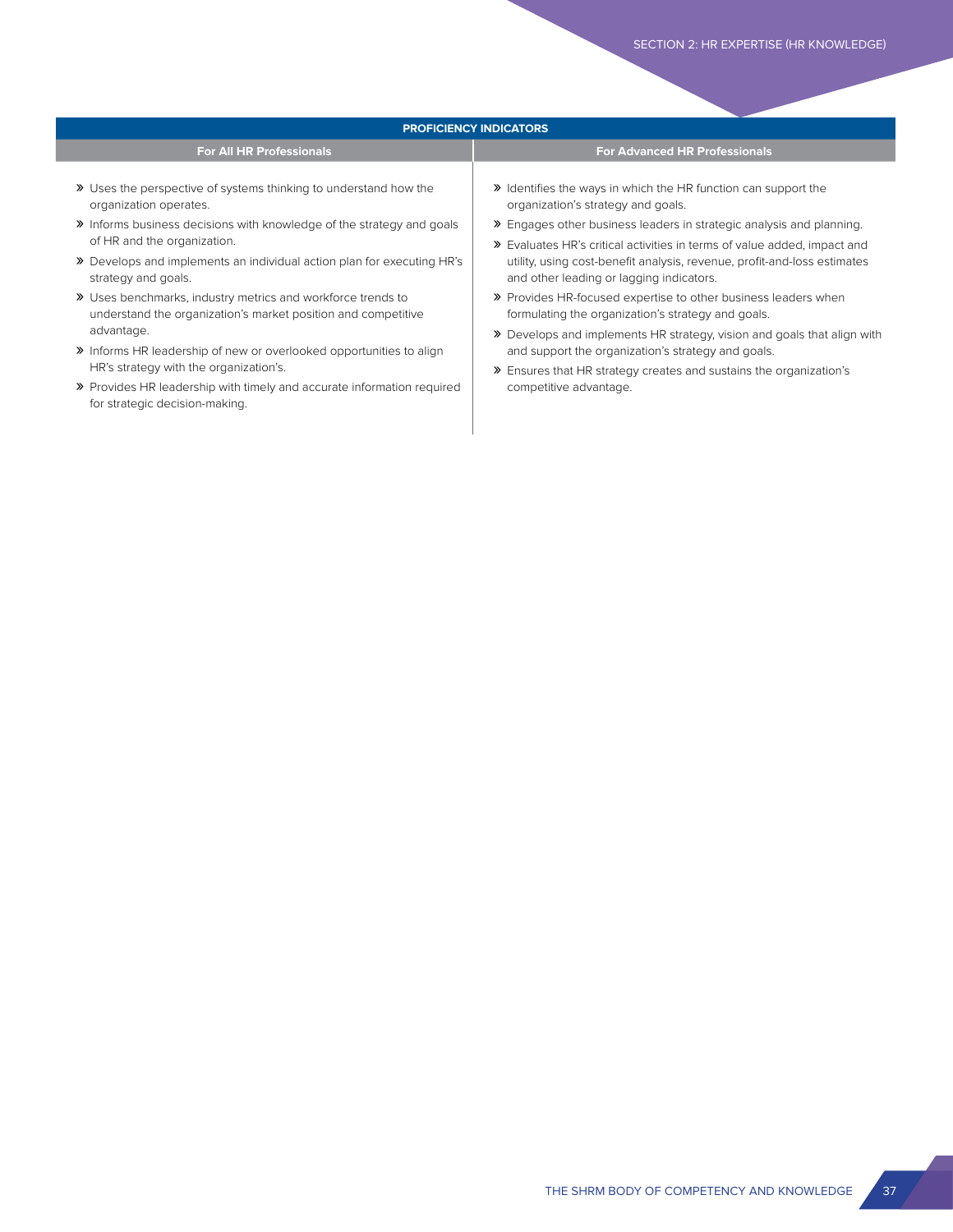## **FUNCTIONAL AREA #2: Talent Acquisition**

**Definition:** *Talent Acquisition* encompasses the activities involved in building and maintaining a workforce that meets the needs of the organization.

Attracting, recruiting and selecting talent to meet organizational staffing needs is a key responsibility of the HR function. HR professionals carry out these functions effectively by analyzing and understanding the organization's workforce requirements and staffing levels, which enables them to accurately assess its current and future talent needs.

To create and maintain a workforce that meets organizational goals, HR professionals identify the best and most efficient sources of talent. Then they use a variety of methods, from employer branding to social media, to recruit or attract that talent to the organization. HR professionals use high-quality, valid, cost-effective methods to evaluate each candidate, identifying those who will best meet the organization's labor requirements and facilitate achievement of strategic goals.

To ensure the continuous improvement of the organization's approach to talent acquisition, HR professionals regularly evaluate it to identify areas that can be improved.

- Approaches to employee onboarding.
- Approaches to sourcing (e.g., external talent pipelines).
- Employment categories (e.g., salaried/ hourly, contract, temporary, interns).
- Job analysis and identification of job requirements
- Job offer contingencies (e.g., background investigations, credit checks).
- Job offer negotiations (e.g., salary).
- Methods for creating and maintaining a positive employer value proposition (EVP) and employment brand.
- Methods for external and internal employee recruitment (e.g., job ads, career fairs).
- Methods for selection assessment (e.g., ability, job knowledge, non-cognitive tests, assessment centers, interviews).
- Talent acquisition metrics (e.g., cost per hire, time to fill).

| <b>PROFICIENCY INDICATORS</b>                                                                                                                                                  |                                                                                                                                                                                    |
|--------------------------------------------------------------------------------------------------------------------------------------------------------------------------------|------------------------------------------------------------------------------------------------------------------------------------------------------------------------------------|
| <b>For All HR Professionals</b>                                                                                                                                                | <b>For Advanced HR Professionals</b>                                                                                                                                               |
| > Understands the talent needs of the organization or business unit.<br>> Uses a wide variety of talent sources and recruiting methods to attract<br>qualified applicants.     | > Analyzes staffing levels and projections, to forecast workforce needs.<br>> Develops strategies for sourcing and acquiring a workforce that meets<br>the organization's needs.   |
| > Uses technology (e.g., social media, applicant tracking software<br>[ATS]) to support effective and efficient approaches to sourcing and<br>recruiting employees.            | > Establishes an EVP and employment brand that supports recruitment<br>of high-quality job applicants.<br>> Designs and oversees effective strategies for sourcing, recruiting and |
| > Promotes and uses the EVP and employment brand for sourcing and<br>recruiting applicants.                                                                                    | evaluating qualified job candidates.<br>> Designs and oversees employee onboarding and assimilation                                                                                |
| > Uses the most appropriate hiring methods to best evaluate a<br>candidate's technical skills, organizational fit and alignment with the<br>organization's competencies needs. | processes.<br>> Designs and oversees valid and systematic programs for assessing the<br>effectiveness of talent acquisition activities that meet the organization's                |
| > Conducts appropriate pre-employment screening.                                                                                                                               | needs.                                                                                                                                                                             |
| > Implements effective onboarding and orientation programs for new<br>employees.                                                                                               |                                                                                                                                                                                    |
| > Designs job descriptions to meet the organization's resource needs.                                                                                                          |                                                                                                                                                                                    |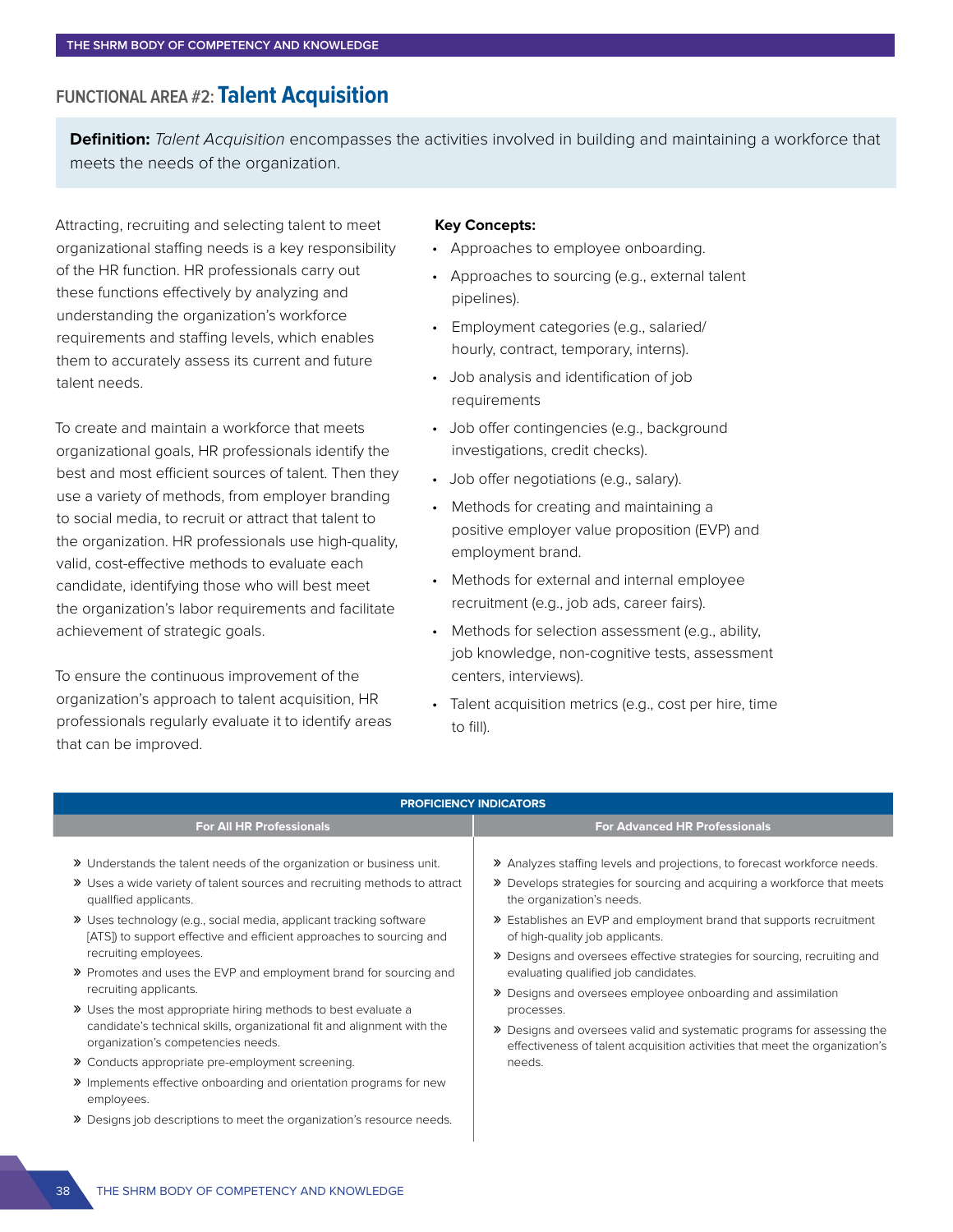## **FUNCTIONAL AREA #3: Employee Engagement & Retention**

**Definition:** *Employee Engagement & Retention* refers to activities aimed at retaining high-performing talent, solidifying and improving the relationship between employees and the organization, creating a thriving and energized workforce, and developing effective strategies to address appropriate performance expectations from employees at all levels.

Employee turnover and poor performance can be extremely costly and disruptive to organizations. HR practices that create and maintain an engaged, satisfied workforce and a positive organizational culture, however, can mitigate these problems, by improving organizational performance and the retention of high-performing talent.

This can be accomplished by HR professionals who comprehend the theories and concepts behind job attitudes (e.g., satisfaction, engagement), the causes of turnover, and the most effective ways of measuring both. HR professionals should understand best practices relating to such data, including analysis, identification of key findings and their communication to senior leadership.

HR professionals should know how to design and create HR systems and interventions that apply these data to improve job attitudes and build a positive organizational culture, and how to use the appropriate metrics to evaluate such improvement.

#### **Key Concepts:**

- Approaches to developing and maintaining a positive organizational culture (e.g., learning strategies, communication strategies, building values).
- Approaches to recognition (e.g., performance or service awards).
- Creation, administration, analysis and interpretation of employee attitude surveys.
- Creation, planning and management of employee engagement activities.
- Employee lifecycle phases (e.g., recruitment, integration, development, departure).
- Employee retention concepts (e.g., causes of turnover) and best practices (e.g., realistic job previews [RJP]).
- Influence of culture on organizational outcomes (e.g., organizational performance, organizational learning, innovation).
- Interventions for improving job attitudes.
- Job attitude theories and basic principles (e.g., engagement, satisfaction, commitment).
- Job enrichment/enlargement principles and techniques.
- Key components of, and best practices associated with, performance management systems.
- Methods for assessing employee attitudes (e.g., focus groups, stay interviews, surveys).
- Principles of effective performance appraisal (e.g., goal setting, giving feedback).
- Retention and turnover metrics (e.g., voluntary turnover rate).
- Types of organizational cultures (e.g., authoritarian, mechanistic, participative, learning, high performance).
- Workplace flexibility programs (e.g., telecommuting, alternative work schedules).

(CONTINUED ON NEXT PAGE)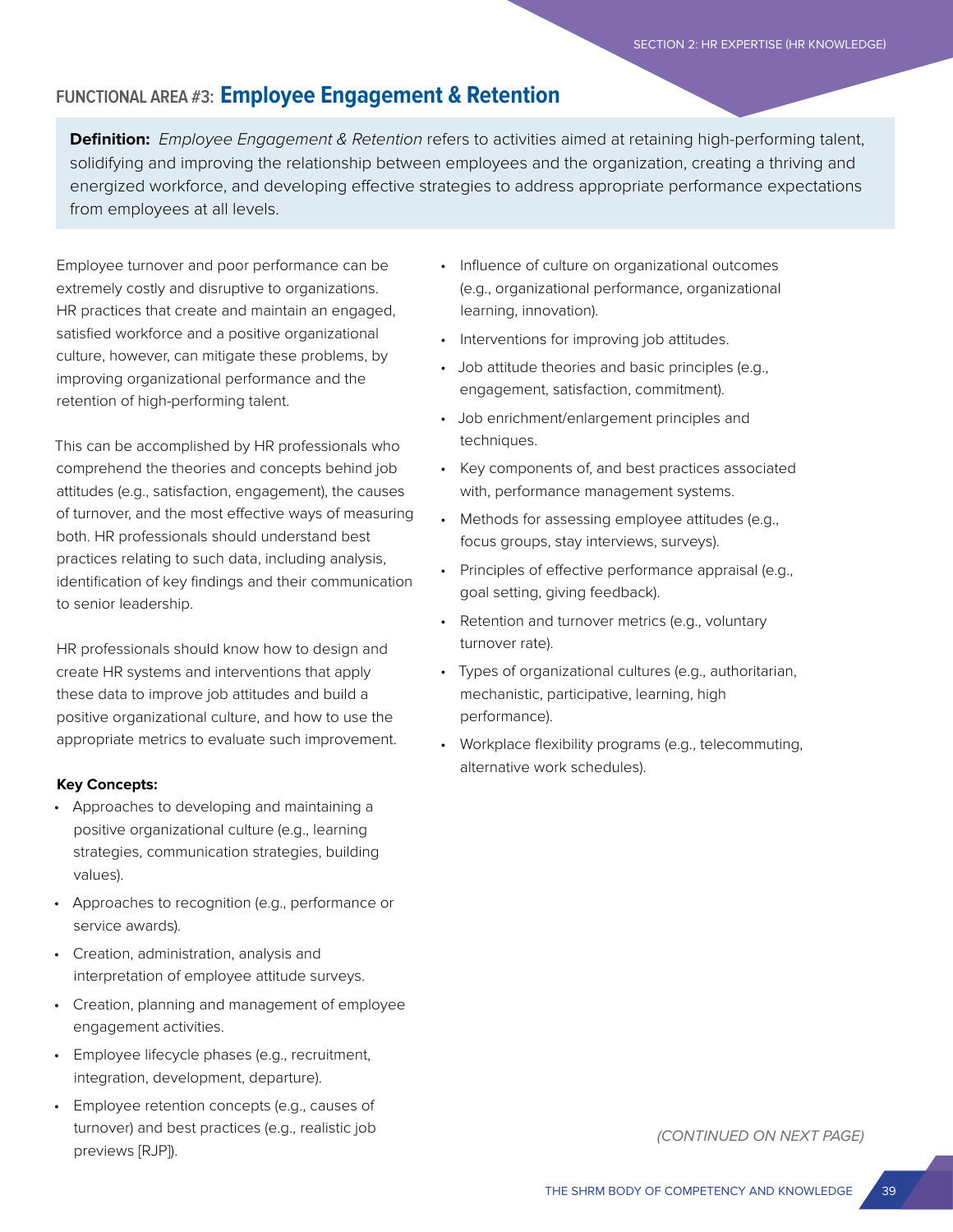I

## **FUNCTIONAL AREA #3: Employee Engagement & Retention** (CONTINUED FROM PREVIOUS PAGE)

| <b>PROFICIENCY INDICATORS</b>                                                                                                                                                                                                                                                                                                                                                                                                                                                                                                                                                                                                                                                                                                                                                                                                                                                                                                                                                                                                                                                              |                                                                                                                                                                                                                                                                                                                                                                                                                                                                                                                                                                                                                                                                                                                                                                                                                                                                                                                                                                                                                                                                                                                                                        |  |
|--------------------------------------------------------------------------------------------------------------------------------------------------------------------------------------------------------------------------------------------------------------------------------------------------------------------------------------------------------------------------------------------------------------------------------------------------------------------------------------------------------------------------------------------------------------------------------------------------------------------------------------------------------------------------------------------------------------------------------------------------------------------------------------------------------------------------------------------------------------------------------------------------------------------------------------------------------------------------------------------------------------------------------------------------------------------------------------------|--------------------------------------------------------------------------------------------------------------------------------------------------------------------------------------------------------------------------------------------------------------------------------------------------------------------------------------------------------------------------------------------------------------------------------------------------------------------------------------------------------------------------------------------------------------------------------------------------------------------------------------------------------------------------------------------------------------------------------------------------------------------------------------------------------------------------------------------------------------------------------------------------------------------------------------------------------------------------------------------------------------------------------------------------------------------------------------------------------------------------------------------------------|--|
| <b>For All HR Professionals</b>                                                                                                                                                                                                                                                                                                                                                                                                                                                                                                                                                                                                                                                                                                                                                                                                                                                                                                                                                                                                                                                            | <b>For Advanced HR Professionals</b>                                                                                                                                                                                                                                                                                                                                                                                                                                                                                                                                                                                                                                                                                                                                                                                                                                                                                                                                                                                                                                                                                                                   |  |
| > Designs, administers, analyzes and interprets surveys of employee<br>attitudes (e.g., engagement, job satisfaction) and culture.<br>> Administers and supports HR and organizational programs designed<br>to improve employee attitudes and culture (e.g., social events,<br>telecommuting policies, recognition, job enlargement/enrichment,<br>workplace flexibility).<br>> Identifies program opportunities to create more engaging or<br>motivating jobs (e.g., job enrichment/enlargement).<br>> Monitors changes in turnover and retention metrics, and ensures that<br>leadership is aware of such changes.<br>> Coaches supervisors on creating positive working relationships with<br>their employees.<br>> Trains stakeholders on use of organization's performance<br>management systems (e.g., how to enter performance goals, make<br>ratings).<br>> Helps stakeholders understand the elements of satisfactory employee<br>performance and performance management.<br>> Implements and monitors processes that measure effectiveness of<br>performance management systems. | > In collaboration with other leaders, defines an organizational strategy<br>to create an engaged workforce.<br>> Implements best practices for employee retention in HR programs,<br>practices and policies (e.g., RJP, career development programs,<br>employee socialization).<br>> Communicates to other senior leaders the results of surveys of<br>employee attitudes and culture.<br>> Designs and oversees an action plan to address the findings of<br>employee attitude surveys.<br>> Designs and oversees HR and organizational programs designed<br>to improve employee attitudes (e.g., social events, telecommuting<br>policies, recognition, job enlargement/enrichment, workplace<br>flexibility).<br>> Holistically monitors the organization's metrics on employee attitudes,<br>turnover and retention, and other information about employee<br>engagement and retention.<br>> Designs and oversees best practices-based employee performance<br>management systems that meet the organization's talent management<br>needs.<br>> Designs and oversees processes to measure the effectiveness of<br>performance management systems. |  |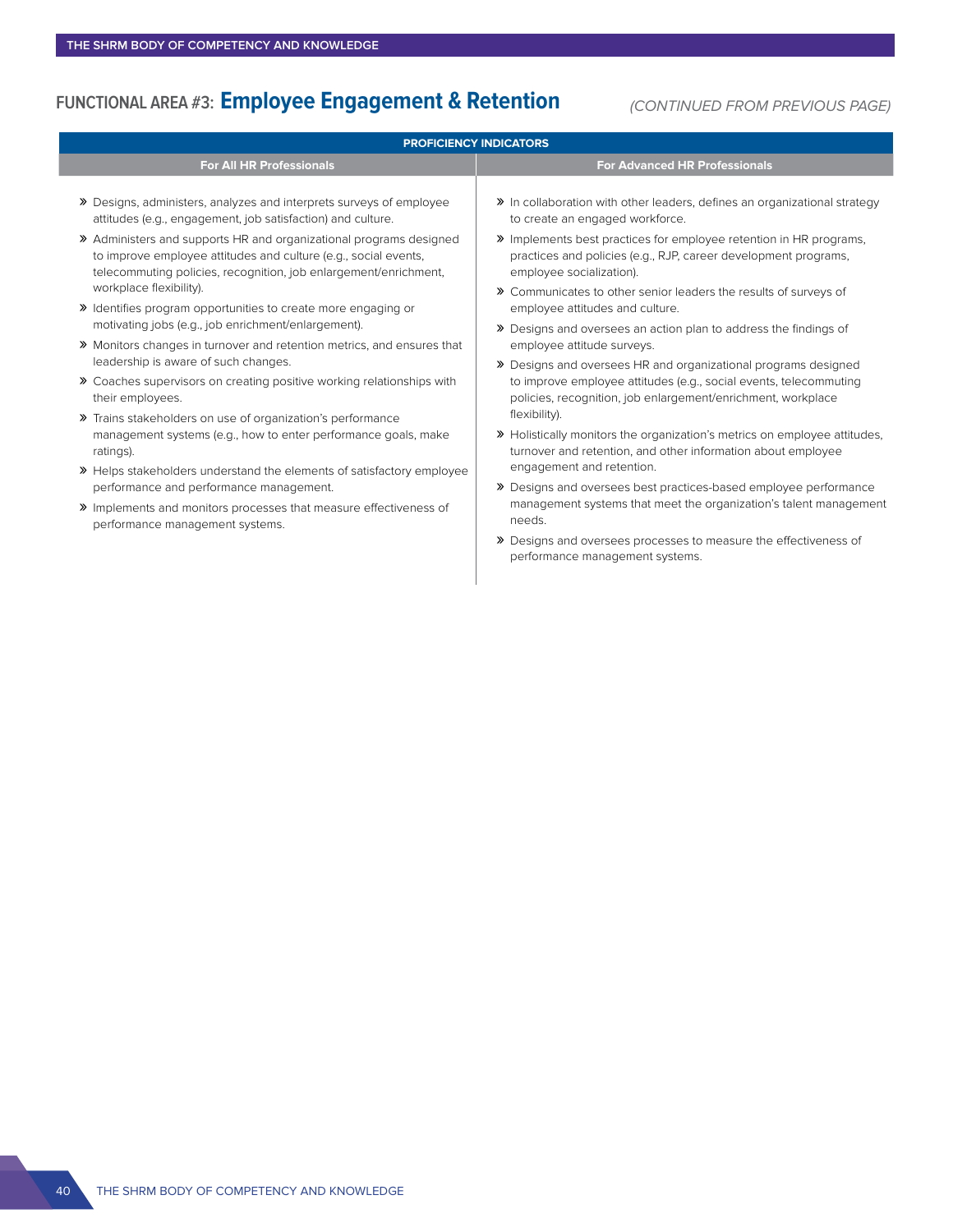## **FUNCTIONAL AREA #4: Learning & Development**

**Definition:** *Learning & Development* activities enhance the knowledge, skills, abilities and other characteristics (KSAOs) and competencies of the workforce in order to meet the organization's business needs.

Learning and development is a key function of HR, and HR professionals play a vital role in enhancing the capabilities of employees to advance organizational goals. Using their understanding of learning theories and approaches, HR professionals design and implement a variety of learning and development activities (e.g., training programs, coaching and mentoring programs, developmental assignments).

HR professionals should develop and implement structures for sharing and ensuring the retention of key knowledge and skills throughout the organization. Learning and development programs should be evaluated for their effectiveness and impact on employees' day-to-day work behaviors.

- Approaches to coaching and mentoring (e.g., formal, informal mentorship programs).
- Career development.
- Developmental assessments (e.g., 360s).
- Knowledge-sharing techniques and facilitation.
- Learning and development approaches and techniques (e.g., e-learning, leader development).
- Learning and development program design and implementation (e.g., ADDIE model).
- Learning evaluation (e.g., Kirkpatrick 4-level model).
- Learning theories (e.g., adult learning theory).
- Needs analysis types (e.g., person, organizational, training, cost-benefit) and techniques (e.g., surveys, observations, interviews).
- Organizational analysis (e.g., performance analysis).
- Techniques for career development (e.g., career pathing, career mapping).

| <b>PROFICIENCY INDICATORS</b>                                                                                                                                                                                                                                                                                                                                                                                                                                                                                                                                                                                |                                                                                                                                                                                                                                                                                                                                                                                                                                                            |
|--------------------------------------------------------------------------------------------------------------------------------------------------------------------------------------------------------------------------------------------------------------------------------------------------------------------------------------------------------------------------------------------------------------------------------------------------------------------------------------------------------------------------------------------------------------------------------------------------------------|------------------------------------------------------------------------------------------------------------------------------------------------------------------------------------------------------------------------------------------------------------------------------------------------------------------------------------------------------------------------------------------------------------------------------------------------------------|
| <b>For All HR Professionals</b>                                                                                                                                                                                                                                                                                                                                                                                                                                                                                                                                                                              | <b>For Advanced HR Professionals</b>                                                                                                                                                                                                                                                                                                                                                                                                                       |
| > Uses best practices to evaluate data on gaps in competencies.<br>> Creates individual development plans (IDPs) in collaboration with<br>supervisors and employees.<br>> Uses best practices to develop and deliver learning and development<br>activities that close gaps in employees' competencies and skills.<br>> Uses all available resources (e.g., vendors) to develop and deliver<br>effective learning and development programs.<br>> Creates internal social networks to facilitate knowledge-sharing<br>among employees.<br>>> Administers and supports programs to promote knowledge transfer. | > Designs and oversees efforts to collect data on critical gaps in<br>competencies.<br>> Provides quidance to identify and develop critical competencies that<br>meet the organization's talent needs.<br>> Monitors the effectiveness of programs for emerging leaders and<br>leadership development.<br>> Creates long-term organizational strategies to develop talent.<br>> Creates strategies to ensure the retention of organizational<br>knowledge. |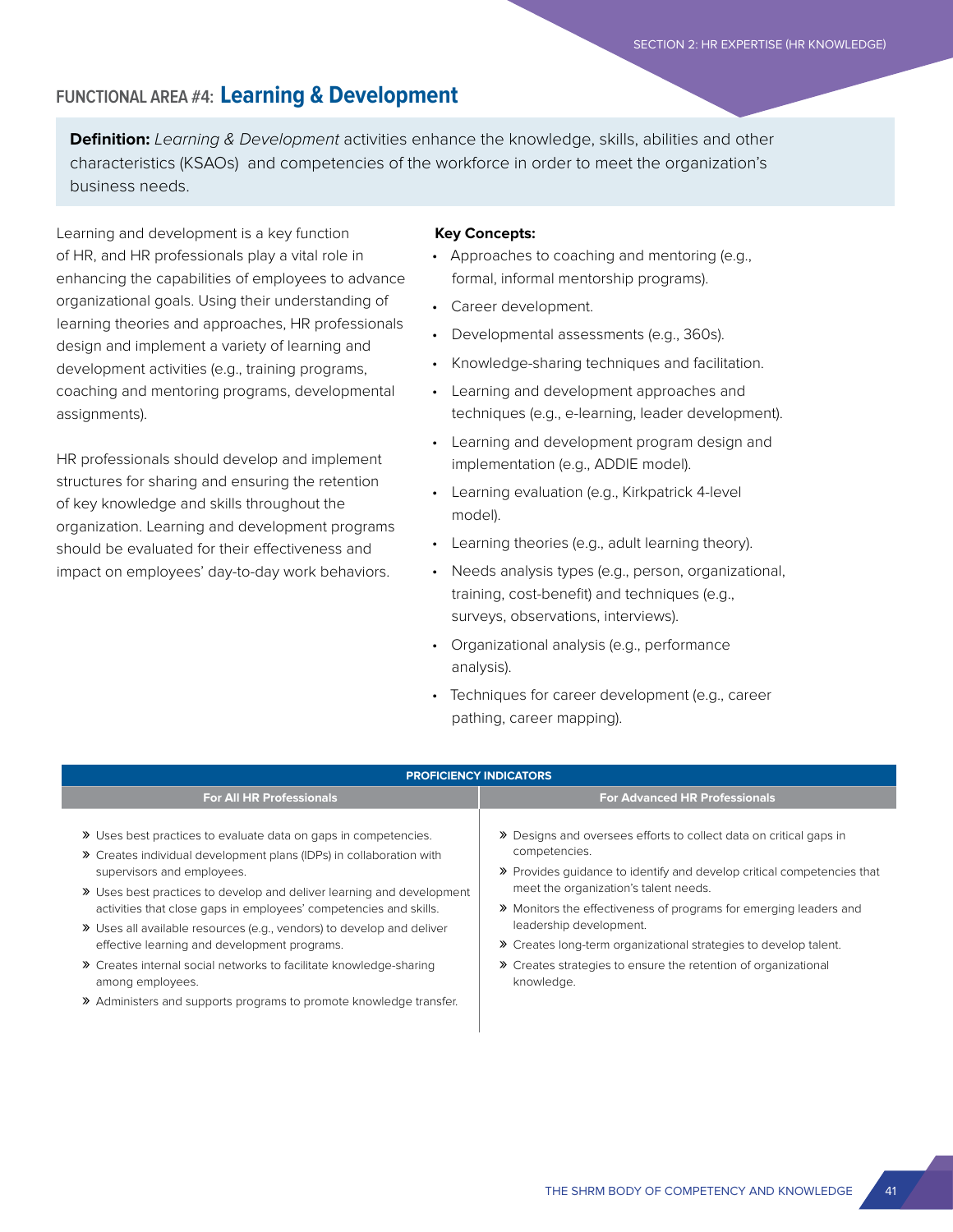## **FUNCTIONAL AREA #5: Total Rewards**

**Definition:** *T*o*tal Rewards* refers to the design and implementation of compensation systems and benefit packages, which employers use to attract and retain employees.

By creating compensation and benefits plans that attract and retain talent, HR professionals play a key role in maintaining the organization's most valuable resource—its employees.

HR professionals are responsible for developing, understanding and consistently applying the organization's compensation and benefits philosophy. The process by which they do so includes such actions as: determining appropriate total rewards levels to meet organizational needs through job evaluation; benchmarking against other organizations; conducting remuneration surveys; and analyzing labor market data.

Total rewards plans, including those for special groups (e.g., executives), should fully integrate and maximize the effectiveness of monetary compensation (i.e., salary, bonuses), employee benefits (e.g., health care, paid leave), and other forms of compensation (e.g., deferred compensation). HR professionals should continually evaluate and revise the organization's compensation philosophy and approach to ensure that organizational needs are met.

#### **Key Concepts:**

• Approaches to gathering compensation- and benefitsrelated market and competitive intelligence (e.g., remuneration surveys).

- Basic accounting and financial knowledge for managing payroll (e.g., total compensation statements).
- Compensation philosophies.
- Compensation plans for common and special workforce groups (e.g., domestic, global/expatriate, executive, sales).
- Job evaluation for determining compensation and benefits.
- Leave plans and approaches (e.g., vacation, holiday, sick, paid/unpaid leave).
- Other benefits (e.g., disability, unemployment insurance, employee assistance programs, family, flex, wellness programs).
- Other compensation (e.g., deferred compensation, direct/ indirect compensation, stock options).
- Pay practices and issues (e.g., pay increases, base pay, pay levels, banding, variable pay).
- Remuneration and labor market data collection and interpretation.
- Remuneration data analysis (e.g., comparable worth, determining compensation, internal alignment, external competitiveness).
- Retirement planning and benefits (e.g., pension plans).
- Total rewards metrics and benchmarks.

| <b>PROFICIENCY INDICATORS</b>                                                                                                                                                                                                                                                                                                                                                                                                                                                                                                                                 |                                                                                                                                                                                                                                                                                                                                                                                    |
|---------------------------------------------------------------------------------------------------------------------------------------------------------------------------------------------------------------------------------------------------------------------------------------------------------------------------------------------------------------------------------------------------------------------------------------------------------------------------------------------------------------------------------------------------------------|------------------------------------------------------------------------------------------------------------------------------------------------------------------------------------------------------------------------------------------------------------------------------------------------------------------------------------------------------------------------------------|
| <b>For All HR Professionals</b>                                                                                                                                                                                                                                                                                                                                                                                                                                                                                                                               | <b>For Advanced HR Professionals</b>                                                                                                                                                                                                                                                                                                                                               |
| > Collects, compiles and interprets compensation and benefits data from<br>various sources (e.g., remuneration surveys, labor market trends).<br>> Implements appropriate pay, benefit, incentive, separation and<br>severance systems and programs.<br><b>≫</b> Complies with best practices for and laws and regulations governing<br>compensation and benefits.<br>> Differentiates between government-mandated, government-provided<br>and voluntary benefit approaches.<br>> Performs accurate job evaluations to determine appropriate<br>compensation. | > Designs and oversees organizational compensation and benefits<br>philosophies, strategies and plans that align with the organization's<br>strategic direction and talent needs.<br>> Designs and oversees executive compensation approaches that<br>directly connect individual performance to organizational success.<br>> Ensures the internal equity of compensation systems. |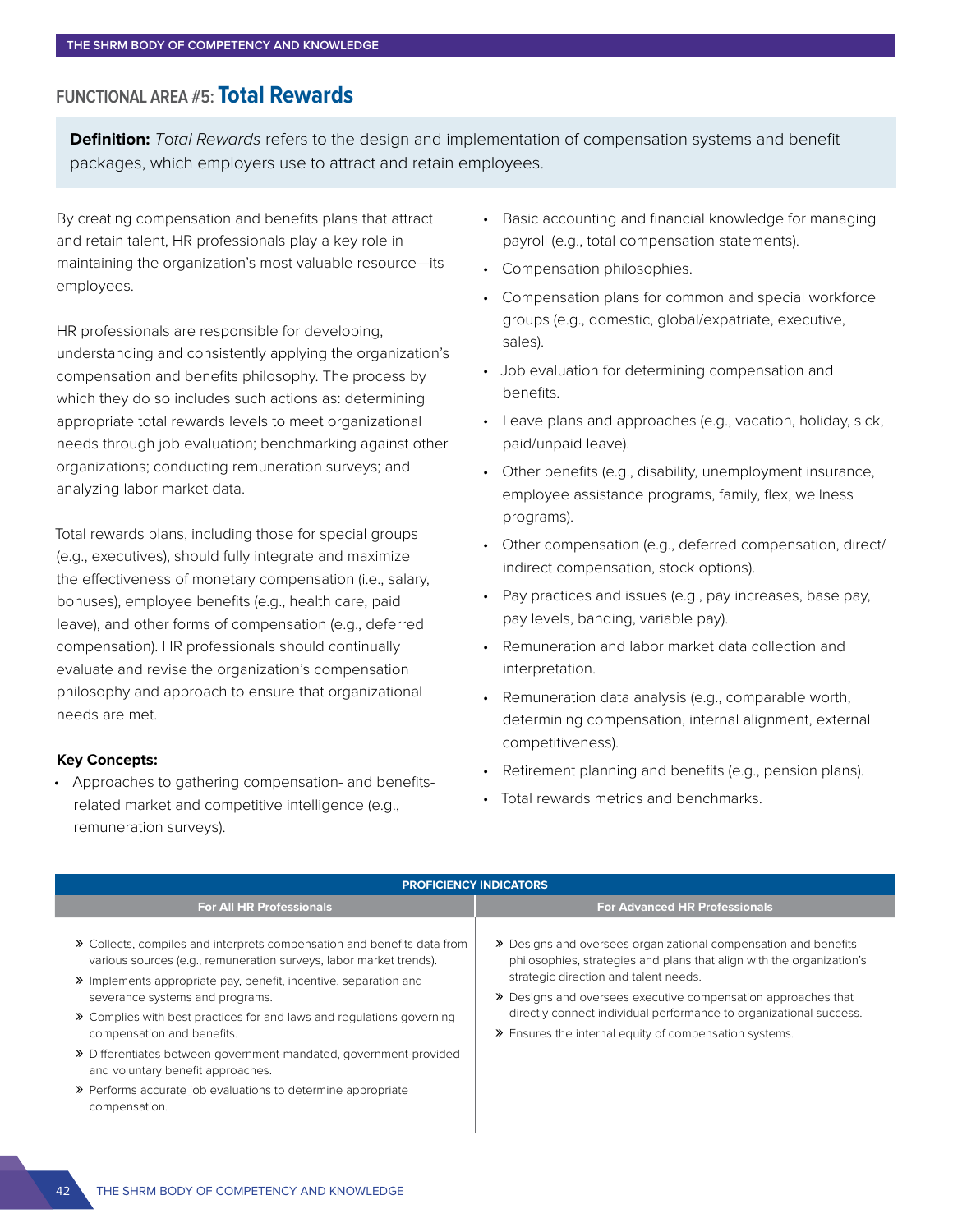# Organization  **KNOWLEDGE DOMAIN**

**This domain covers critical HR knowledge relating to the organization. Its functional areas include:** *Structure of the HR Function*, *Organizational Effectiveness & Development*, *Workforce Management*, *Employee & Labor Relations,* and *Technology Management*.

**To carry out their job responsibilities effectively, HR professionals need to know how to:** create an effective HR function fully aligned to organizational strategy; enhance the effectiveness of the organization at large; ensure that the organization's talent pool has the skills and capabilities to achieve organizational goals; promote positive relationships with employees; and leverage technology to improve HR functioning.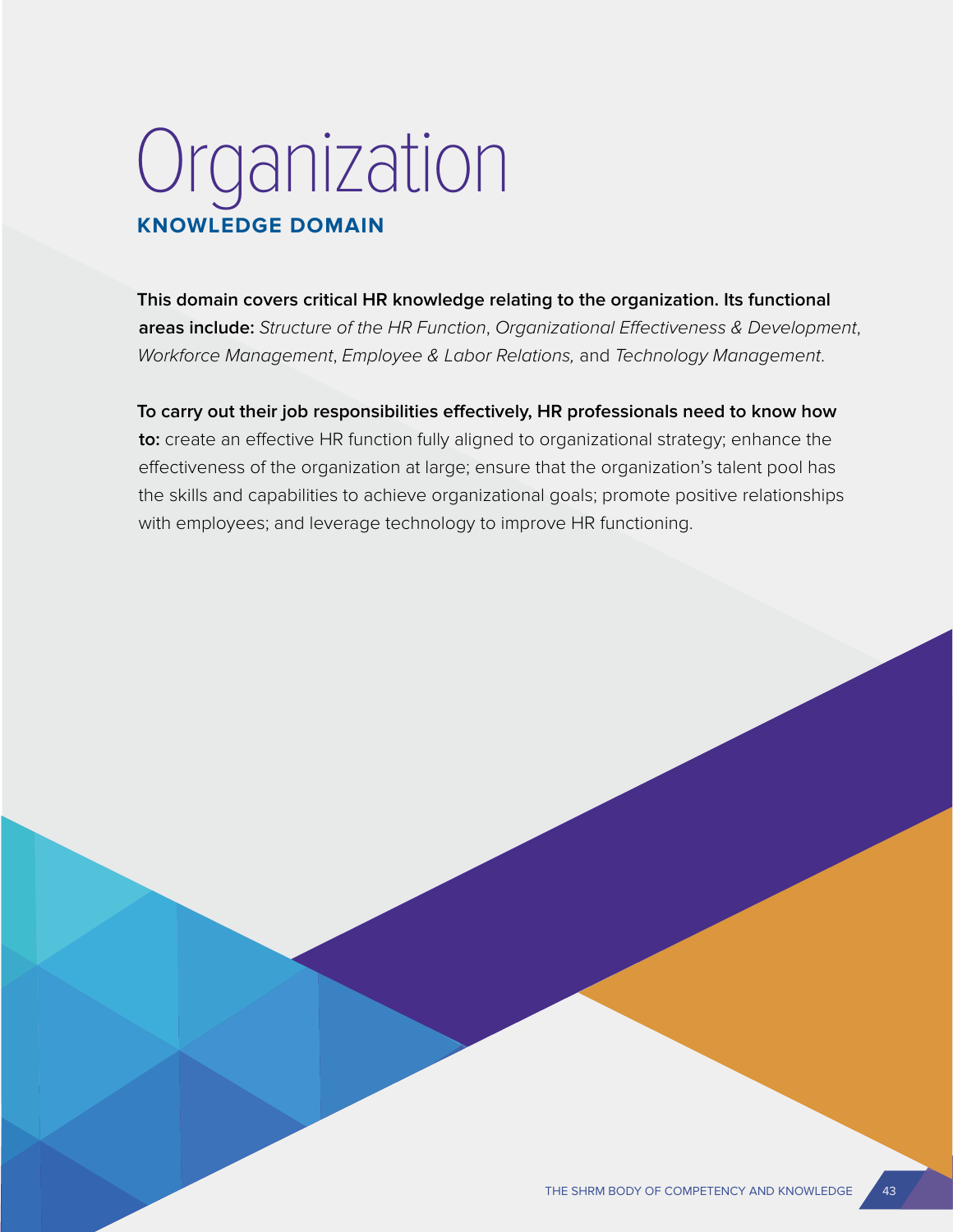## **FUNCTIONAL AREA #6: Structure of the HR Function**

**Definition:** *Structure of the HR Function* encompasses the people, processes, theories and activities involved in the delivery of HR-related services that create and drive organizational effectiveness.

Effective HR functions, whether executed by a department with hundreds of employees or by a single person, must be structured to meet the needs of organizational stakeholders. How these functions are structured is highly dependent on their complexity, the organization's characteristics (e.g., size, sector, unionization), and HR's role.

To ensure that the HR function is optimally structured and integrated with the rest of the organization, HR professionals should know about the different types of HR service models, and should understand how various HR services are integrated, aligned and/or appropriately outsourced.

Ongoing data collection enables HR professionals to evaluate HR's effectiveness and identify areas for improvement. To accomplish this, they gather feedback from stakeholders and calculate appropriate metrics for determining HR-related performance and satisfaction.

When necessary, HR professionals should be able to recognize opportunities to improve HR operations or structure in response to such factors as changes in the workforce, globalization and organizational restructuring.

- Approaches to HR operational integration (i.e., how HR structures work together).
- Approaches to HR function/service models (e.g., centralized vs. decentralized).
- Approaches to HR structural models (e.g., Center of Excellence [COE], shared services).
- Elements of the HR function (e.g. recruiting, talent management, compensation, benefits).
- HR-function metrics (e.g., HR staff per fulltime employee, customer satisfaction, key performance indicators, balanced scorecard).
- HR staff roles, responsibilities and functions (e.g., generalists, specialists, HR business partners).
- Outsourcing of HR functions.

| <b>PROFICIENCY INDICATORS</b>                                                                                                                                                                                                                                                                                                                                                           |                                                                                                                                                                                                                                                                                                                                                                                                                                                                                     |
|-----------------------------------------------------------------------------------------------------------------------------------------------------------------------------------------------------------------------------------------------------------------------------------------------------------------------------------------------------------------------------------------|-------------------------------------------------------------------------------------------------------------------------------------------------------------------------------------------------------------------------------------------------------------------------------------------------------------------------------------------------------------------------------------------------------------------------------------------------------------------------------------|
| <b>For All HR Professionals</b>                                                                                                                                                                                                                                                                                                                                                         | <b>For Advanced HR Professionals</b>                                                                                                                                                                                                                                                                                                                                                                                                                                                |
| > Adapts work style to fit the organization's HR service model (e.g.,<br>centralized vs. decentralized), to ensure timely and consistent delivery<br>of services to stakeholders.<br><b>≫</b> Seeks feedback from stakeholders to identify opportunities for HR<br>function improvements.<br>>> Acts as HR point-of-service contact for key stakeholders within a<br>division or group. | > Designs and implements the appropriate HR service model for the<br>organization (e.g., centralized vs. decentralized), to ensure efficient<br>and effective delivery of services to stakeholders.<br>> Creates long-term goals that address feedback from stakeholders<br>identifying opportunities for HR function improvements.<br>> Ensures that all elements of the HR function (e.g., recruiting, talent<br>management, compensation and benefits, learning and development) |
| ≫ Provides consultation on HR issues to all levels of leadership and<br>management.                                                                                                                                                                                                                                                                                                     | are aligned and integrated, and provide timely and consistent delivery<br>of services to stakeholders.                                                                                                                                                                                                                                                                                                                                                                              |
| > Coordinates with other HR functions to ensure timely and consistent<br>delivery of services to stakeholders.                                                                                                                                                                                                                                                                          | > Identifies opportunities to improve HR operations by outsourcing work<br>or implementing technologies that automate HR functions (e.g., time,                                                                                                                                                                                                                                                                                                                                     |
| <b>≫</b> Ensures that outsourced and/or automated HR functions are<br>integrated with other HR activities.                                                                                                                                                                                                                                                                              | payroll).<br>> Designs and oversees programs to collect, analyze and interpret key<br>performance indicators (e.g., balanced scorecard) to evaluate the                                                                                                                                                                                                                                                                                                                             |
| > Analyzes and interprets key performance indicators to understand the<br>effectiveness of the HR function.                                                                                                                                                                                                                                                                             | effectiveness of HR activities in supporting organizational success.                                                                                                                                                                                                                                                                                                                                                                                                                |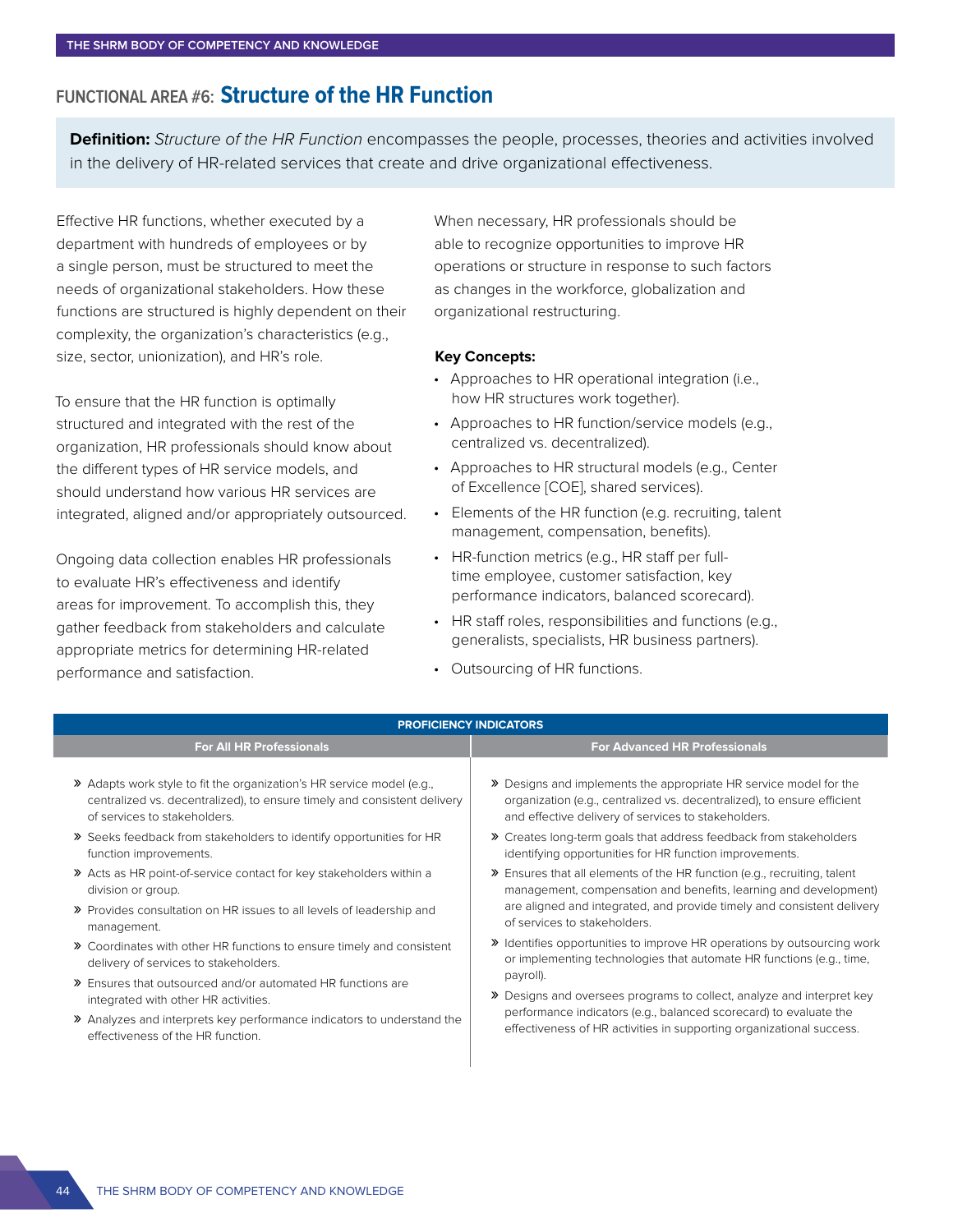## **FUNCTIONAL AREA #7: Organizational Effectiveness & Development**

**Definition:** *Organizational Effectiveness & Development* concerns the overall structure and functionality of the organization, and involves measurement of long- and short-term effectiveness and growth of people and processes, and implementation of necessary organizational change initiatives.

Organizational effectiveness describes the extent to which an organization is able to achieve its desired goals. Organizational development describes the ongoing maintenance of a workforce capable of accomplishing these goals. HR functions for human capital management play a key role in organizational effectiveness and development.

HR ensures that key documents are accurate and reflective of critical workforce activities, so that all stakeholders have a common and accurate understanding of employees' roles and responsibilities. HR professionals use their in-depth knowledge and understanding of organizational design principles, organizational performance theories, and inter- and intra-group dynamics to recommend ways to remove barriers that impede organizational functioning.

HR professionals collect and evaluate data on the performance of HR and the contributions of HR initiatives to the organization. They establish measurable goals for continuous improvement and instill a culture of accountability.

- Application of behavioral assessments (e.g., personality assessments).
- Intergroup dynamics (e.g., intergroup conflict).
- Intragroup dynamics (e.g., group formation, identity, cohesion, structure, influence on behavior).
- Organizational design structures and approaches (e.g., customer, functional, geographic, matrix, program).
- Organizational performance theories, structures, and approaches.

| <b>PROFICIENCY INDICATORS</b>                                                                                                                                                                                                                                                                                                             |                                                                                                                                                                                                                                                                                                                          |
|-------------------------------------------------------------------------------------------------------------------------------------------------------------------------------------------------------------------------------------------------------------------------------------------------------------------------------------------|--------------------------------------------------------------------------------------------------------------------------------------------------------------------------------------------------------------------------------------------------------------------------------------------------------------------------|
| <b>For All HR Professionals</b>                                                                                                                                                                                                                                                                                                           | <b>For Advanced HR Professionals</b>                                                                                                                                                                                                                                                                                     |
| <b>≫</b> Ensures that key documents and systems (e.g., job postings and<br>descriptions, performance management systems) accurately reflect<br>workforce activities.<br>> Supports change initiatives to increase the effectiveness of HR<br>systems and processes.<br>> Identifies areas in the organization's structures, processes and | > Aligns HR's strategy and activities with the organization's mission,<br>vision, values and strategy.<br>> Requiarly monitors results against performance standards and goals in<br>support of the organization's strategy.<br>>> Establishes measurable goals and objectives to create a culture of<br>accountability. |
| procedures that need change.<br>> Provides recommendations for eliminating barriers to organizational<br>effectiveness and development.                                                                                                                                                                                                   | > Consults on, plans and designs organizational structures that align<br>with the effective delivery of activities in support of the organization's<br>strategy.                                                                                                                                                         |
| > Collects and analyzes data on the value of HR initiatives to the<br>organization.                                                                                                                                                                                                                                                       | >> Assesses organizational needs to identify critical competencies for<br>operational effectiveness.<br>> Designs and oversees change initiatives to increase the effectiveness<br>of HR systems and processes.<br>> Ensures that HR initiatives demonstrate measurable value to the<br>organization.                    |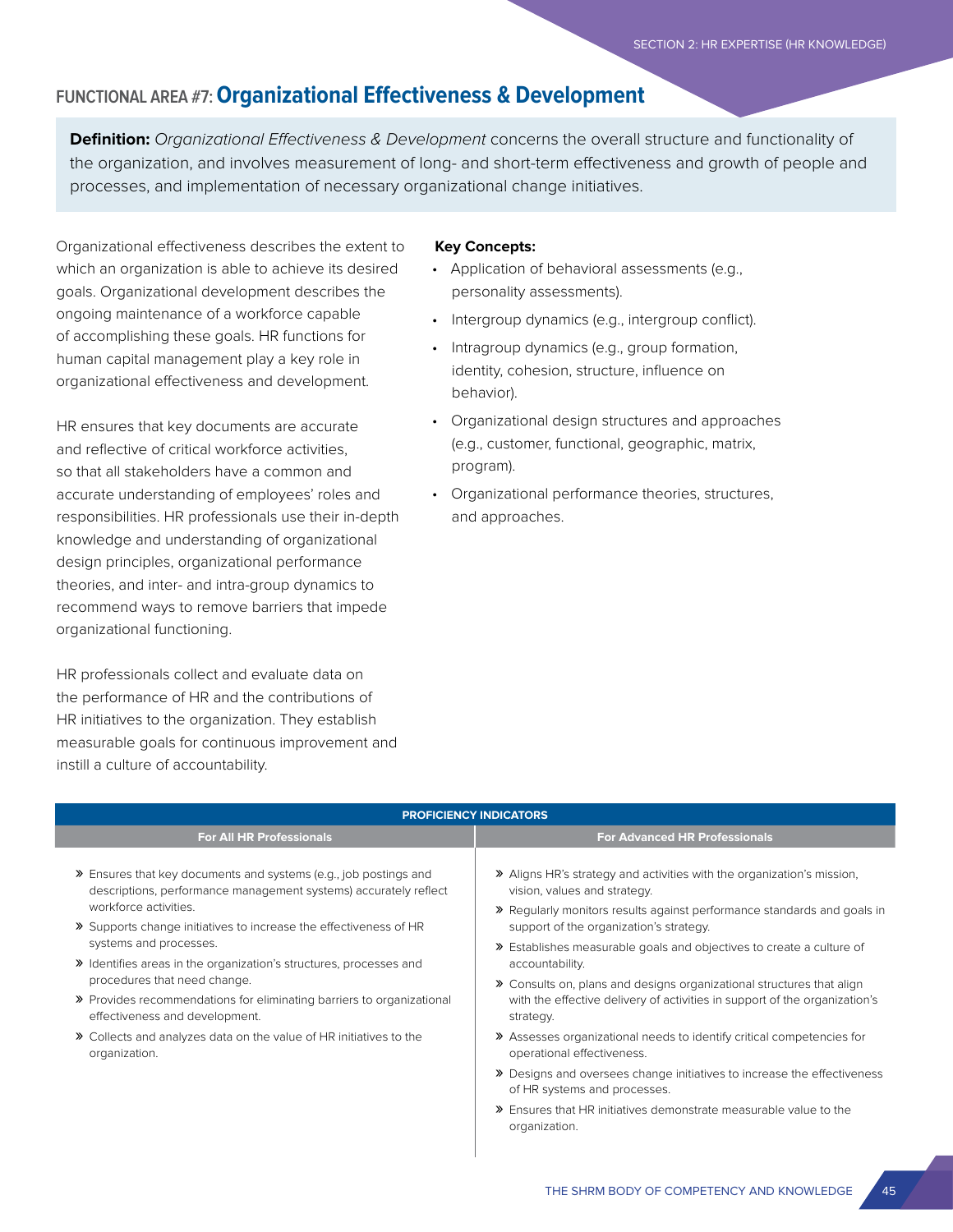## **FUNCTIONAL AREA #8: Workforce Management**

**Definition:** *Workforce Management* refers to HR practices and initiatives that allow the organization to meet its talent needs (e.g., workforce planning, succession planning) and close critical gaps in competencies.

Workforce management describes an integrated set of practices designed to optimize staffing and productivity of employees, and effectiveness of the organization as a whole. HR professionals continually evaluate the ability of the organization's workforce to meet the organization's strategic goals. Where competency gaps are identified, HR professionals develop comprehensive plans to meet the organization's competency and talent needs.

To ensure continuity of leadership, HR professionals work with other organizational leaders to develop and implement leadership development initiatives (e.g., succession planning, development of highpotential employees).

- Analysis of labor supply and demand.
- Approaches to restructuring (e.g., mergers and acquisitions, downsizing).
- Best practices and techniques for knowledge management, retention and transfer.
- Leadership development and planning (e.g., high-potential development programs).
- Succession planning programs and techniques.
- Techniques for organizational need-gap analysis (e.g., examination of HR records, interviews, focus groups).
- Workforce planning approaches, techniques and analyses (e.g., attrition, gap and solution, implementation and evaluation, reduction in force, supply and demand, workforce profile).

| <b>PROFICIENCY INDICATORS</b>                                                                                                                                                                                                                                                                                                                                                                      |                                                                                                                                                                                                                                                                                                                                                                                                                                                                            |
|----------------------------------------------------------------------------------------------------------------------------------------------------------------------------------------------------------------------------------------------------------------------------------------------------------------------------------------------------------------------------------------------------|----------------------------------------------------------------------------------------------------------------------------------------------------------------------------------------------------------------------------------------------------------------------------------------------------------------------------------------------------------------------------------------------------------------------------------------------------------------------------|
| <b>For All HR Professionals</b>                                                                                                                                                                                                                                                                                                                                                                    | <b>For Advanced HR Professionals</b>                                                                                                                                                                                                                                                                                                                                                                                                                                       |
| > Identifies gaps in workforce competencies and misalignment of<br>staffing levels.<br>> Implements approaches (e.g., buy or build) to ensure that appropriate<br>workforce staffing levels and competencies exist to meet the<br>organization's goals and objectives.<br>> Plans short-term strategies to develop workforce competencies that<br>support the organization's goals and objectives. | > Evaluates how the organization's strategy and goals align with future<br>and current staffing levels and workforce competencies.<br>> Develops strategies to maintain a robust workforce that has the talent<br>to carry out the organization's current and future strategy and goals.<br>> Coordinates with business leaders to create strategies (e.g.,<br>succession planning, leadership development, training) that address<br>the organization's leadership needs. |
| > Administers and supports approaches (e.g., succession plans, high-<br>potential development programs) to ensure that the organization's<br>leadership needs are met.<br>> Supports strategies for restructuring the organization's workforce (e.g.,<br>mergers and acquisitions, downsizing).                                                                                                    | > Develops strategies for restructuring the organization's workforce<br>(e.g., mergers and acquisitions, downsizing).                                                                                                                                                                                                                                                                                                                                                      |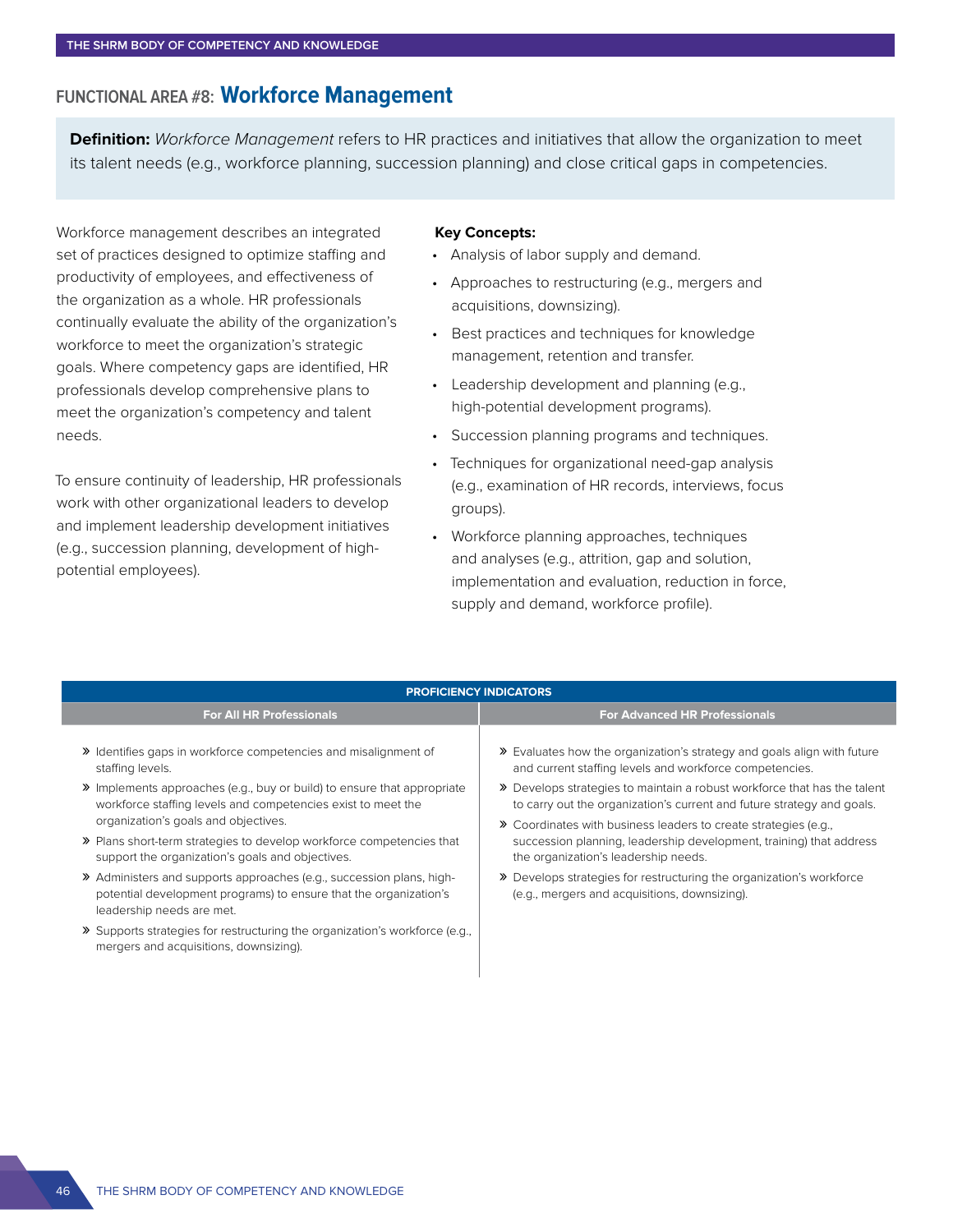## **FUNCTIONAL AREA #9: Employee & Labor Relations**

**Definition:** *Employee & Labor Relations* refers to any dealings between the organization and its employees regarding the terms and conditions of employment.

When interacting with employees or their representatives (e.g., union representatives), HR professionals serve as the voice of the organization. In this role, they may lead negotiations with labor unions (e.g., supporting or leading the organization's efforts during the collective bargaining process) or with other parties. Because they are responsible for ensuring that employees are treated fairly, HR professionals must maintain expert-level knowledge of employment rights, standards and unfair labor practices. They may lead employee investigations, establish disciplinary procedures and address employee grievances and complaints.

By developing and implementing workplace policies, handbooks and codes of conduct, HR professionals serve as a resource for employees. To ensure positive employee-organization relationships, HR professionals educate non-HR employees about operating within the bounds of labor agreements or policies, help non-HR managers deal with difficult employees, and work to prevent retaliation.

### **Key Concepts:**

- Approaches to retaliation prevention.
- Approaches to union-organization relations (e.g., collective bargaining, contract negotiation, contract administration process).
- Causes of and methods for preventing and addressing strikes, boycotts and work stoppages.
- Disciplinary procedures and approaches.
- Employment rights, standards and concepts (e.g., labor rights, living wage and fair wage concepts, standard workday), according to the International Labor Organization (ILO).
- Techniques for disciplinary investigations.
- Techniques for grievance and complaint resolution.
- Types and development of compliance and ethics programs (e.g., design, implementation, performance measures).
- Types and structures of organized labor (e.g., unions, works councils, trade union federations, other employee collectives).
- Types of alternative dispute resolution (ADR) (e.g., mediation, arbitration) and their advantages and disadvantages.
- Unfair labor practices, according to the ILO.
- Unionization approaches, methods and management (e.g., acceptance, avoidance strategies).

(CONTINUED ON NEXT PAGE)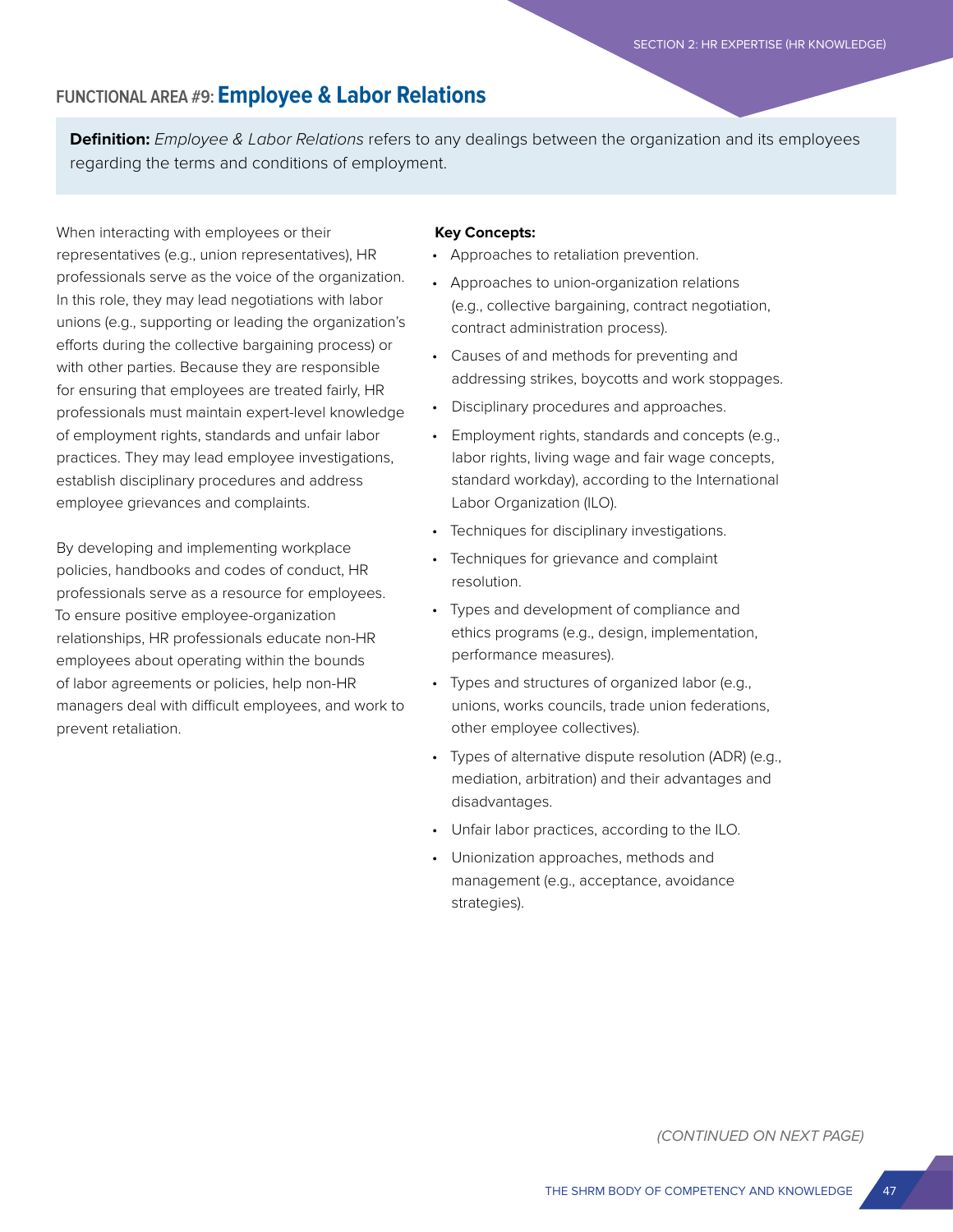## **FUNCTIONAL AREA #9: Employee & Labor Relations** (CONTINUED FROM PREVIOUS PAGE)

| <b>PROFICIENCY INDICATORS</b>                                                                                                                                                                                                                                                                                                                                                                                                                                                                                                                                                                                                                                                                                                                                                                                                                                                                                                                                                                                                                                                                      |                                                                                                                                                                                                                                                                                                                                                                                                                                                                                                                                                                                                                                                                                                                                                                                                                                                                                                                                                                                                                                              |
|----------------------------------------------------------------------------------------------------------------------------------------------------------------------------------------------------------------------------------------------------------------------------------------------------------------------------------------------------------------------------------------------------------------------------------------------------------------------------------------------------------------------------------------------------------------------------------------------------------------------------------------------------------------------------------------------------------------------------------------------------------------------------------------------------------------------------------------------------------------------------------------------------------------------------------------------------------------------------------------------------------------------------------------------------------------------------------------------------|----------------------------------------------------------------------------------------------------------------------------------------------------------------------------------------------------------------------------------------------------------------------------------------------------------------------------------------------------------------------------------------------------------------------------------------------------------------------------------------------------------------------------------------------------------------------------------------------------------------------------------------------------------------------------------------------------------------------------------------------------------------------------------------------------------------------------------------------------------------------------------------------------------------------------------------------------------------------------------------------------------------------------------------------|
| <b>For All HR Professionals</b>                                                                                                                                                                                                                                                                                                                                                                                                                                                                                                                                                                                                                                                                                                                                                                                                                                                                                                                                                                                                                                                                    | <b>For Advanced HR Professionals</b>                                                                                                                                                                                                                                                                                                                                                                                                                                                                                                                                                                                                                                                                                                                                                                                                                                                                                                                                                                                                         |
| > Supports interactions with union and other employee representatives.<br>> Supports the organization's interests in union-management activities.<br>> Assists and supports the organization in the collective bargaining<br>process.<br>> Participates in or facilitates ADR processes (e.g., arbitration, mediation).<br>> Makes recommendations for addressing other types of employee<br>representation (e.g., governmental, legal).<br>> Develops and implements workplace policies, handbooks and codes<br>of conduct.<br>> Provides quidance to employees on the terms and implications of<br>their employment agreement and the organization's policies and<br>procedures (e.g., employee handbook).<br>> Consults managers on how to supervise difficult employees, handle<br>disruptive behaviors and respond with the appropriate level of<br>corrective action.<br>> Conducts investigations into employee misconduct and suggests<br>disciplinary action when necessary.<br>> Manages employee grievance and discipline processes.<br>> Resolves workplace labor disputes internally. | > Manages interactions and negotiations with union and other employee<br>representatives (e.g., governmental, legal).<br>> Serves as the primary representative of the organization's interests in<br>union-management activities (e.g., negotiations, dispute resolution).<br>> Manages the collective bargaining process.<br>> Consults on and develops an effective organized labor strategy (e.g.,<br>avoidance, acceptance, adaptation) to achieve the organization's<br>desired impact on itself and its workforce.<br>> Educates employees, managers and leaders at all levels about the<br>organization's labor strategy (e.g., avoidance, acceptance, adaptation)<br>and its impact on the achievement of goals and objectives.<br>> Educates employees at all levels about changes in the organization's<br>policies.<br>> Coaches and counsels managers on how to operate within<br>the parameters of organizational policy, labor agreements and<br>employment agreements.<br>> Oversees employee investigations and discipline. |
|                                                                                                                                                                                                                                                                                                                                                                                                                                                                                                                                                                                                                                                                                                                                                                                                                                                                                                                                                                                                                                                                                                    |                                                                                                                                                                                                                                                                                                                                                                                                                                                                                                                                                                                                                                                                                                                                                                                                                                                                                                                                                                                                                                              |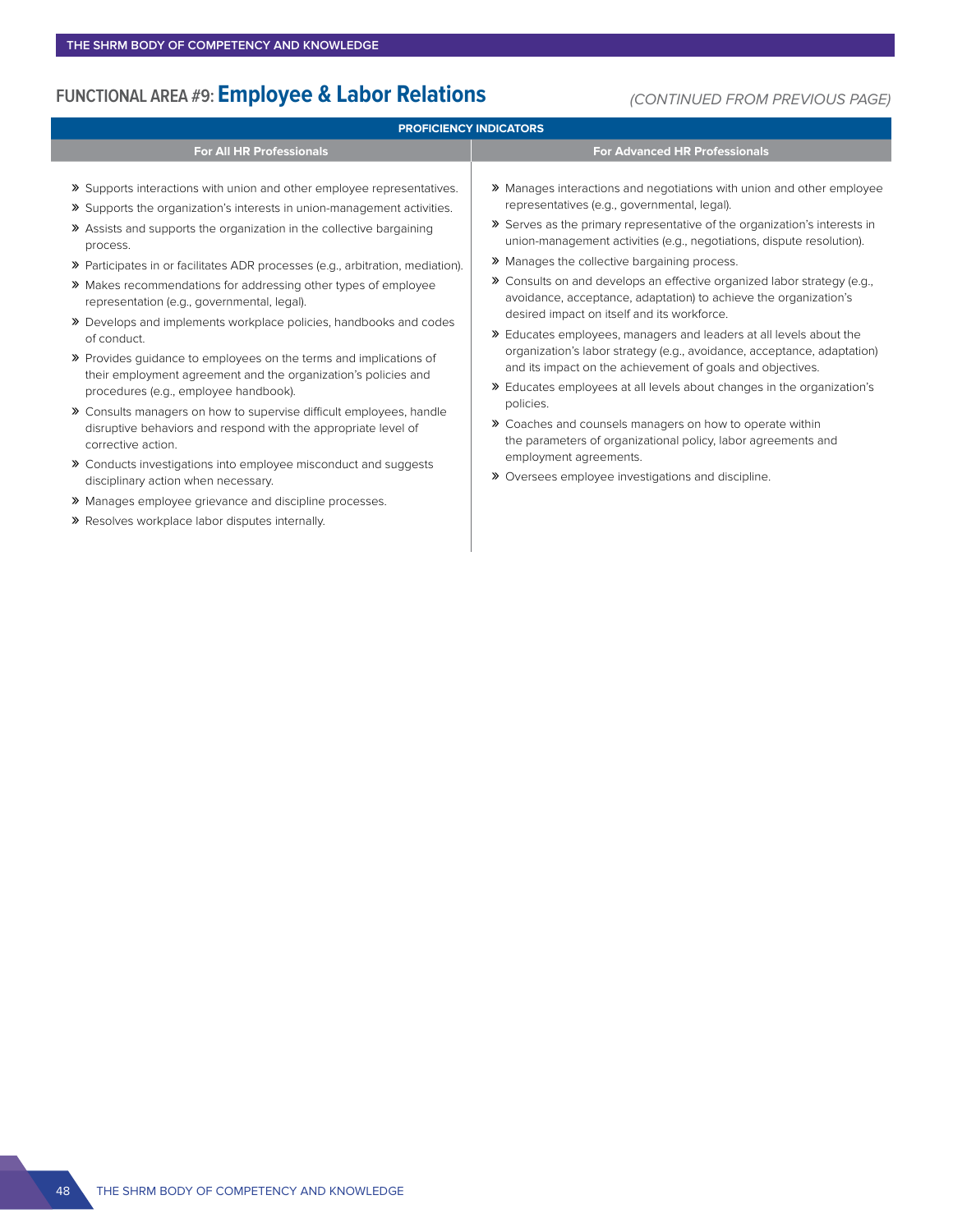## **FUNCTIONAL AREA #10: Technology Management**

**Definition:** *Technology Management* involves the use of existing, new and emerging technologies to support the HR function, and the development and implementation of policies and procedures governing the use of technologies in the workplace.

HR uses technology (e.g., HR information systems [HRIS]) to enhance the effectiveness of the HR function. HR has traditionally used technology to automate routine and administrative tasks (e.g., benefits enrollment, applicant tracking), which freed up HR professionals to focus on more strategic tasks. More recently, HR has embraced technology to enhance the performance of core HR functions (e.g., use of social media for recruiting, software that facilitates Big Data analytics).

HR professionals should understand common HR-related technology applications (e.g., electronic self-service for basic HR functions). They should be able to assess the potential value and ability of new HR-related technology to support the organization's strategic direction, vision and goals. HR professionals may also be responsible for developing and implementing technology-related policies (e.g., social media usage, employee use of company-provided phones for personal use).

- Approaches to electronic self-service for basic HR and people management functions (e.g., scheduling, timekeeping, benefit enrollment).
- Data and information management (e.g., data integrity, confidentiality, security, disclosure).
- HRIS capabilities and use.
- Policies and procedures for procurement.
- Policies and practices for technology and social media use (e.g., bring-your-own-device, websites, computers for personal activity).
- Software for recruiting and applicant tracking.

| <b>PROFICIENCY INDICATORS</b>                                                                                                                                                                                                                                                                                                                                                                                                                                                                                                                                                                                                                                                                                                                                                                                                                                                                           |                                                                                                                                                                                                                                                                                                                                                                                                                                                                                                                                                                                   |
|---------------------------------------------------------------------------------------------------------------------------------------------------------------------------------------------------------------------------------------------------------------------------------------------------------------------------------------------------------------------------------------------------------------------------------------------------------------------------------------------------------------------------------------------------------------------------------------------------------------------------------------------------------------------------------------------------------------------------------------------------------------------------------------------------------------------------------------------------------------------------------------------------------|-----------------------------------------------------------------------------------------------------------------------------------------------------------------------------------------------------------------------------------------------------------------------------------------------------------------------------------------------------------------------------------------------------------------------------------------------------------------------------------------------------------------------------------------------------------------------------------|
| <b>For All HR Professionals</b>                                                                                                                                                                                                                                                                                                                                                                                                                                                                                                                                                                                                                                                                                                                                                                                                                                                                         | <b>For Advanced HR Professionals</b>                                                                                                                                                                                                                                                                                                                                                                                                                                                                                                                                              |
| > Implements and uses technology solutions that support or facilitate<br>delivery of effective HR services and storage of critical employee<br>data.<br>> Implements HRIS that integrate with and complement other enterprise<br>information systems.<br>> Develops and implements organizational standards and policies for<br>maintaining confidentiality of employee data.<br>>> Uses technologies in a manner that protects workforce data.<br>> Provides guidance to stakeholders on effective standards and policies<br>for use of technologies in the workplace (e.g., social media, corporate<br>and personal e-mail, internet messaging).<br>> Coordinates and manages vendors implementing HR technology<br>solutions.<br>> Uses technologies that collect, access and analyze data and<br>information, in order to understand business challenges and<br>recommend evidence-based solutions. | > Evaluates and implements technology solutions that support the<br>achievement of HR's strategic direction, vision and goals.<br>> Evaluates and selects vendors to provide HR technology solutions.<br>> Designs and implements technology systems that optimize and<br>integrate HR functional areas.<br>> Develops and implements technology-driven self-service approaches<br>that enable managers and employees to perform basic people-<br>related transactions (e.g., scheduling, time keeping, compensation<br>administration, benefit enrollment, information changes). |
|                                                                                                                                                                                                                                                                                                                                                                                                                                                                                                                                                                                                                                                                                                                                                                                                                                                                                                         |                                                                                                                                                                                                                                                                                                                                                                                                                                                                                                                                                                                   |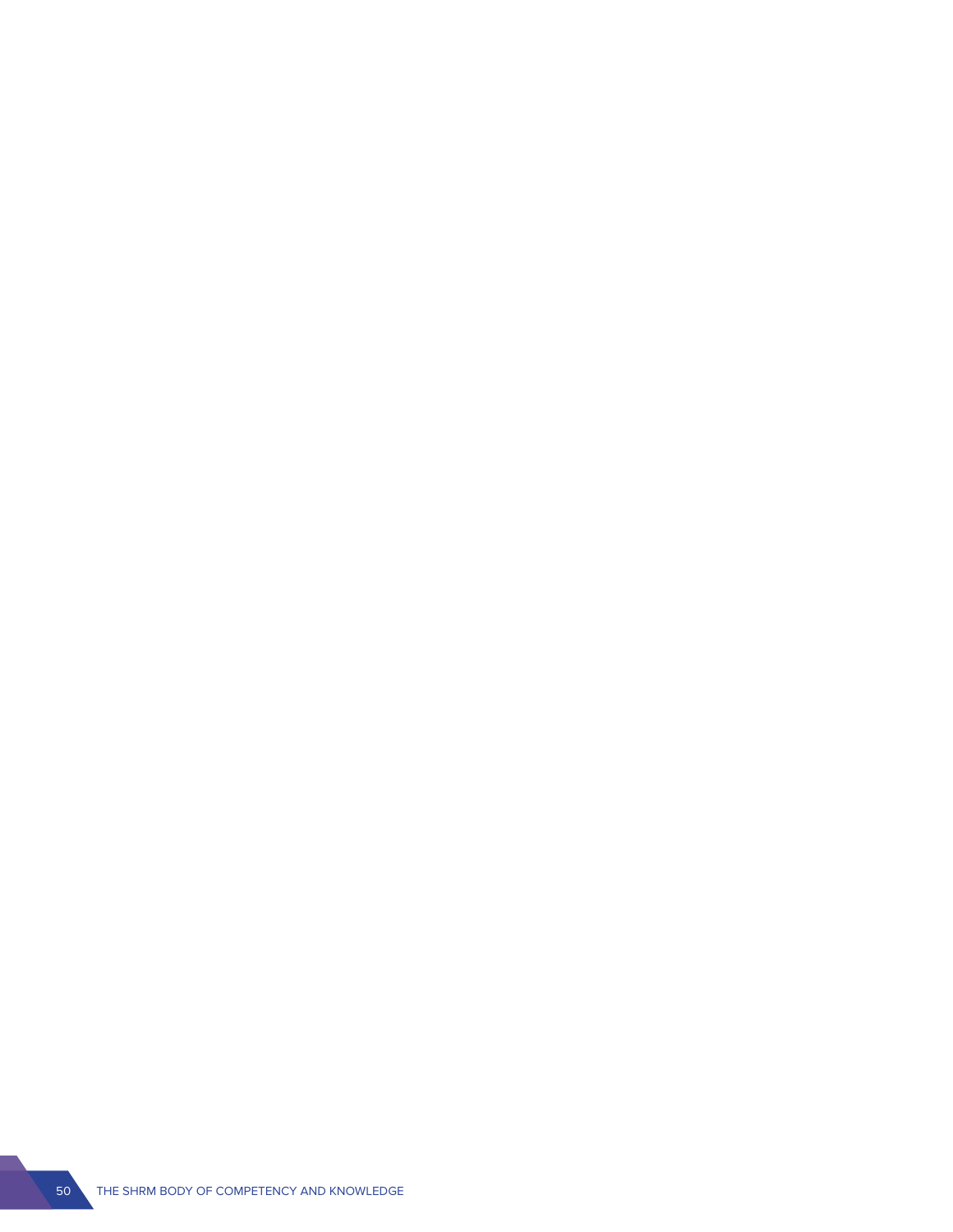# Workplace  **KNOWLEDGE DOMAIN**

**This domain covers crucial HR knowledge related to the workplace. Its functional areas include:** *HR in the Global Context*, *Diversity & Inclusion*, *Risk Management*, *Corporate & Social Responsibility*, and *U.S. Employment Law & Regulations*.

**To be successful at their jobs, HR professionals need to know how to:** foster a diverse and inclusive workforce; manage organizational risks and threats to the safety and security of employees; contribute to the well-being and betterment of the community; and comply with applicable laws and regulations.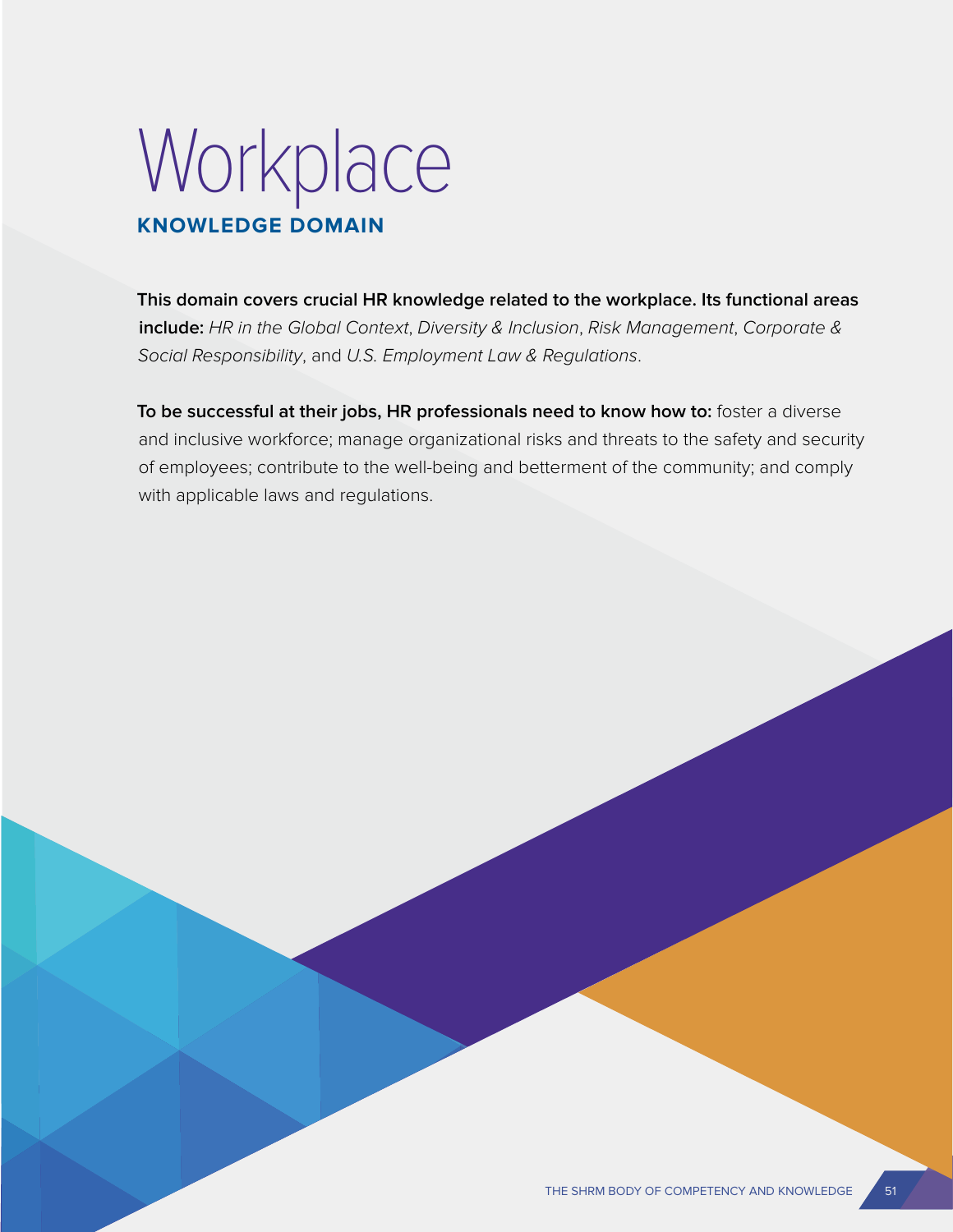## **FUNCTIONAL AREA #11: HR in the Global Context**

**Definition:** *HR in the Global Context* focuses on the role of the HR professional in managing global workforces to achieve organizational objectives.

Many HR professionals work in multinational organizations or in organizations that are moving toward a globally dispersed workforce. HR professionals in these organizations are responsible for understanding the global environment and global HR trends and issues, which may have an impact on the organization and its employees. Within that context, HR professionals must know how to manage global workforces, administer overseas assignments, and foster a workplace culture that reinforces organizational values while demonstrating respect for local norms.

- Best practices for international assignments (e.g., approaches and trends, effective performance, health and safety, compensation adjustments, employee repatriation, socialization).
- Requirements for moving work (e.g., co-sourcing, near-shoring, offshoring, on-shoring).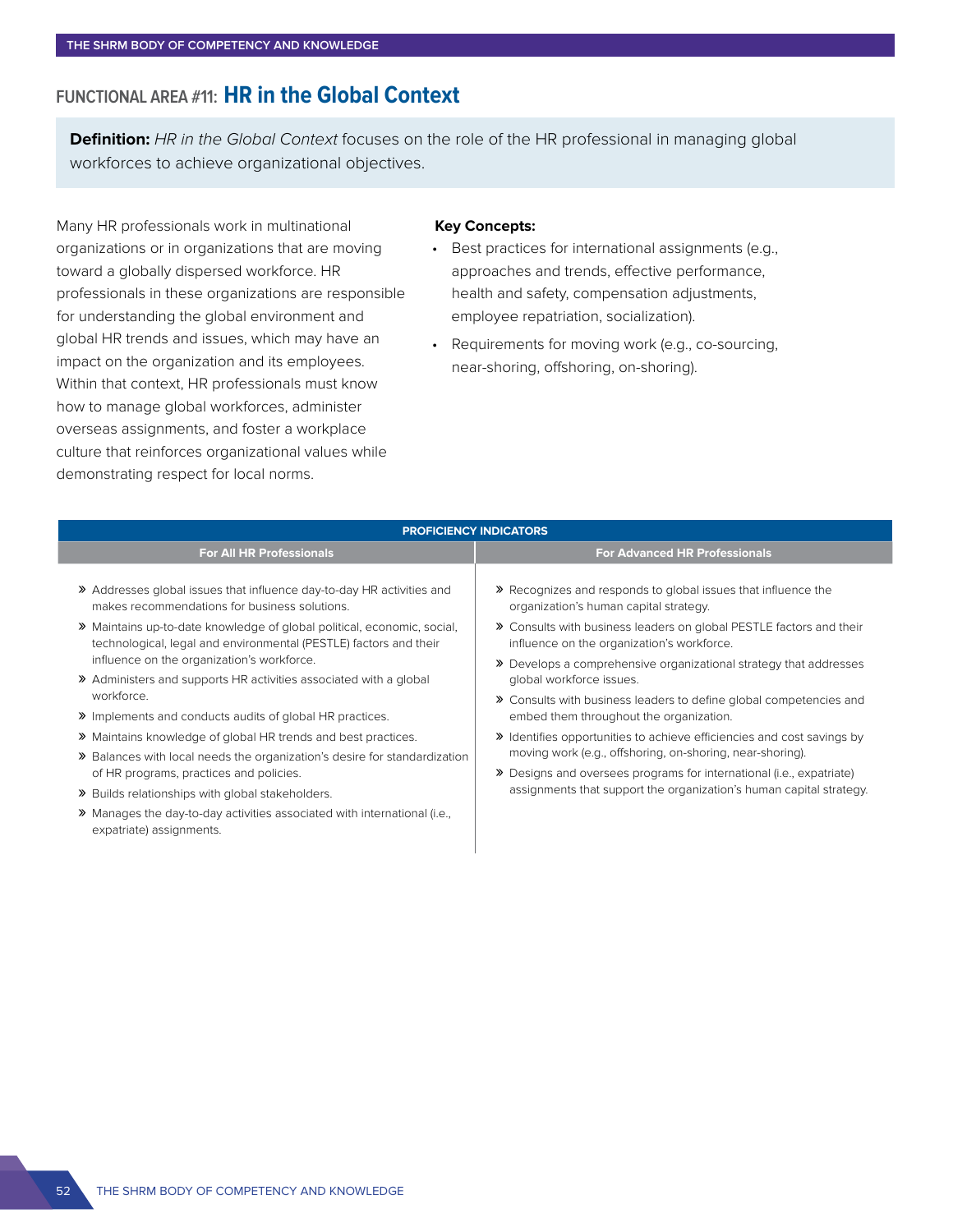## **FUNCTIONAL AREA #12: Diversity & Inclusion**

**Definition:** *Diversity & Inclusion* encompasses activities that create opportunities for the organization to leverage the unique backgrounds and characteristics of all employees to contribute to its success.

Diversity can facilitate organizational success by fostering creativity through expression of divergent opinions and perspectives, promoting healthy working relationships, and giving the organization an opportunity to connect with a wider audience.

HR professionals play a key role in an organization's diversity and inclusion (D&I) efforts in several ways: they consult with non-HR managers on diversity issues and policies; create and maintain an organizational culture of D&I; and identify and implement workplace accommodations.

Senior- and executive-level HR professionals may, in addition to developing and implementing HR plans and strategies to create and maintain a diverse and inclusive workforce, incorporate D&I into the organization's goals and strategic plan. At all career levels, HR professionals should recognize that diversity goes beyond readily observable differences (e.g., race), be proficient in D&I best practices, and leverage this knowledge to identify ways in which to improve the fairness of organizational policies and procedures.

- Approaches to developing an inclusive workplace (e.g., best practices for diversity training).
- Approaches to managing a multi-generational/ aging workforce.
- Demographic barriers to success (e.g., glass ceiling).
- Issues related to acceptance of diversity, including international differences (i.e., its acceptance in foreign nations or by employees from foreign nations).
- Workplace accommodations (e.g., disability, religious, transgender, veteran, active-duty military).

| <b>PROFICIENCY INDICATORS</b>                                                                                                                                |                                                                                                                                  |
|--------------------------------------------------------------------------------------------------------------------------------------------------------------|----------------------------------------------------------------------------------------------------------------------------------|
| <b>For All HR Professionals</b>                                                                                                                              | <b>For Advanced HR Professionals</b>                                                                                             |
| > Provides mentoring, training, guidance and coaching on cultural                                                                                            | > Incorporates D&I goals into all HR programs, practices and policies.                                                           |
| differences and practices to employees at all levels of the                                                                                                  | > Advocates for incorporation of diversity goals into the organization's                                                         |
| organization.                                                                                                                                                | strategic plan.                                                                                                                  |
| > Consults with managers about distinctions between performance                                                                                              | > Develops, implements and oversees, in conjunction with other                                                                   |
| issues and cultural differences.                                                                                                                             | business leaders, enterprise-wide programs, practices and policies                                                               |
| > Develops and maintains knowledge of current trends and HR                                                                                                  | that lead to a diverse workforce.                                                                                                |
| management best practices relating to D&I.                                                                                                                   | > Designs and oversees HR programs, practices and policies supporting                                                            |
| > Contributes to development and maintenance of an organizational                                                                                            | the development and maintenance of an organizational culture that                                                                |
| culture that values a diverse and inclusive workforce (e.g., conducts                                                                                        | values and promotes a diverse and inclusive workforce.                                                                           |
| diversity training).                                                                                                                                         | > Designs and oversees HR programs, practices and policies that                                                                  |
| > Identifies opportunities to enhance the fairness of organizational                                                                                         | encourage employees to take advantage of opportunities for                                                                       |
| policies and procedures to all employees (e.g., removes demographic                                                                                          | working with those who possess a diverse set of experiences and                                                                  |
| barriers to success).                                                                                                                                        | backgrounds.                                                                                                                     |
| > Identifies and implements workplace accommodations.<br>> Demonstrates support to internal and external stakeholders for the<br>organization's D&I efforts. | > Ensures that HR staff members have up-to-date knowledge of current<br>trends and HR management best practices relating to D&I. |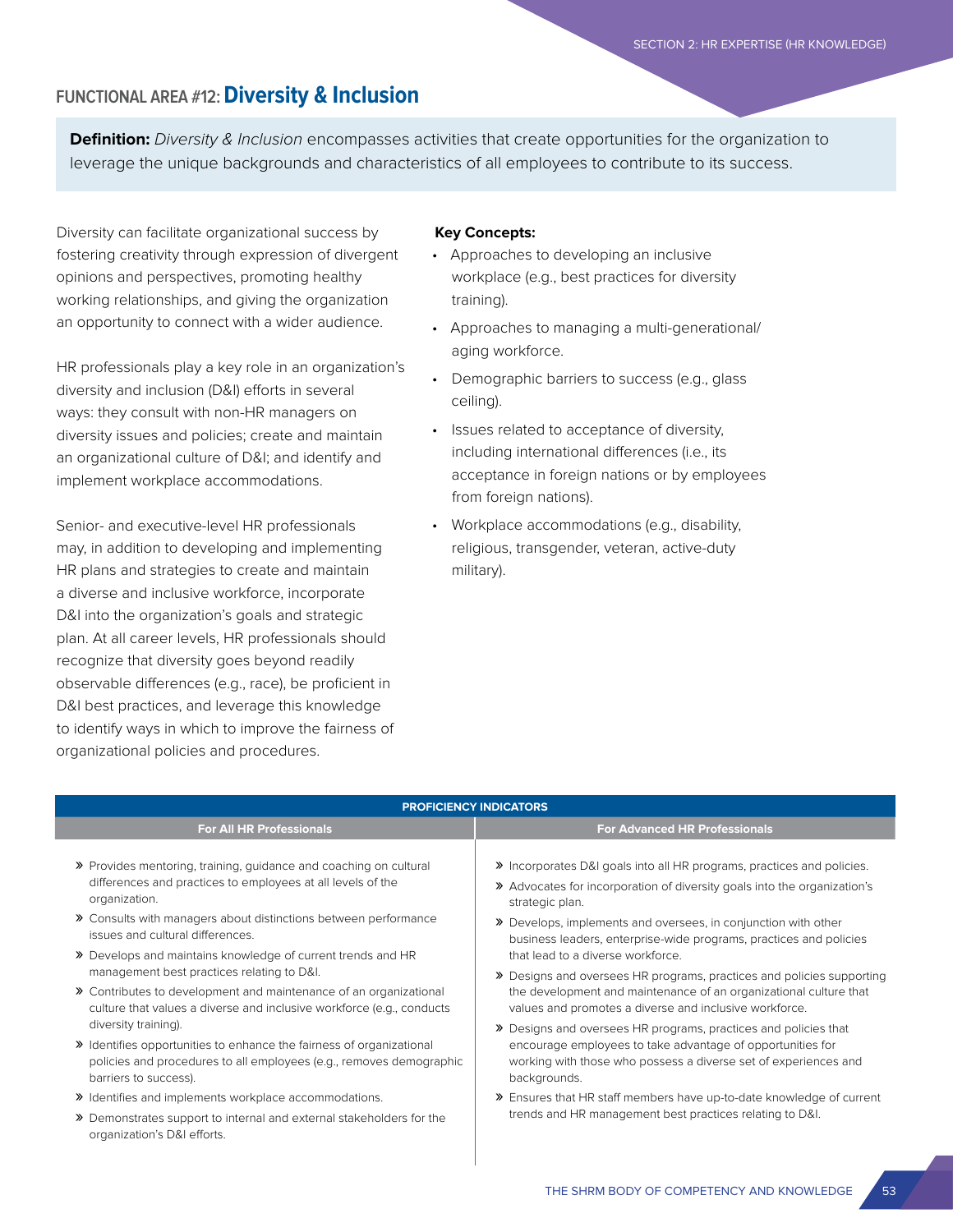## **FUNCTIONAL AREA #13: Risk Management**

**Definition:** *Risk Management* is the identification, assessment and prioritization of risks, and the application of resources to minimize, monitor and control the probability and impact of those risks accordingly.

Organizations constantly face a variety of internal and external risks. In response, HR develops and implements strategies to prevent and reduce the occurrence of risks and adverse events, and to minimize associated harm to the organization and its employees.

As part of this process, HR engages in inward- and outward-facing risk analysis, which enables HR professionals to understand potential sources of risk (and prioritize them by importance), their likelihood of occurrence, and their impact on employees and the organization. Once risks have been identified and evaluated, HR professionals may lead efforts to develop preventive policies and procedures (e.g., drug and alcohol abuse policies, sexual harassment prevention, security procedures, employee injury or illness prevention protocols).

Regarding adverse events that actually occur, HR professionals play a key role in developing organization-wide procedures to address them (e.g., business recovery and continuity plans, emergency and disaster response). HR professionals also lead risk and safety audits and investigations to ensure compliance with related organizational policies, laws and regulations.

- Approaches to a drug-free workplace (e.g., testing, treatment of substance abuse).
- Approaches to qualitative and quantitative risk assessment (e.g., single loss expectancy, annualized loss expectancy).
- Business recovery and continuity-of-operations planning.
- Emergency and disaster (e.g., communicable disease, natural disaster, severe weather, terrorism) preparation and response planning.
- Enterprise risk management processes and best practices (e.g., understand context, identify risks, analyze risks, prioritize risks) and risk treatments (e.g., avoidance, reduction, sharing, retention).
- Legal and regulatory compliance auditing and investigation techniques.
- Quality assurance techniques and methods.
- Risk sources (e.g., project failures) and types (e.g., hazard, financial, operational, strategic).
- Security concerns (e.g., workplace violence, theft, fraud, corporate espionage, sabotage, kidnapping and ransom) and prevention.
- Workplace/occupational injury and illness prevention (e.g., identification of hazards), investigations and accommodations.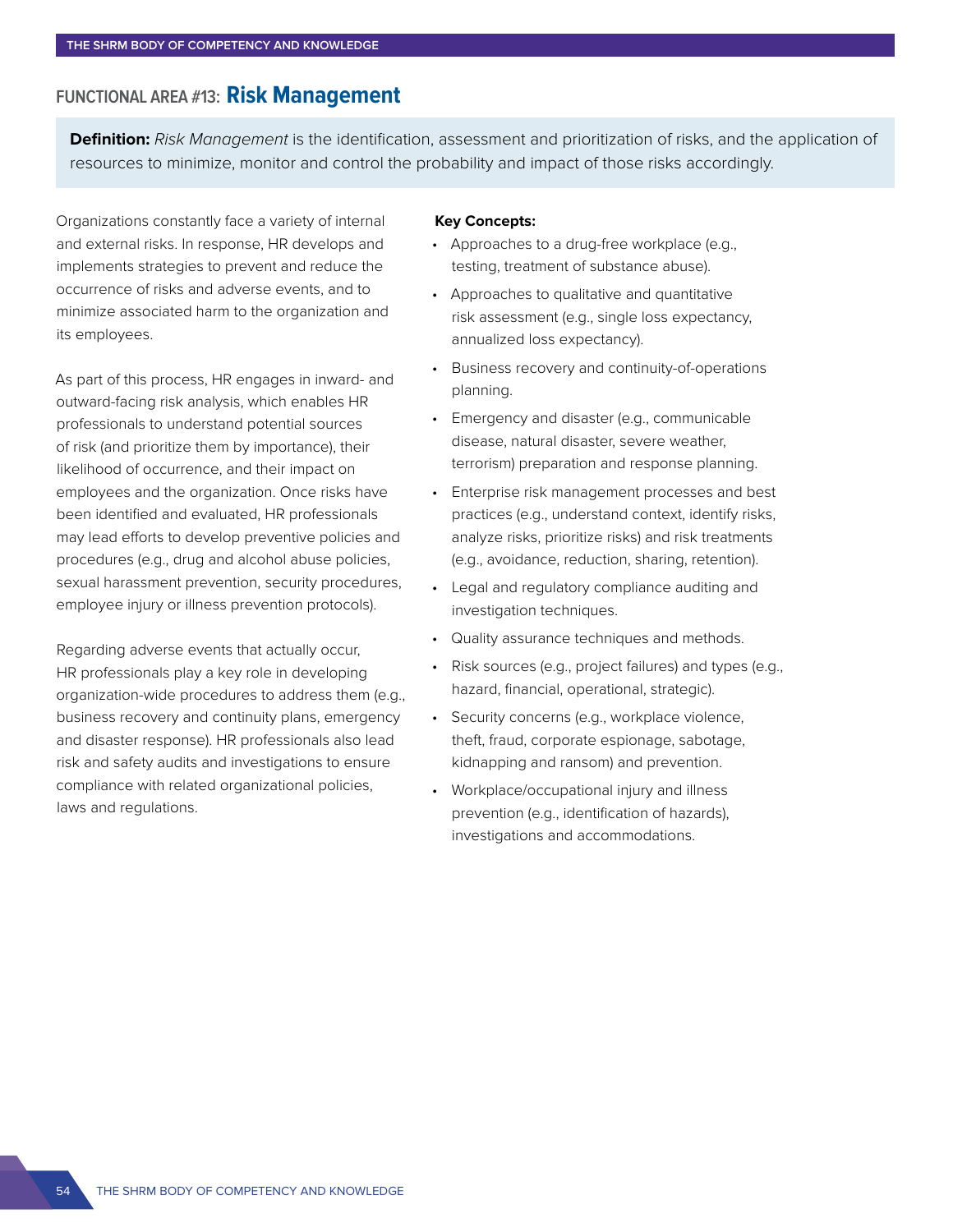| <b>PROFICIENCY INDICATORS</b>                                               |                                                                                                                                  |
|-----------------------------------------------------------------------------|----------------------------------------------------------------------------------------------------------------------------------|
| <b>For All HR Professionals</b>                                             | <b>For Advanced HR Professionals</b>                                                                                             |
| > Monitors political, economic, social, technological, legal and            | > Develops, implements and oversees formal and routinized processes                                                              |
| environmental (PESTLE) factors and their influence on the                   | for monitoring the organization's internal and external environments, to                                                         |
| organization.                                                               | identify potential risks.                                                                                                        |
| > Administers and supports HR programs, practices and policies that         | > Monitors and evaluates macro-level labor market, industry and global                                                           |
| identify and/or mitigate workplace risk.                                    | trends for their impact on the organization.                                                                                     |
| > Implements crisis management, contingency and business continuity         | > Examines potential threats to the organization and quides senior                                                               |
| plans for the HR function and the organization.                             | leadership accordingly.                                                                                                          |
| > Communicates critical information about risks (e.g., safety and security) | > Develops, implements and oversees a comprehensive enterprise risk                                                              |
| and risk mitigation to employees at all levels.                             | management strategy.                                                                                                             |
| > Conducts due diligence investigations to evaluate risks and ensure        | > Develops crisis management, contingency, and business continuity                                                               |
| legal and regulatory compliance.                                            | plans for the HR function and the organization.                                                                                  |
| > Conducts workplace safety- and health-related investigations (e.g.,       | > Communicates critical information about risks (e.g., safety and                                                                |
| investigates workplace injuries).                                           | security) and risk mitigation to senior-level employees and external                                                             |
| > Audits risk management activities and plans.                              | stakeholders.                                                                                                                    |
| > Maintains and ensures accurate reporting of internationally accepted      | > Ensures that risk management activities and plans are audited and that                                                         |
| workplace health and safety standards.                                      | the results inform risk mitigation strategies.                                                                                   |
| > Incorporates into business cases the anticipated level of risk.           | > Oversees workplace safety- and health-related investigations and<br>reporting.                                                 |
|                                                                             | > Establishes strategies to address workplace retaliation and violence.                                                          |
|                                                                             | > Leads after-action debriefs following significant workplace incidents<br>(e.g., those involving employee safety and security). |
|                                                                             | > Evaluates the anticipated level of risk associated with strategic                                                              |

opportunities.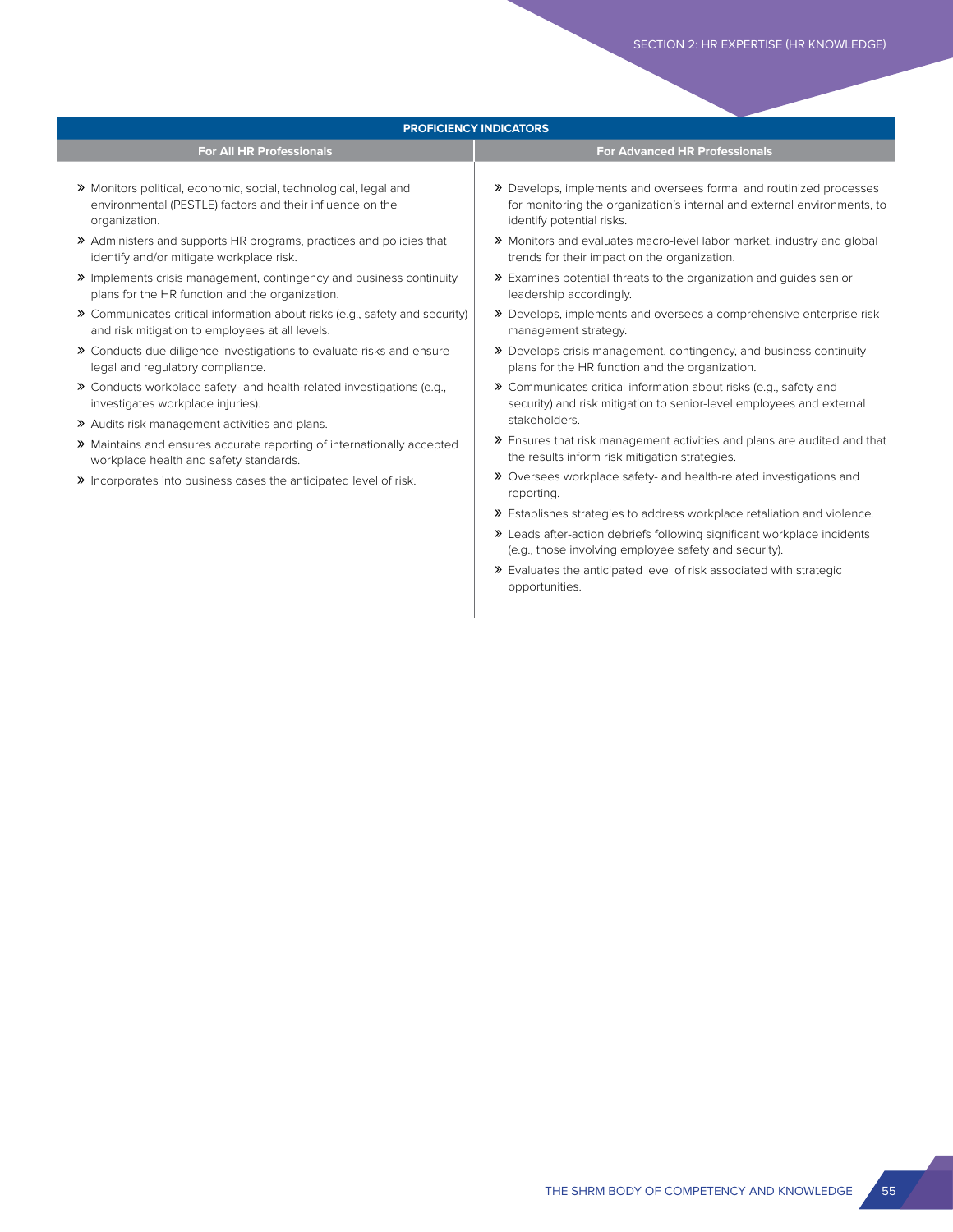## **FUNCTIONAL AREA #14: Corporate Social Responsibility**

**Definition:** *Corporate Social Responsibility* represents the organization's commitment to operate in an ethical and sustainable manner by engaging in activities that promote and support philanthropy, transparency, sustainability and ethically sound governance practices.

Corporate social responsibility (CSR) reflects the organization's role in assisting the community in achieving or sustaining economic prosperity, social equity and environmental protection.

HR professionals help the organization integrate into its business operations CSR activities that align with business goals. HR professionals may collaborate with organizational leaders to identify CSR opportunities that deliver value to both the organization and the community. HR professionals also play a key role in helping employees understand the value of CSR programs.

- Approaches to community inclusion and engagement (e.g., representation on community boards, joint community projects, employee volunteerism).
- Creating shared value (e.g., definition, best practices).
- Developing CSR-related volunteer programs (e.g., recruiting and organizing participants).
- Organizational philosophies and policies (e.g., development, integration into the organization).
- Principles of corporate citizenship and governance.
- Steps for corporate philanthropy and charitable giving (e.g., selecting recipients, types, donation amounts).

| <b>PROFICIENCY INDICATORS</b>                                            |                                                                                                                                   |
|--------------------------------------------------------------------------|-----------------------------------------------------------------------------------------------------------------------------------|
| <b>For All HR Professionals</b>                                          | <b>For Advanced HR Professionals</b>                                                                                              |
| >> Acts as a professional role model and representative of the           | > Serves as a leader in community-based volunteer and philanthropic                                                               |
| organization when interacting with the community.                        | organizations.                                                                                                                    |
| > Engages in community-based volunteer and philanthropic activities.     | > Develops CSR strategies that reflect the organization's mission and                                                             |
| > Identifies and promotes opportunities for HR and the organization to   | values.                                                                                                                           |
| engage in CSR activities.                                                | > Ensures that the organization's CSR programs enhance the employee                                                               |
| > Helps staff at all levels understand the societal impact of business   | value proposition and have a beneficial impact on HR programs (e.g.,                                                              |
| decisions and the role of the organization's CSR activities in improving | recruitment and retention) and/or contribute to the organization's                                                                |
| the community.                                                           | competitive advantage.                                                                                                            |
| > Maintains transparency of HR programs, practices and policies, where   | > Creates CSR program activities that engage the organization's                                                                   |
| appropriate.                                                             | workforce and the community at large.                                                                                             |
| > Coaches managers to achieve an appropriate level of transparency in    | > Coordinates with other business leaders to integrate CSR objectives                                                             |
| organizational practices and decisions.                                  | throughout the organization.                                                                                                      |
| > Identifies opportunities for incorporation of environmentally          | > Coordinates with other business leaders to develop and implement                                                                |
| responsible business practices, and shares them with leadership.         | appropriate levels of corporate self-governance and transparency.                                                                 |
|                                                                          | > Develops, with other business leaders, strategies that encourage and<br>support environmentally responsible business decisions. |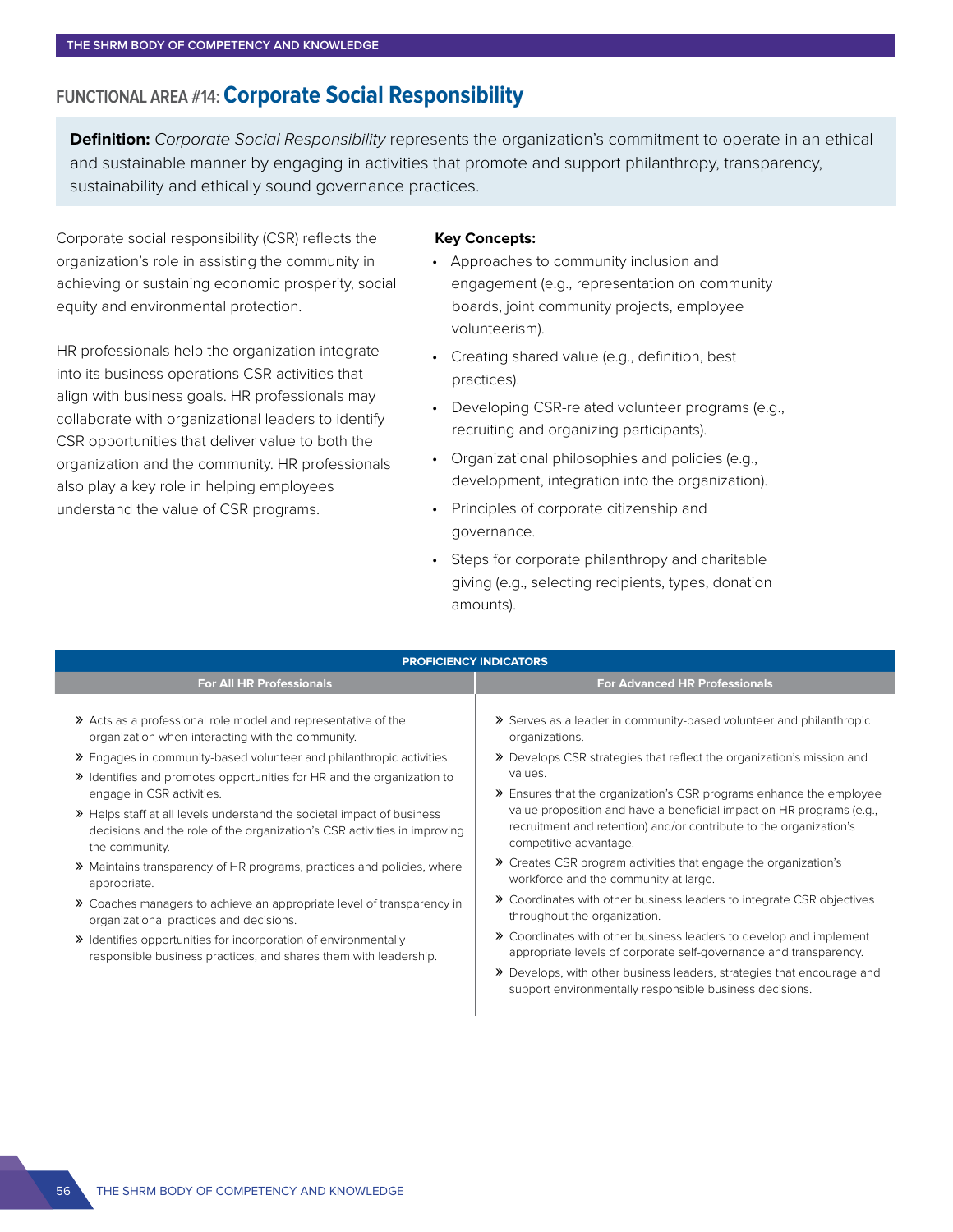## **FUNCTIONAL AREA #15: U.S. Employment Law & Regulations**

**Important note:** *Only examinees residing within the United States will be tested on these topics; examinees residing outside the U.S. will not be tested on it. All laws and regulations referenced are subject to change.*

**Definition:** *U.S. Employment Law & Regulations* refers to the knowledge and application of all relevant laws and regulations in the United States relating to employment—provisions that set the parameters and limitations for each HR functional area and for organizations overall.

HR professionals are responsible for maintaining the compliance and alignment of human capital programs and policies with relevant employment laws and regulations. Related activities that HR professionals may engage in include: educating other employees, including senior executives, on the legality of HR-related programs; establishing metrics or other criteria to measure and track compliance; and ensuring that organizational systems and processes facilitate the collection, analysis and reporting of relevant data.

#### **Key Concepts:**

Below are six broad categories of U.S. laws, regulations and Supreme Court cases relating to employment, with selected examples. (Please note that this is **not** an exhaustive list of categories or examples.) State, municipal and other local-level laws, regulations and cases are not included.

#### **• COMPENSATION**

EXAMPLES: Employee Retirement Income Security Act of 1974 (ERISA); Fair Labor Standards Act of 1938 (FLSA; Wage-Hour Bill; Wagner-Connery Wages and Hours Act) and amendments; Equal Pay Act of 1963 (amending FLSA); Lilly Ledbetter Fair Pay Act of 2009; *Ledbetter v. Goodyear Tire & Rubber Co.* (2007).

#### **• EMPLOYEE RELATIONS**

EXAMPLES: Labor Management Relations Act of 1947 (LMRA; Taft-Hartley Act); National Labor Relations Act of 1935 (NLRA; Wagner Act; Wagner-Connery Labor Relations Act); *NLRB v. Weingarten* (1975); *Lechmere, Inc. v. NLRB* (1992).

#### **• JOB SAFETY AND HEALTH**

EXAMPLES: Drug-Free Workplace Act of 1988; Guidelines on Sexual Harassment; Occupational Safety and Health Act of 1970.

#### **• EQUAL EMPLOYMENT OPPORTUNITY**

EXAMPLES: Age Discrimination in Employment Act of 1967 (ADEA) and amendments; Americans with Disabilities Act of 1990 (ADA) and amendments; Civil Rights Acts; Equal Employment Opportunity Act of 1972; Uniform Guidelines on Employee Selection Procedures (1978) (29 CFR Part 1607); *Griggs v. Duke Power Co.* (1971); *Phillips v. Martin Marietta Corp.* (1971).

#### **• LEAVE AND BENEFITS**

EXAMPLES: Family and Medical Leave Act of 1993 (FMLA; expanded 2008, 2010); Patient Protection and Affordable Care Act (ACA; "Obamacare"); *National Federation of Independent Business v. Sebelius* (2012).

**• MISCELLANEOUS PROTECTION LAWS** EXAMPLES: Employee Polygraph Protection Act of 1988; Genetic Information Nondiscrimination Act of 2008 (GINA).

(CONTINUED ON NEXT PAGE)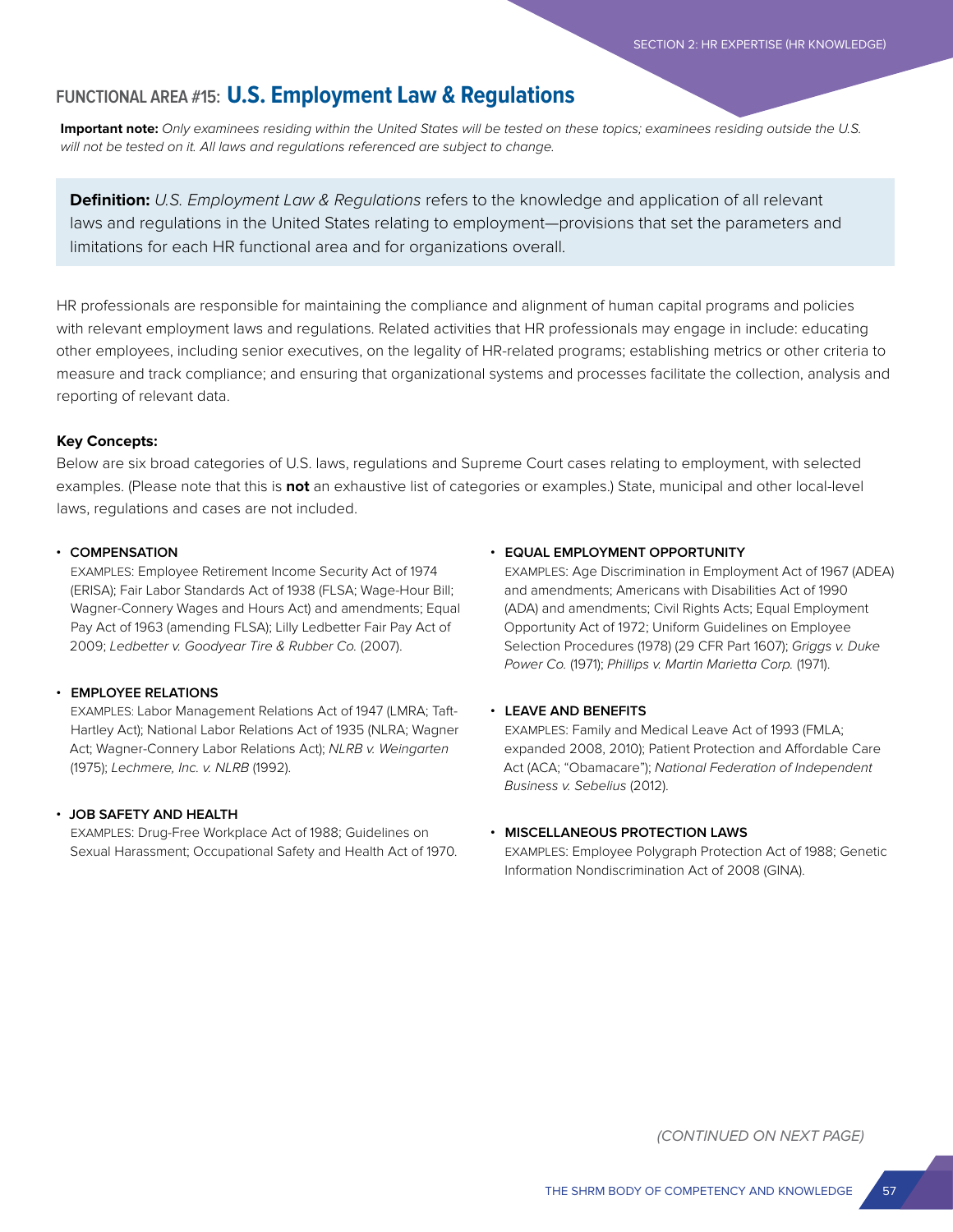## **FUNCTIONAL AREA #15: U.S. Employment Law & Regulations** (CONTINUED FROM PREVIOUS PAGE)

| <b>PROFICIENCY INDICATORS</b>                                                                                                                                                                                                                                                                                                                                                                                                                                                          |                                                                                                                                                                                                                                                                                                                                                                                                                                                                                                                                               |
|----------------------------------------------------------------------------------------------------------------------------------------------------------------------------------------------------------------------------------------------------------------------------------------------------------------------------------------------------------------------------------------------------------------------------------------------------------------------------------------|-----------------------------------------------------------------------------------------------------------------------------------------------------------------------------------------------------------------------------------------------------------------------------------------------------------------------------------------------------------------------------------------------------------------------------------------------------------------------------------------------------------------------------------------------|
| <b>For All HR Professionals</b>                                                                                                                                                                                                                                                                                                                                                                                                                                                        | <b>For Advanced HR Professionals</b>                                                                                                                                                                                                                                                                                                                                                                                                                                                                                                          |
| > Maintains a current working knowledge of relevant domestic and<br>global employment laws.<br>> Ensures that HR programs, practices and policies align and comply<br>with laws and regulations.<br>> Coaches employees at all levels in understanding and avoiding illegal<br>and noncompliant HR-related behaviors (e.g., illegal terminations or<br>discipline, unfair labor practices).<br>> Brokers internal or external legal services for interpretation of<br>employment laws. | > Maintains current, expert knowledge of relevant domestic and global<br>employment laws.<br>> Establishes and monitors criteria for organizational compliance with<br>laws and regulations.<br>> Educates and advises senior leadership on HR-related legal and<br>regulatory compliance issues.<br>> Oversees fulfillment of compliance requirements for HR programs,<br>practices and policies.<br>> Ensures that HR technologies facilitate compliance and reporting<br>requirements (e.g., tracking employee accidents, safety reports). |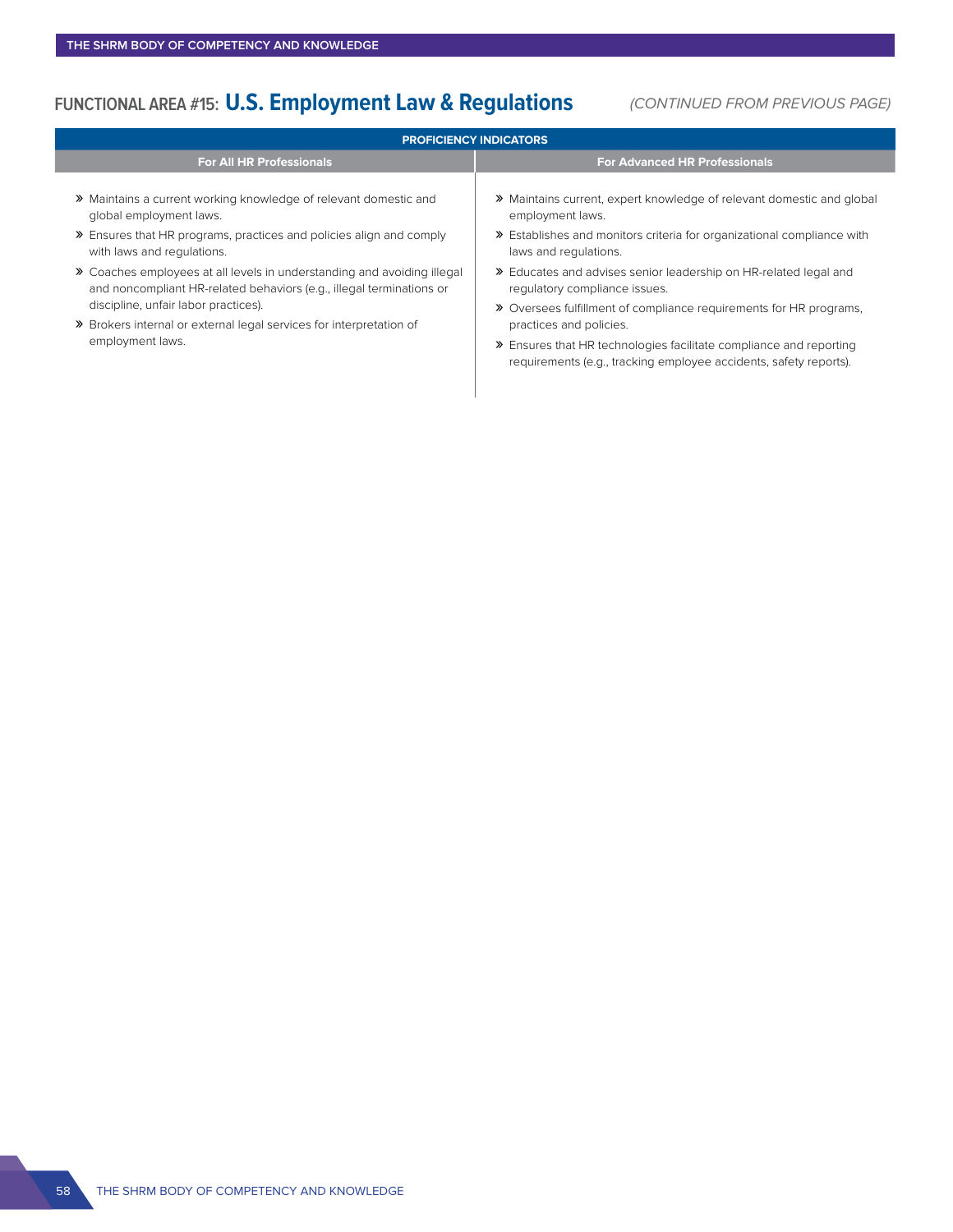

Appendix A: **Glossary**

**Below is a list of key terms from this document and their definitions.**

| <b>TERM</b>                                                                              | <b>DEFINITION</b>                                                                                                                                                                                               |
|------------------------------------------------------------------------------------------|-----------------------------------------------------------------------------------------------------------------------------------------------------------------------------------------------------------------|
| <b>ADDIE</b> (analysis, design,<br>development, implementation,<br>and evaluation) model | Instructional systems design (ISD) framework consisting of five steps that guide the design<br>and development of learning programs.                                                                            |
| <b>Alternative dispute resolution</b><br>(ADR)                                           | Umbrella term for the various approaches and techniques, other than litigation, that can be<br>used to resolve a dispute (e.g., arbitration, conciliation, mediation).                                          |
| <b>Analytics</b>                                                                         | Tools that add context or sub-classifying comparison groups to data so that the data can be<br>used for decision support.                                                                                       |
| <b>Applicant</b>                                                                         | Person who has applied for or formally expressed interest in a position.                                                                                                                                        |
| <b>Applicant tracking system (ATS)</b>                                                   | Software application that automates organizations' management of the recruiting process<br>(e.g., accepting application materials, screening applicants).                                                       |
| <b>Arbitration</b>                                                                       | Method of alternative dispute resolution (ADR) by which disputing parties agree to be bound<br>by the decision of one or more impartial persons to whom they submit their dispute for final<br>determination.   |
| <b>Assessment center</b>                                                                 | Process by which job candidates or employees are evaluated to determine their suitability<br>and/or readiness for employment, training, promotion or an assignment.                                             |
| <b>Balance sheet</b>                                                                     | Statement of an organization's financial position at a specific point in time, showing assets,<br>liabilities and shareholder equity.                                                                           |
| <b>Balanced scorecard</b>                                                                | Performance management tool that depicts an organization's overall performance, as<br>measured against goals, lagging indicators and leading indicators.                                                        |
| <b>Benchmarking</b>                                                                      | Process by which an organization identifies performance gaps and sets goals for<br>performance improvement, by comparing its data, performance levels and/or processes<br>against those of other organizations. |
| <b>Benefits</b>                                                                          | Mandatory or voluntary payments or services provided to employees, typically covering<br>retirement, health care, sick pay/disability, life insurance and paid time off (PTO).                                  |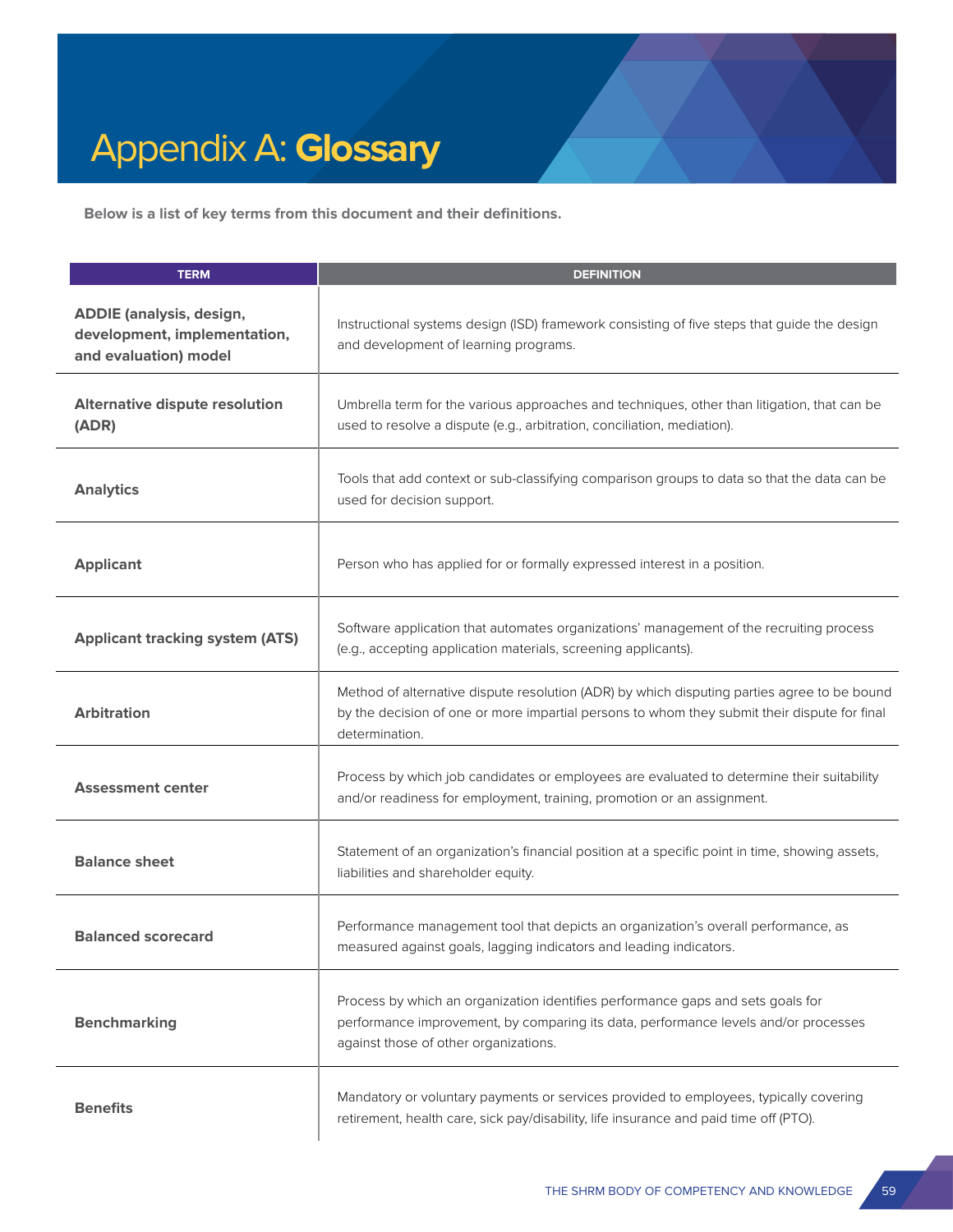| <b>TERM</b>                                           | <b>DEFINITION</b>                                                                                                                                                                                                                 |
|-------------------------------------------------------|-----------------------------------------------------------------------------------------------------------------------------------------------------------------------------------------------------------------------------------|
| <b>Bias</b>                                           | Conscious or unconscious beliefs that influence a person's perceptions or actions, which<br>may cause that person to become partial or prejudiced.                                                                                |
| <b>Bona fide occupational</b><br>qualification (BFOQ) | Factor (e.g., gender, religion, national origin) that is reasonably necessary, in the normal<br>operations of an organization, to carry out a particular job function.                                                            |
| <b>Business case</b>                                  | Tool or document that defines a specific problem, proposes a solution, and provides<br>justifications for the proposal in terms of time, cost efficiency and probability of success.                                              |
| <b>Business intelligence</b>                          | Raw data, internal and external to an organization, that is translated into meaningful<br>information for decision makers to use in taking strategic action.                                                                      |
| <b>Business unit</b>                                  | Element or segment of an organization that represents a specific business function (e.g.,<br>accounting, marketing, production); also may be called department, division, group, cost<br>center or functional area.               |
| <b>Buy-in</b>                                         | Process by which a person or group provides a sustained commitment in support of a<br>decision, approach, solution or course of action.                                                                                           |
| <b>Career development</b>                             | Progression through a series of employment stages characterized by relatively unique<br>issues, themes and tasks.                                                                                                                 |
| <b>Career mapping</b>                                 | Process by which organizations use visual tools or guides to depict prototypical or<br>exemplary career possibilities and paths, in terms of sequential positions, roles and stages.                                              |
| <b>Career pathing</b>                                 | Process by which employers provide employees with a clear outline for moving from a<br>current to a desired position.                                                                                                             |
| <b>Cash flow statement</b>                            | Statement of an organization's ability to meet its current and short-term obligations, showing<br>incoming and outgoing cash and cash reserves in operations, investments and financing.                                          |
| <b>Center of excellence (COE)</b>                     | Team or structure that provides expertise, best practices, support and/or knowledge transfer<br>in a focused area.                                                                                                                |
| <b>Change initiative</b>                              | Transition in an organization's technology, culture or behavior of its employees and<br>managers.                                                                                                                                 |
| <b>Change management</b>                              | Principles and practices for managing a change initiative so that it is more likely to be<br>accepted and provided with the resources (financial, human, physical, etc.) necessary to<br>reshape the organization and its people. |
| Coaching                                              | Focused, interactive communication and guidance intended to develop and enhance<br>on-the-job performance, knowledge or behavior.                                                                                                 |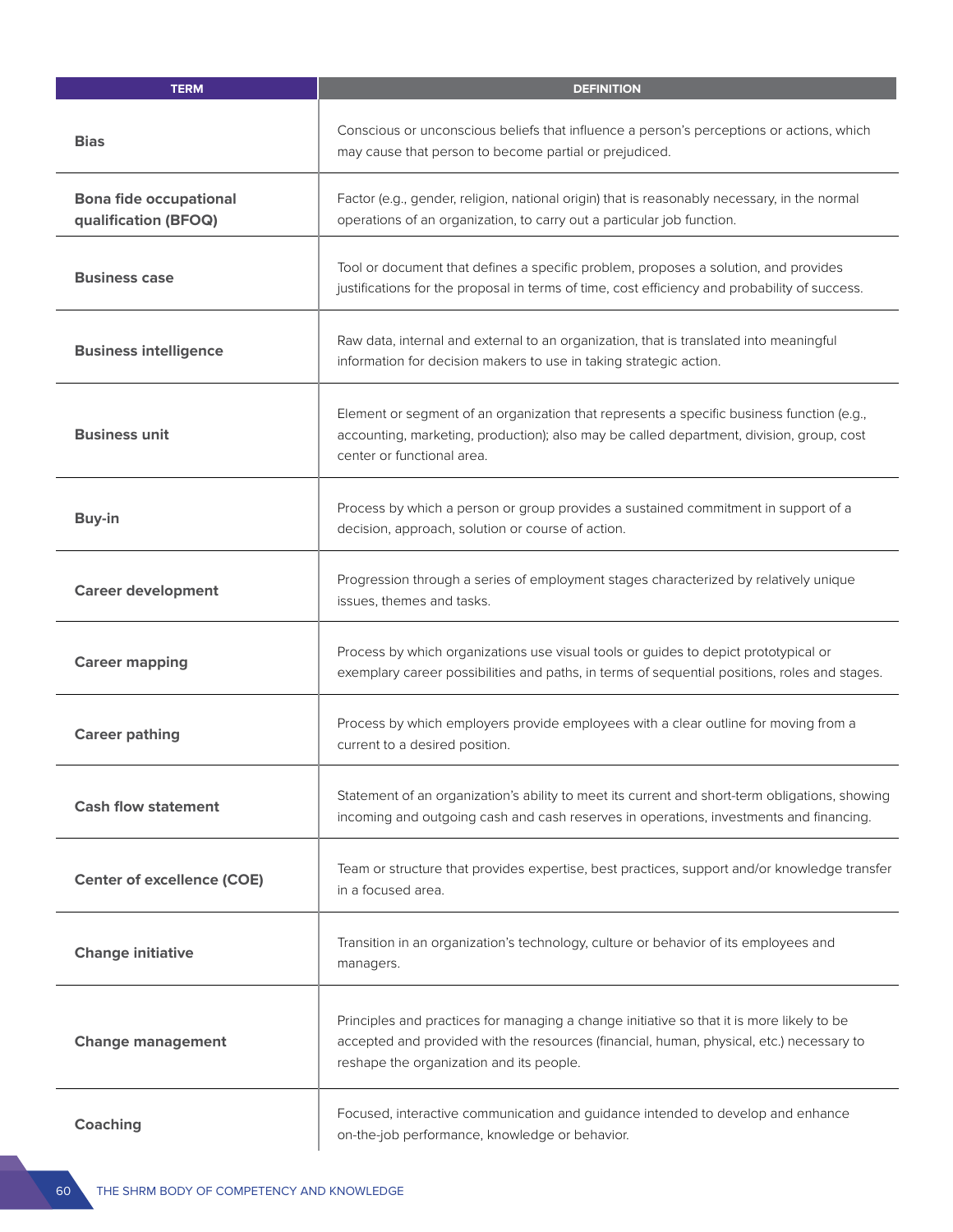| <b>TERM</b>                                     | <b>DEFINITION</b>                                                                                                                                                                                                                                                                                 |
|-------------------------------------------------|---------------------------------------------------------------------------------------------------------------------------------------------------------------------------------------------------------------------------------------------------------------------------------------------------|
| <b>Collective bargaining</b>                    | Process by which management and union representatives negotiate the employment<br>conditions for a particular bargaining unit for a designated period of time.                                                                                                                                    |
| <b>Comparable worth</b>                         | Concept that jobs primarily filled by women, which require skills, effort, responsibility and<br>working conditions comparable to similar jobs primarily filled by men, should have the same<br>classifications and salaries.                                                                     |
| <b>Competencies</b>                             | Clusters of highly interrelated attributes, including knowledge, skills, abilities and other<br>characteristics (KSAOs), that give rise to the behaviors needed to perform a given job<br>effectively.                                                                                            |
| <b>Compliance</b>                               | State of being in accordance with all national, federal, regional and/or local laws, regulations<br>and/or other government authorities and requirements applicable to the places in which an<br>organization operates.                                                                           |
| <b>Conciliation</b>                             | Method of nonbinding alternative dispute resolution (ADR) by which a neutral third party<br>tries to help disputing parties reach a mutually agreeable decision (i.e., mediation).                                                                                                                |
| <b>Conflict of interest</b>                     | Situation in which a person or organization may potentially benefit, directly or indirectly, from<br>undue influence, due to involvement in outside activities, relationships or investments that<br>conflict with or have an impact on the employment relationship or its outcomes.              |
| <b>Corporate social responsibility</b><br>(CSR) | Concept that a corporation has an impact on the lives of its stakeholders and the<br>environment, encompassing such areas as corporate governance, philanthropy,<br>sustainability, employee rights, social change, volunteerism, corporate-sponsored<br>community programs and workplace safety. |
| <b>Cost-benefit analysis (CBA)</b>              | Approach to determining the financial impact of an organization's activities and programs on<br>profitability, through a process of data or calculation comparing value created against the<br>cost of creating that value.                                                                       |
| <b>Critical path</b>                            | Amount of time needed to complete all required elements or components of a task,<br>determined by taking into account all project-task relationships.                                                                                                                                             |
| <b>Culture</b>                                  | Basic beliefs, attitudes, values, behaviors and customs shared and followed by members of<br>a group, which give rise to the group's sense of identity.                                                                                                                                           |
| <b>Disability</b>                               | Physical or mental impairment that substantially limits one's major life activities.                                                                                                                                                                                                              |
| <b>Diversity</b>                                | Differences in people's characteristics (e.g., age, beliefs, education, ethnicity, gender, job<br>function, personality, race, religion, socioeconomic status, thought processes, work style).                                                                                                    |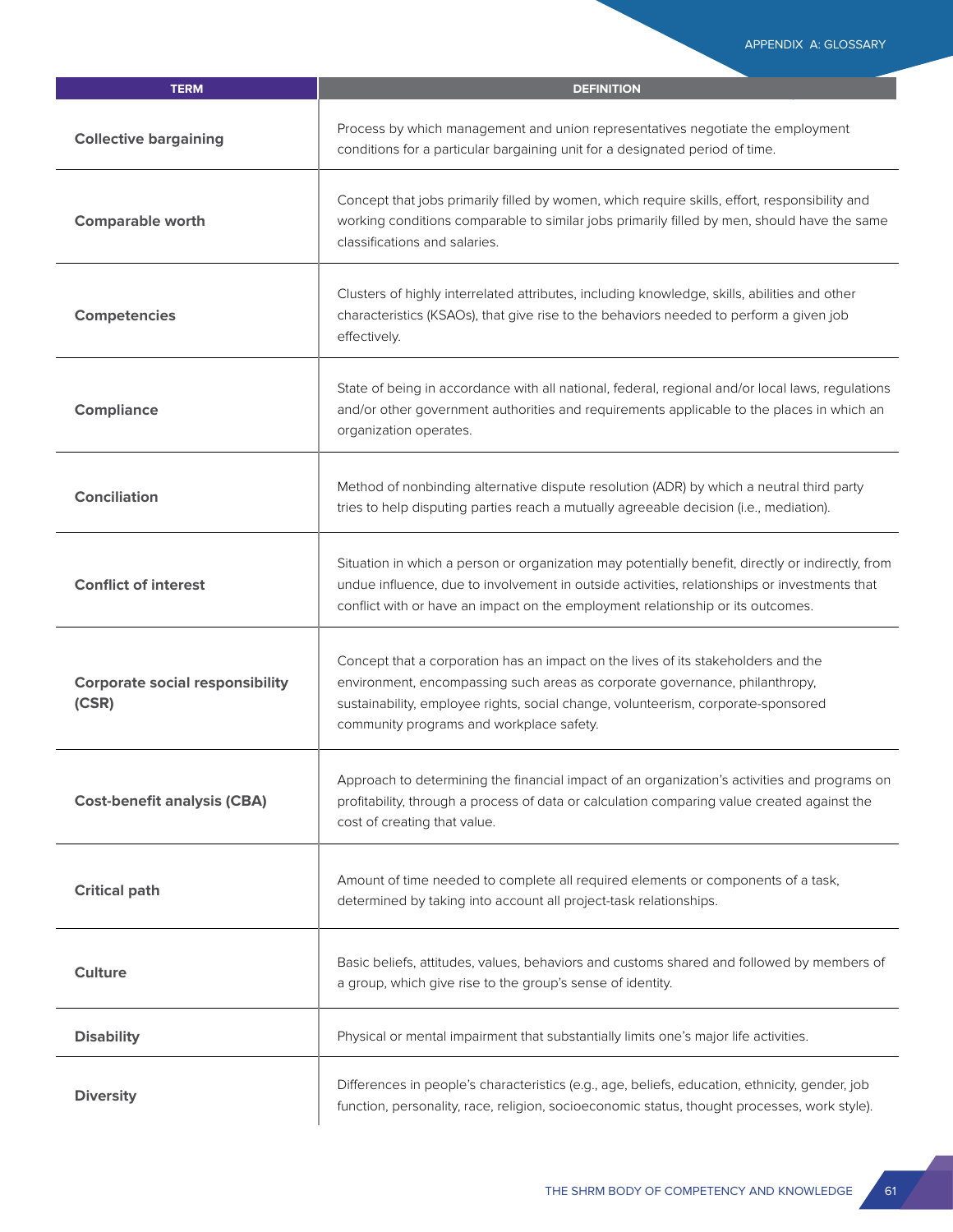| <b>TERM</b>                             | <b>DEFINITION</b>                                                                                                                                                                                                                                                   |
|-----------------------------------------|---------------------------------------------------------------------------------------------------------------------------------------------------------------------------------------------------------------------------------------------------------------------|
| Due diligence                           | Requirement to thoroughly investigate an action before it is taken, through diligent research<br>and evaluation.                                                                                                                                                    |
| <b>E-learning</b>                       | Electronic media delivery of educational and training materials, processes and programs.                                                                                                                                                                            |
| <b>Emotional intelligence (EI)</b>      | Ability to be sensitive to and understand one's own and others' emotions and impulses.                                                                                                                                                                              |
| <b>Employee engagement</b>              | Employees' emotional commitment to an organization, demonstrated by their willingness to<br>put in discretionary effort to promote the organization's effective functioning.                                                                                        |
| <b>Employee surveys</b>                 | Instruments that collect and assess information on employees' attitudes and perceptions<br>(e.g., engagement, job satisfaction) of the work environment or employment conditions.                                                                                   |
| <b>Employee value proposition (EVP)</b> | Employees' perceived value of the total rewards and tangible and intangible benefits they<br>receive from the organization as part of employment, which drives unique and compelling<br>organizational strategies for talent acquisition, retention and engagement. |
| <b>Employees</b>                        | Persons who exchange their work for wages or salary.                                                                                                                                                                                                                |
| <b>Ethics</b>                           | Set of behavioral guidelines that an organization expects all of its directors, managers and<br>employees to follow, in order to ensure appropriate moral and ethical business standards.                                                                           |
| <b>Evidence-based</b>                   | Approach to evaluation and decision-making that utilizes data and research findings to drive<br>business outcomes.                                                                                                                                                  |
| <b>Focus group</b>                      | Small group of invited persons (typically six to twelve) who actively participate in a structured<br>discussion, led by a facilitator, for the purpose of eliciting their input on a specific product,<br>process, policy or program.                               |
| <b>Gap analysis</b>                     | Method of assessing a current state in order to determine what is needed to move to a<br>desired future state.                                                                                                                                                      |
| <b>Global mindset</b>                   | Ability to have an international perspective, inclusive of other cultures' views.                                                                                                                                                                                   |
| <b>Globalization</b>                    | Status of growing interconnectedness and interdependency among countries, people,<br>markets and organizations worldwide.                                                                                                                                           |
| <b>Governance</b>                       | System of rules and processes set up by an organization to ensure its compliance with local<br>and international laws, accounting rules, ethical norms, internal codes of conduct and other<br>standards.                                                           |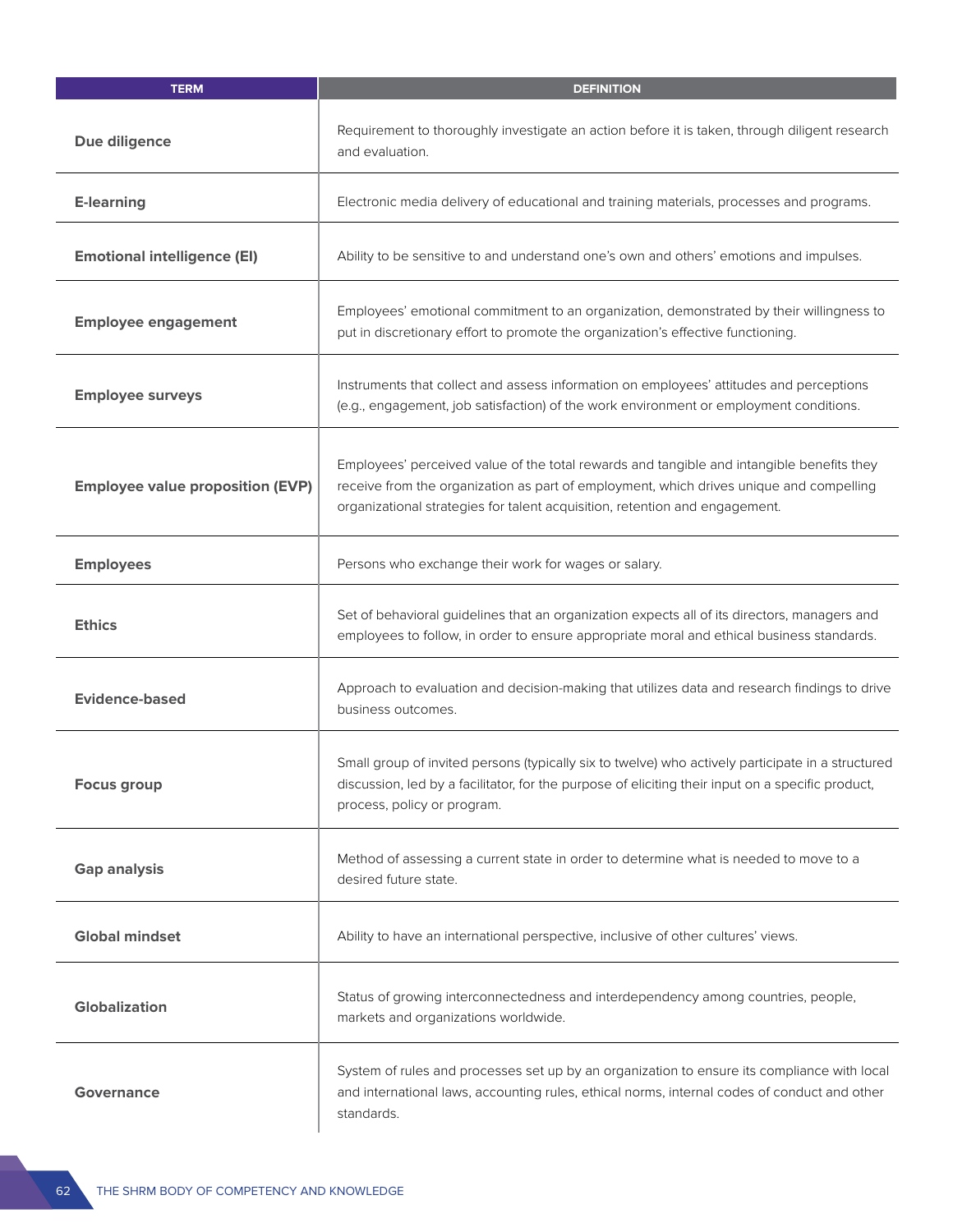| <b>TERM</b>                                        | <b>DEFINITION</b>                                                                                                                                                                                                               |
|----------------------------------------------------|---------------------------------------------------------------------------------------------------------------------------------------------------------------------------------------------------------------------------------|
| <b>Hazard</b>                                      | Potential harm, often associated with a condition or activity that, if left uncontrolled, can<br>result in injury or damage to persons or property.                                                                             |
| <b>HR business partner</b>                         | HR professional who advises an organization's leaders in developing and implementing<br>a human capital strategy that closely aligns with overall organizational mission, vision and<br>goals.                                  |
| <b>HR</b> service model                            | Approach to structuring and delivering an organization's HR services to support<br>organizational success.                                                                                                                      |
| <b>Human resource information</b><br>system (HRIS) | Information technology (IT) framework and tools for gathering, storing, maintaining,<br>retrieving, revising and reporting relevant HR data.                                                                                    |
| <b>Inclusion</b>                                   | Extent to which each person in an organization feels welcomed, respected, supported and<br>valued as a team member.                                                                                                             |
| Individual development plan (IDP)                  | Document that guides employees toward their goals for professional development and<br>growth.                                                                                                                                   |
| <b>Information management (IM)</b>                 | Use of technology to collect, process and condense information, for the purpose of<br>managing the information efficiently as an organizational resource.                                                                       |
| <b>Integrity</b>                                   | Adherence to a set of ethical standards, reflecting strong moral principles, honesty and<br>consistency in behavior.                                                                                                            |
| <b>Internal equity</b>                             | Extent to which employees perceive that monetary and other rewards are distributed<br>equitably, based on effort, skill and/or relevant outcomes.                                                                               |
| <b>Job analysis</b>                                | Process of systematically studying a job in order to identify the activities/tasks and<br>responsibilities it includes, the personal qualifications necessary to perform it, and the<br>conditions under which it is performed. |
| Job description                                    | Document that describes a job and its essential functions and requirements (e.g.,<br>knowledge, skills, abilities, tasks, reporting structure, responsibilities).                                                               |
| Job enlargement                                    | Process of broadening a job's scope by adding different tasks to the job.                                                                                                                                                       |
| Job enrichment                                     | Process of increasing a job's depth by adding responsibilities to the job.                                                                                                                                                      |
| Job evaluation                                     | Process of determining a job's value and price in order to attract and retain employees,<br>by comparing the job against other jobs within the organization or against similar jobs in<br>competing organizations.              |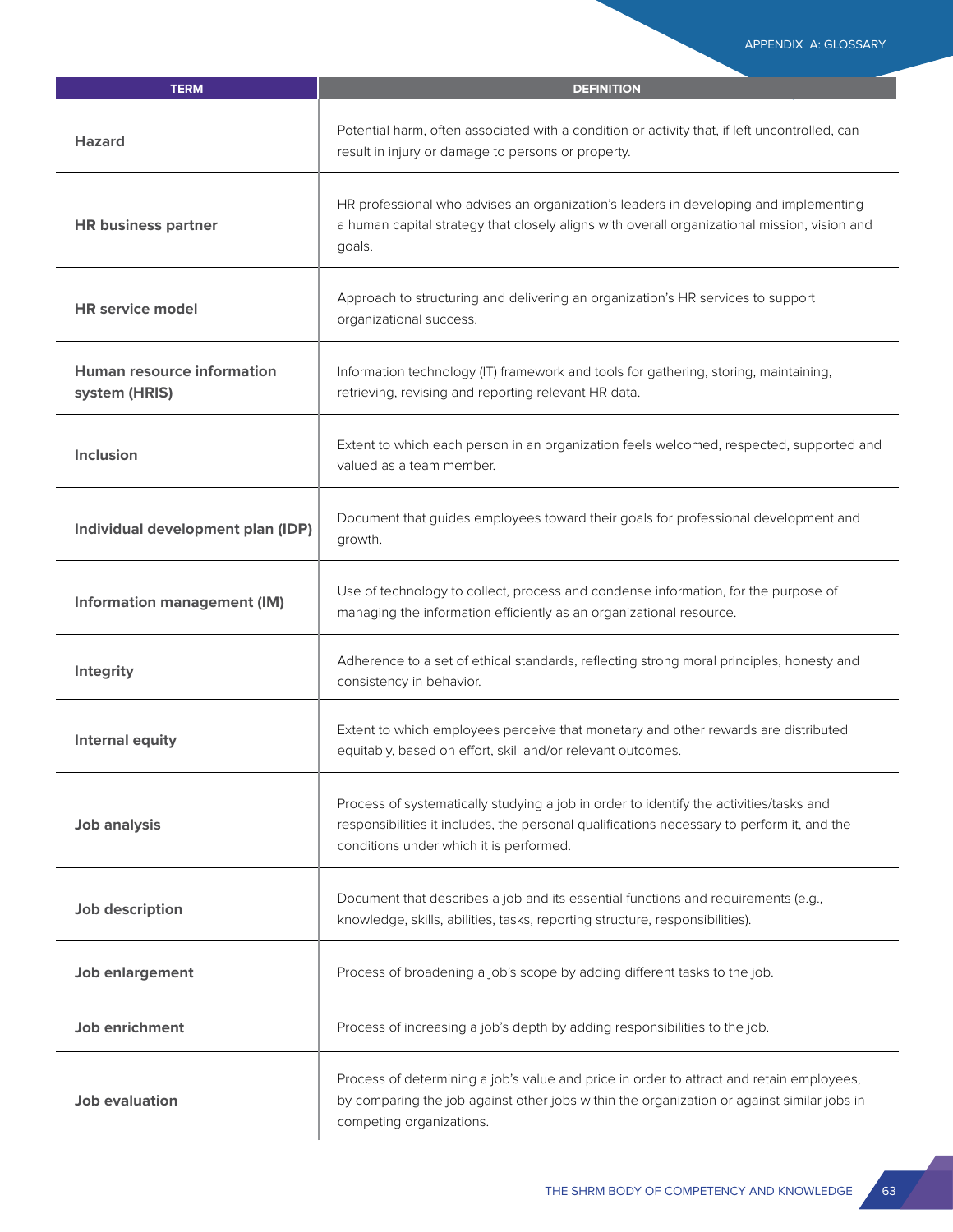| <b>TERM</b>                               | <b>DEFINITION</b>                                                                                                                                                                     |
|-------------------------------------------|---------------------------------------------------------------------------------------------------------------------------------------------------------------------------------------|
| <b>Key performance indicators (KPIs)</b>  | Quantifiable measures of performance that gauge an organization's progress toward<br>strategic objectives or other agreed-upon performance standards.                                 |
| <b>KSAOs</b>                              | Knowledge, skills, abilities and other characteristics.                                                                                                                               |
| Labor union                               | Group of workers who formally organize and coordinate their activities to achieve common<br>goals in their relationship with an employer or group of employers (i.e., trade union).   |
| <b>Lagging indicator</b>                  | Type of metric describing an activity or change in performance that has already occurred.                                                                                             |
| <b>Leader development</b>                 | Professional program that helps management- and executive-level employees develop<br>knowledge, skills, abilities and other characteristics (KSAOs) related to leadership.            |
| Leadership                                | Ability to influence, guide, inspire or motivate a group or person to achieve their goals.                                                                                            |
| <b>Leading indicator</b>                  | Type of metric describing an activity that can change future performance and predict<br>success in the achievement of strategic goals.                                                |
| <b>Liabilities</b>                        | Organization's debts and other financial obligations.                                                                                                                                 |
| <b>Measurement</b>                        | Process of collecting, quantifying and evaluating data.                                                                                                                               |
| <b>Mediation</b>                          | Method of nonbinding alternative dispute resolution (ADR) by which a neutral third party<br>tries to help disputing parties reach a mutually agreeable decision (i.e., conciliation). |
| <b>Mentoring</b>                          | Relationship in which one person helps guide another's development.                                                                                                                   |
| <b>Merger &amp; acquisition (M&amp;A)</b> | Process by which two separate organizations combine, either by joining together as relative<br>equals (merger) or by one procuring the other (acquisition).                           |
| <b>Mission statement</b>                  | Concise outline of an organization's strategy, specifying the activities it intends to pursue<br>and the course its management has charted for the future.                            |
| <b>Motivation</b>                         | Factors that initiate, direct and sustain human behavior over time.                                                                                                                   |
| <b>Negotiation</b>                        | Process by which two or more parties work together to reach agreement on a matter.                                                                                                    |
| <b>Offshoring</b>                         | Method by which an organization relocates its processes or production to an international<br>location through subsidiaries or third-party affiliates.                                 |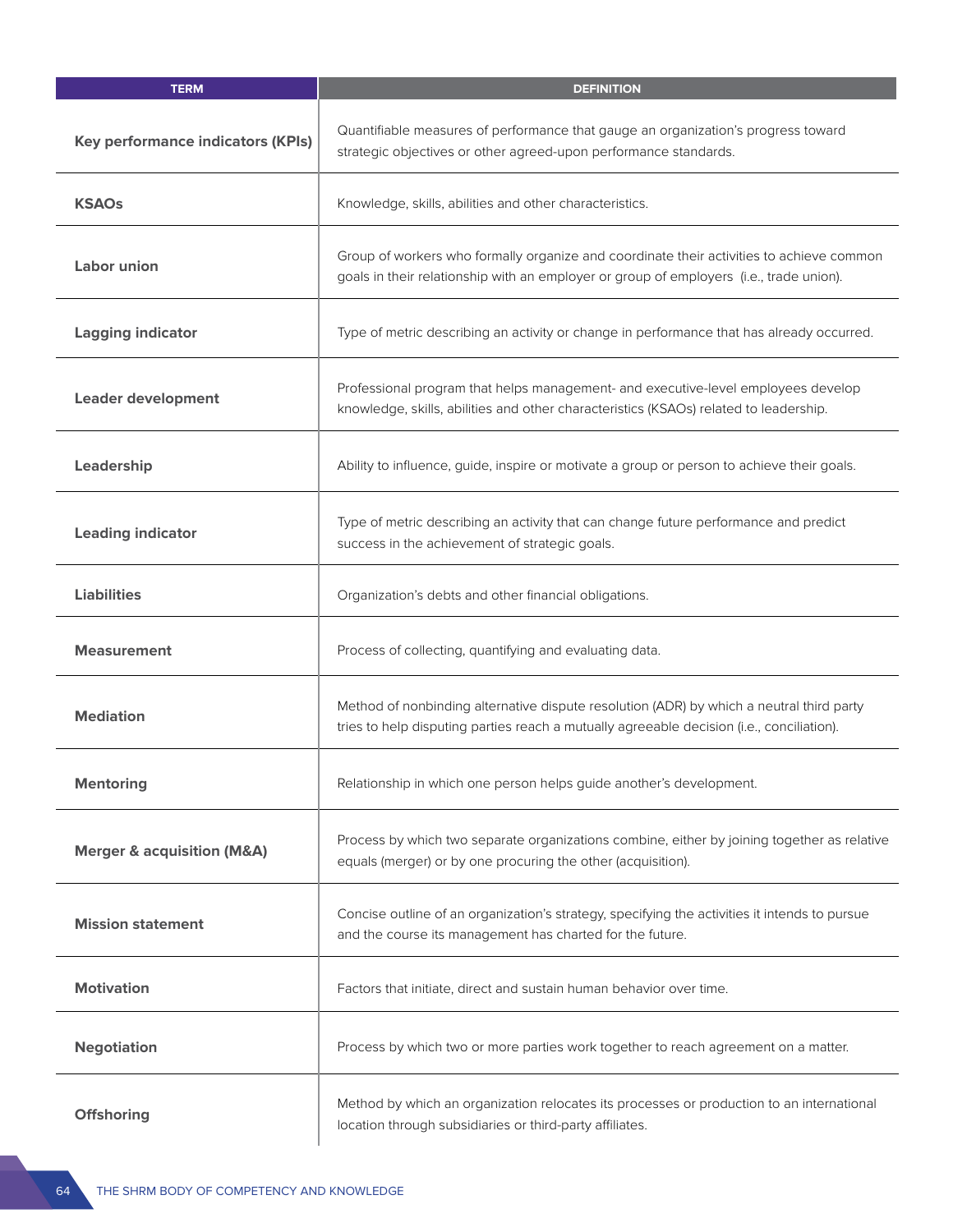| <b>TERM</b>                         | <b>DEFINITION</b>                                                                                                                                                                                                                                 |
|-------------------------------------|---------------------------------------------------------------------------------------------------------------------------------------------------------------------------------------------------------------------------------------------------|
| Onboarding                          | Process of assimilating new employees into an organization through orientation programs to<br>help them. New employees' experiences in their first months of employment.                                                                          |
| <b>Organizational effectiveness</b> | Degree to which an organization is successful in executing its strategic objectives and<br>mission.                                                                                                                                               |
| <b>Organizational learning</b>      | Acquisition and/or transfer of knowledge within an organization through activities or<br>processes that may occur at several organizational levels. Ability of an organization to learn<br>from its mistakes and adjust its strategy accordingly. |
| <b>Organizational values</b>        | Beliefs and principles defined by an organization to direct and govern its employees'<br>behavior.                                                                                                                                                |
| <b>Orientation</b>                  | Process by which new employees become familiar with the organization and with their<br>specific department, coworkers and job.                                                                                                                    |
| Outsourcing                         | Process by which an organization contracts with third-party vendors to provide selected<br>services/activities, instead of hiring new employees.                                                                                                  |
| <b>Performance appraisal</b>        | Process of measuring and evaluating an employee's adherence to performance standards<br>and providing feedback to the employee.                                                                                                                   |
| <b>Performance management</b>       | Tools, activities and processes that an organization uses to manage, maintain and/or<br>improve the job performance of employees.                                                                                                                 |
| <b>Performance measures</b>         | Data or calculations comparing current performance against key performance indicators<br>(KPIs).                                                                                                                                                  |
| <b>Performance standards</b>        | Behaviors and results defined by an organization to communicate the expectations of<br>management.                                                                                                                                                |
| <b>Pluralism</b>                    | Type of labor environment in which multiple forces are at work in an organization, each with<br>its own agenda, and in which conflict is overcome through negotiation.                                                                            |
| <b>Position</b>                     | Scope of work roles and responsibilities associated with one or more persons.                                                                                                                                                                     |
| <b>Radicalism</b>                   | Concept that management-labor conflict is an inherent characteristic of capitalism and can<br>be resolved only with a change in the economic system.                                                                                              |
| <b>Realistic job preview (RJP)</b>  | Tool used in the staffing/selection process to provide an applicant with honest, complete<br>information about the job and work environment.                                                                                                      |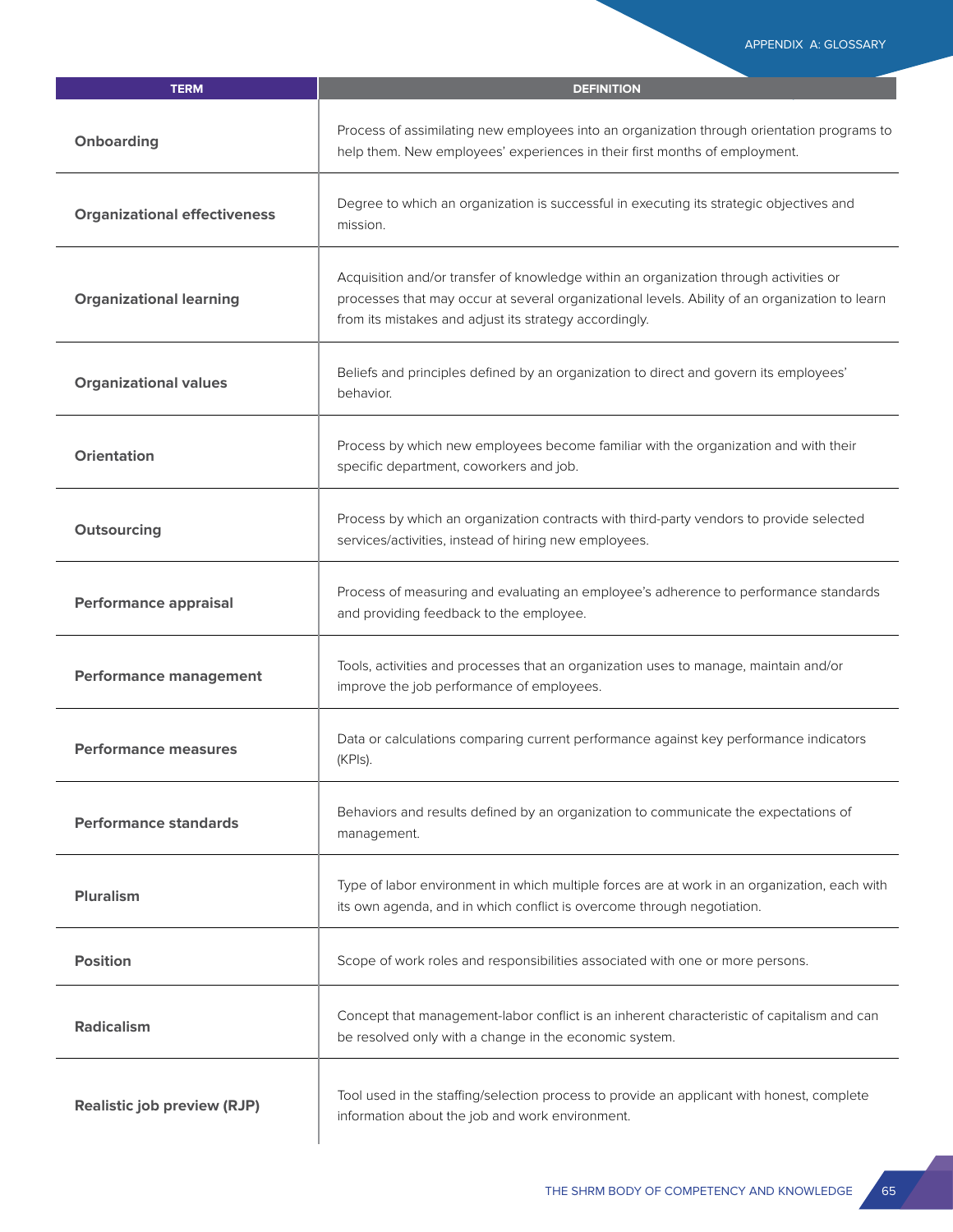| <b>TERM</b>                       | <b>DEFINITION</b>                                                                                                                                                                                                                      |
|-----------------------------------|----------------------------------------------------------------------------------------------------------------------------------------------------------------------------------------------------------------------------------------|
| <b>Recruitment</b>                | Process by which an organization seeks out candidates and encourages them to apply for<br>job openings.                                                                                                                                |
| <b>Regulation</b>                 | Rule or order issued by an administrative agency of government, which usually has the<br>force of law.                                                                                                                                 |
| <b>Reliability</b>                | Extent to which a measurement instrument provides consistent results.                                                                                                                                                                  |
| <b>Remediation</b>                | Process by which an unacceptable action or behavior is corrected.                                                                                                                                                                      |
| <b>Remuneration</b>               | Total pay in the form of salary and wages received in exchange for employment (e.g.,<br>allowances, benefits, bonuses, cash incentives, monetary value of non-cash incentives).                                                        |
| <b>Remuneration surveys</b>       | Instruments that collect information on prevailing market compensation and benefits<br>practices (e.g., base pay, pay ranges, starting wage rates, statutory and market cash<br>payments, paid time off [PTO], variable compensation). |
| <b>Repatriation</b>               | Process by which employees returning from international assignments reintegrate into their<br>home country's culture, conditions and employment.                                                                                       |
| <b>Restructuring</b>              | Act of reorganizing the legal, ownership, operational or other structures of an organization.                                                                                                                                          |
| <b>Retention</b>                  | Ability of an organization to keep its employees.                                                                                                                                                                                      |
| <b>Return on investment (ROI)</b> | Data or calculation comparing an investment's monetary or intrinsic value against expended<br>resources.                                                                                                                               |
| <b>Risk</b>                       | Uncertainty that has an effect on an objective, where effect outcomes may include<br>opportunities, losses and threats.                                                                                                                |
| <b>Risk management</b>            | System for identifying, evaluating and controlling actual and potential risks to an<br>organization, and which typically incorporate mitigation and/or response strategies,<br>including the use of insurance.                         |
| <b>Selection</b>                  | Process of evaluating the most suitable candidates for a position.                                                                                                                                                                     |
| <b>Six Sigma/Lean Six Sigma</b>   | A set of techniques and tools for process improvement, aimed at increasing quality<br>by decreasing defects in processes. Lean Six Sigma also aims at increasing speed by<br>eliminating waste.                                        |
| <b>Social media</b>               | Internet technology platforms and communities that people and organizations use to<br>communicate and share information, opinions and resources.                                                                                       |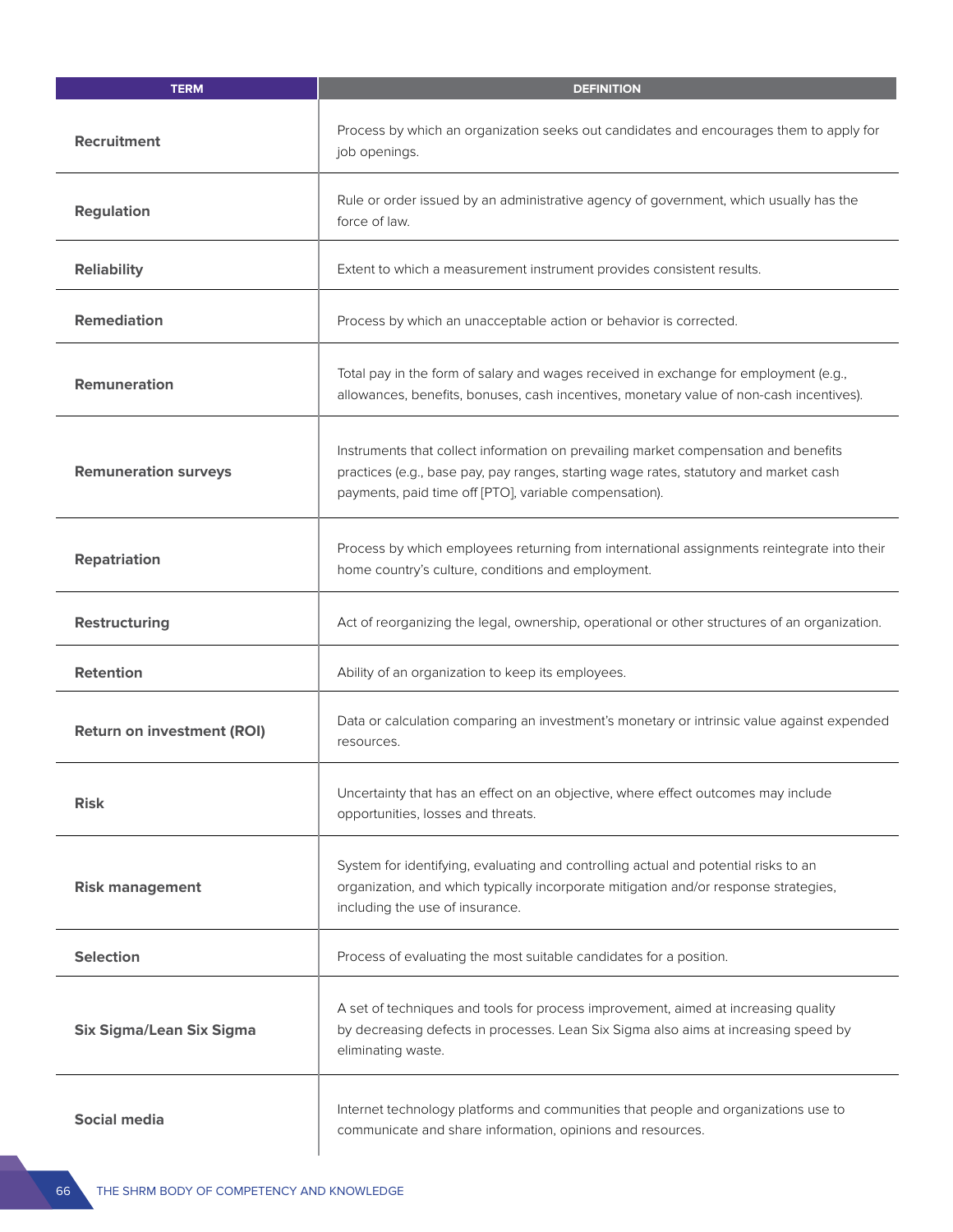| <b>TERM</b>                                                          | <b>DEFINITION</b>                                                                                                                                                                                                                                    |
|----------------------------------------------------------------------|------------------------------------------------------------------------------------------------------------------------------------------------------------------------------------------------------------------------------------------------------|
| <b>Socialization</b>                                                 | Process by which persons learn the knowledge, language, social skills, culture and values<br>required for assimilating into a group or organization.                                                                                                 |
| Sourcing                                                             | Process by which an organization generates a pool of qualified job applicants.                                                                                                                                                                       |
| <b>Stakeholders</b>                                                  | Those affected by an organization's social, environmental and economic impact (e.g.,<br>customers, employees, local communities, regulators, shareholders, suppliers).                                                                               |
| <b>Stay interviews</b>                                               | Structured conversations with employees for the purpose of determining which aspects of<br>a job (e.g., culture, engagement, leadership, organization, satisfaction) encourage employee<br>retention, or may be improved to do so.                   |
| <b>Strategic management</b>                                          | System of actions that leaders take to drive an organization toward its goals and objectives.                                                                                                                                                        |
| <b>Strategic planning</b>                                            | Process of setting goals and designing a path toward organizational success.                                                                                                                                                                         |
| <b>Strategy</b>                                                      | Plan of action for accomplishing an organization's overall and long-range goals.                                                                                                                                                                     |
| <b>Succession planning</b>                                           | Process of implementing a talent management strategy to identify and foster the<br>development of high-potential employees or other job candidates who, over time, may<br>move into leadership positions of increased responsibility.                |
| <b>Sustainability</b>                                                | Practice of purchasing and using resources wisely by balancing economic, social and<br>environmental concerns, toward the goal of securing present and future generations'<br>interests.                                                             |
| <b>SWOT (strength, weakness,</b><br>opportunity and threat) analysis | Method for assessing an organization's strategic capabilities through the environmental<br>scanning process, which identifies and considers the internal and external factors that affect<br>the achievement of organizational goals and objectives. |
| <b>Systems thinking</b>                                              | Process for understanding how seemingly independent units within a larger entity interact<br>with and influence one another.                                                                                                                         |
| <b>Talent management</b>                                             | System of integrated HR processes for attracting, developing, engaging and retaining<br>employees who have the knowledge, skills, abilities and other characteristics (KSAOs) to<br>meet current and future business needs.                          |
| <b>Totalization agreements</b>                                       | Bilateral agreements between countries, entered into for the purpose of eliminating double<br>taxation of employees on international assignments.                                                                                                    |
| <b>Trade union</b>                                                   | Group of workers who formally organize and coordinate their activities to achieve common<br>goals in their relationship with an employer or group of employers (i.e., labor union).                                                                  |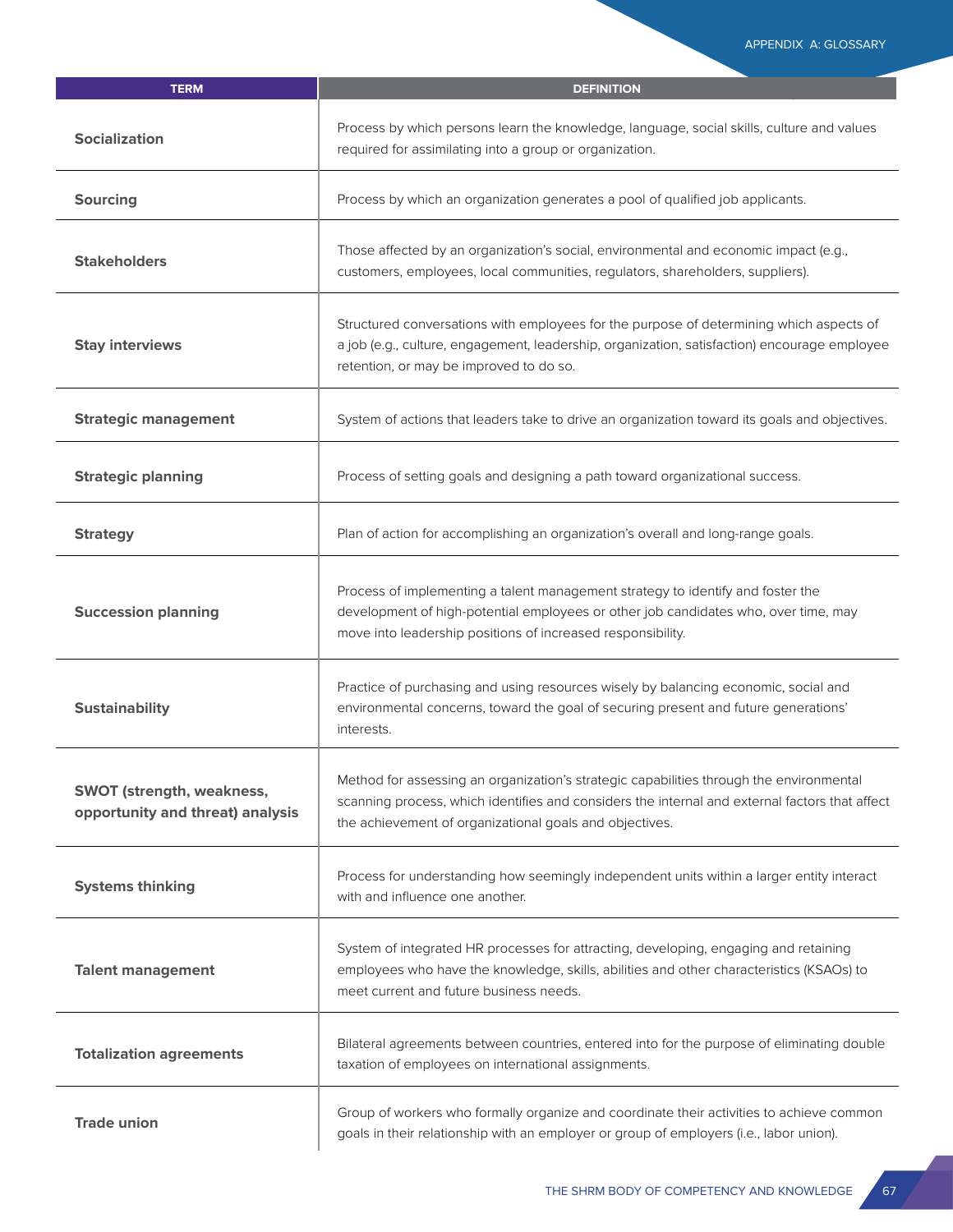| <b>TERM</b>                        | <b>DEFINITION</b>                                                                                                                                                                                                                     |
|------------------------------------|---------------------------------------------------------------------------------------------------------------------------------------------------------------------------------------------------------------------------------------|
| <b>Training</b>                    | Process by which employees are provided with the knowledge, skills, abilities and other<br>characteristics (KSOAs) specific to a task or job.                                                                                         |
| <b>Transformational leadership</b> | Leadership style that focuses on challenging and developing members of an organization to<br>attain long-range results through continuous evolution, improvement or change, based on<br>the leader's vision and strategy.             |
| <b>Transparency</b>                | Extent to which an organization's agreements, dealings, information, practices and<br>transactions are open to disclosure and review by relevant persons.                                                                             |
| <b>Turnover</b>                    | Act of replacing employees who are leaving an organization. Attrition or loss of employees.                                                                                                                                           |
| <b>Unfair labor practice (ULP)</b> | Violation of employee rights. Action prohibited under labor-relations statutes.                                                                                                                                                       |
| <b>Unitarism</b>                   | Concept that employers and employees can act together for their common good.                                                                                                                                                          |
| <b>Validity</b>                    | Extent to which a measurement instrument measures what it is intended to measure.                                                                                                                                                     |
| <b>Value</b>                       | Measure of usefulness, worth or importance.                                                                                                                                                                                           |
| <b>Variance analysis</b>           | Statistical method for identifying the degree of difference between planned and actual<br>performance or outcomes.                                                                                                                    |
| <b>Vision</b>                      | Description of what an organization hopes to attain and accomplish in the future, which<br>guides it toward that defined direction.                                                                                                   |
| <b>Workforce planning</b>          | Strategic process by which an organization analyzes its current workforce and determines<br>the steps required for it to prepare for future needs.                                                                                    |
| <b>Workplace accommodation</b>     | Modification of a job, job site, or way of doing a job, so that persons with disabilities can<br>have equal access to opportunity in all aspects of work and can perform the essential<br>functions of their positions.               |
| <b>Works councils</b>              | Groups that represent employees, generally on a local or organizational level, for the<br>primary purpose of receiving from employers and conveying to employees information<br>about the workforce and the health of the enterprise. |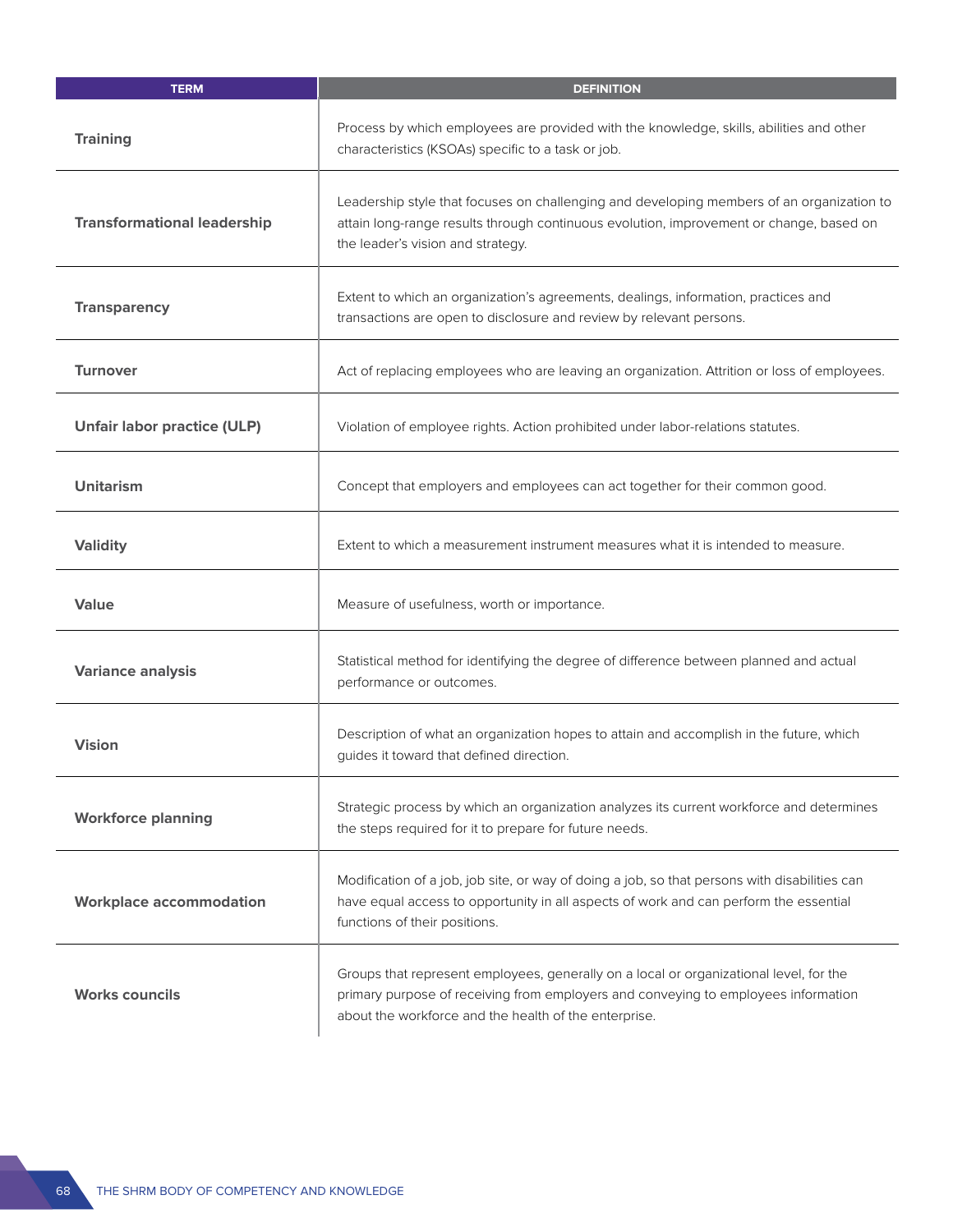## Appendix B: **Resources**

The following resources provide additional guidance to readers seeking career advancement, which includes SHRM certification. They were selected for their usefulness to individuals studying for the SHRM-CP and SHRM-SCP exams. There are three sections:

- **• Section 1: General Resources** broad coverage of the HR profession.
- **• Section 2: Competency Resources** focus on behavioral competencies; eight subsections, arranged in order of SHRM-defined behavioral competency.
- **• Section 3: HR Expertise Resources** focus on technical knowledge; 15 subsections, arranged in order of SHRMdefined functional area.

Download Appendix B: Resources at **shrmcertification.org/SHRMBOCK/Resources.**